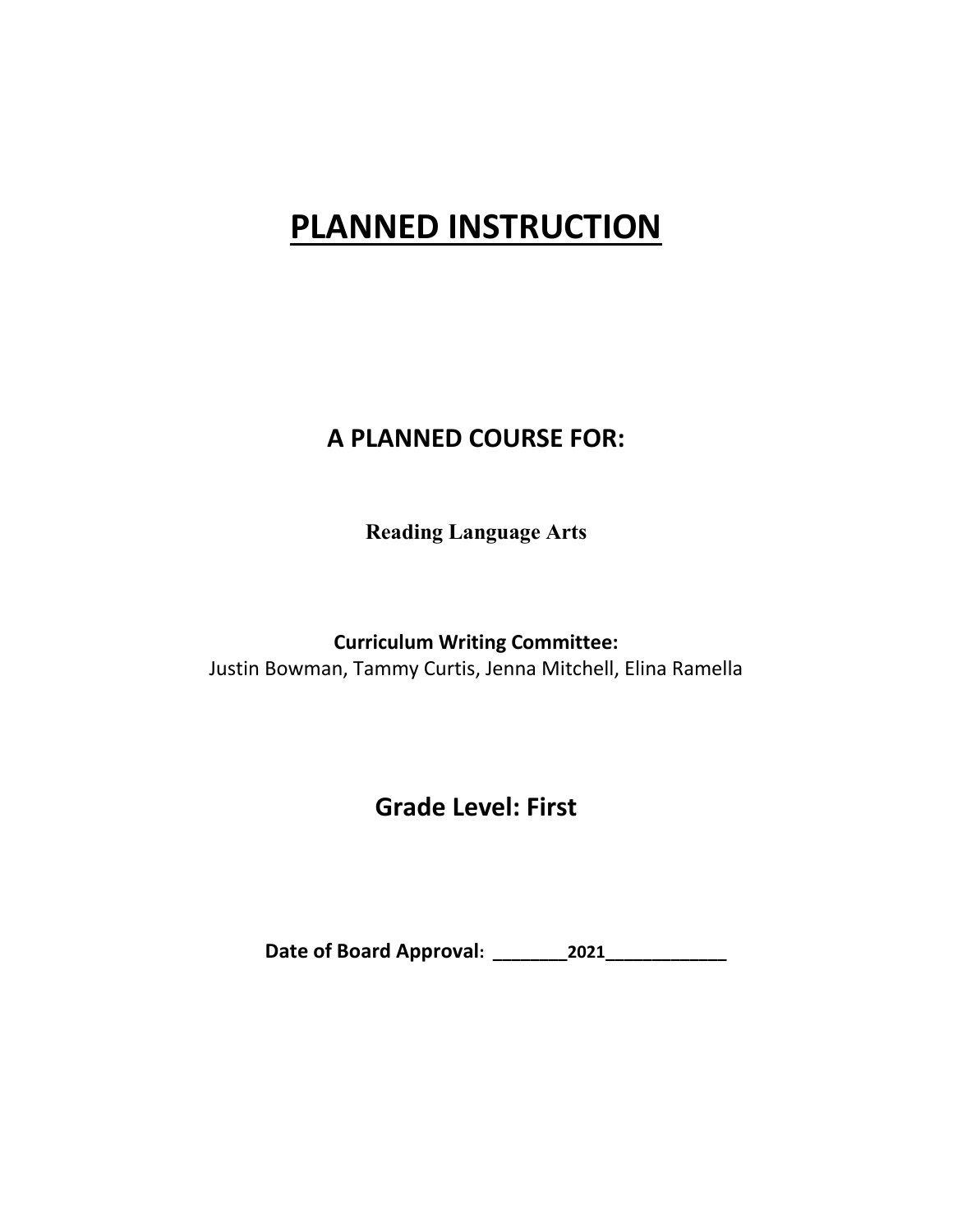| <b>Chapter Tests</b>              | 30%  |  |
|-----------------------------------|------|--|
| <b>Writing</b>                    | 30%  |  |
| Homework/Participation            | 20%  |  |
| <b>DV-OG Spelling and Grammar</b> | 20%  |  |
| Total                             | 100% |  |

## **Course Weighting: Reading/Language Arts**

## **Curriculum Map**

#### **Overview:**

This reading program offers a thorough grounding in foundational skills, from the first step in phonics awareness and concepts of print, through sophisticated academic vocabulary and advanced morphological analysis. All along the way, integrated Tier 2 lessons fill any gaps quickly. As they deepen understanding, students are encouraged to listen before speaking, speak before writing, and think critically along the way. With integrated grammar, spelling, and handwriting instruction, students build their capabilities every day. Every year, as students' progress in fluency, they are also deepening their knowledge of science and social studies topics and plunging into a world of authentic literature.

**Goals:** 

#### **Big Ideas:**

Effective readers use appropriate strategies to construct meaning.

Active listeners make meaning from what they hear by questioning, reflecting, responding and evaluating.

Effective speakers prepare and communicate messages to address the audience and purpose Effective speakers prepare and communicate messages to address the audience and purpose. Effective speakers prepare and communicate messages to address the audience and purpose

Effective readers use appropriate strategies to construct meaning.

An expanded vocabulary enhances one's ability to express ideas and information.

Effective readers use appropriate strategies to construct meaning.

Critical thinkers actively and skillfully interpret, analyze, evaluate, and synthesize information. Effective readers use appropriate strategies to construct meaning.

Critical thinkers actively and skillfully interpret, analyze, evaluate, and synthesize information.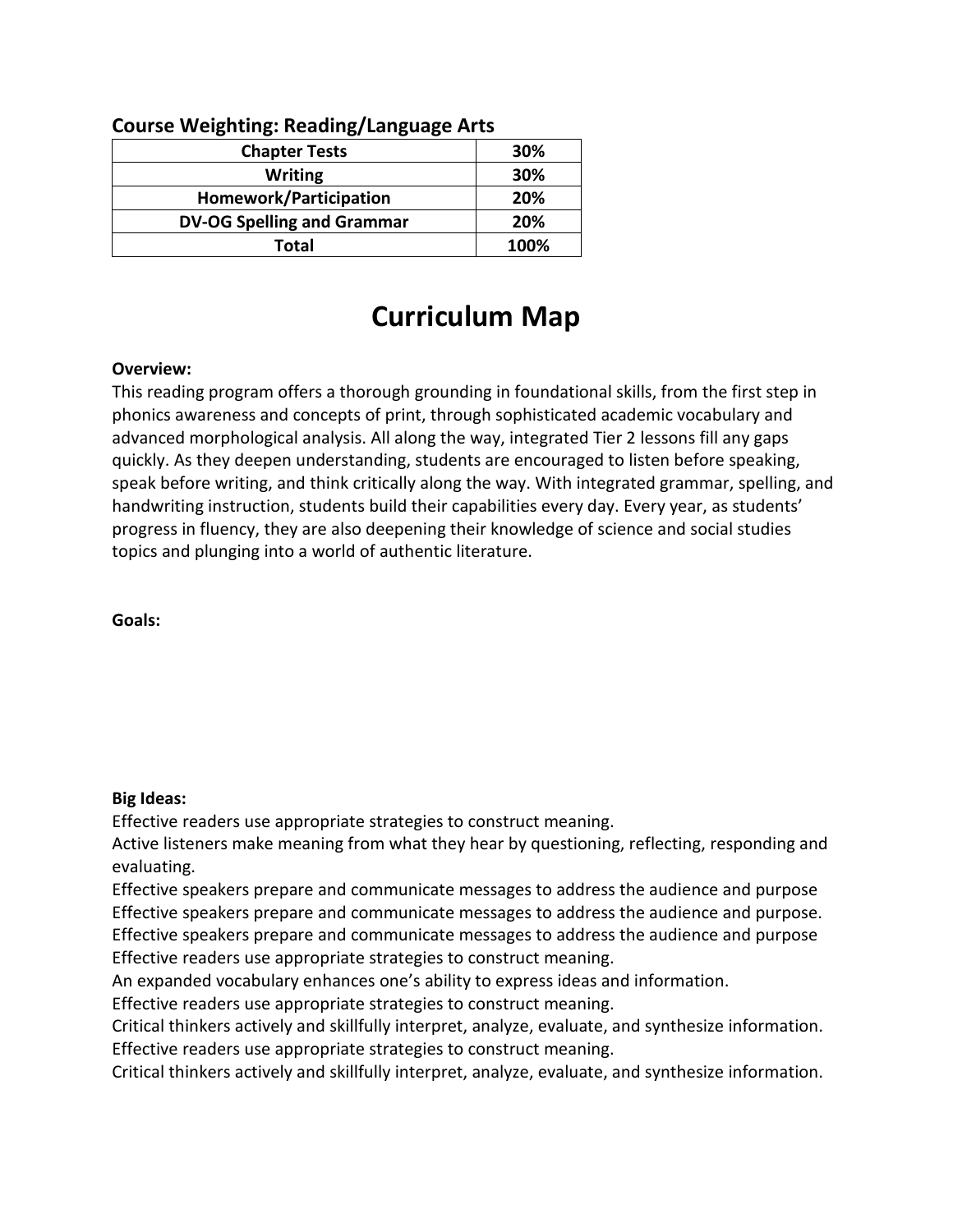Effective readers use appropriate strategies to construct meaning

An expanded vocabulary enhances one's ability to express ideas and information

An expanded vocabulary enhances one's ability to express ideas and information.

Critical thinkers actively and skillfully interpret, analyze, evaluate, and synthesize information. An expanded vocabulary enhances one's ability to express ideas and information.

Audience and purpose influence the writer's choice of organizational pattern, language, and literacy techniques.

Rules of grammar and convention of language support clarity of communications between writers/speakers, and readers/listeners.

Effective research requires multiple sources of information to gain or expand knowledge.

#### **Textbook and Supplemental Resources:**

Reading Wonders

## **Curriculum Plan**

 **Time/Days**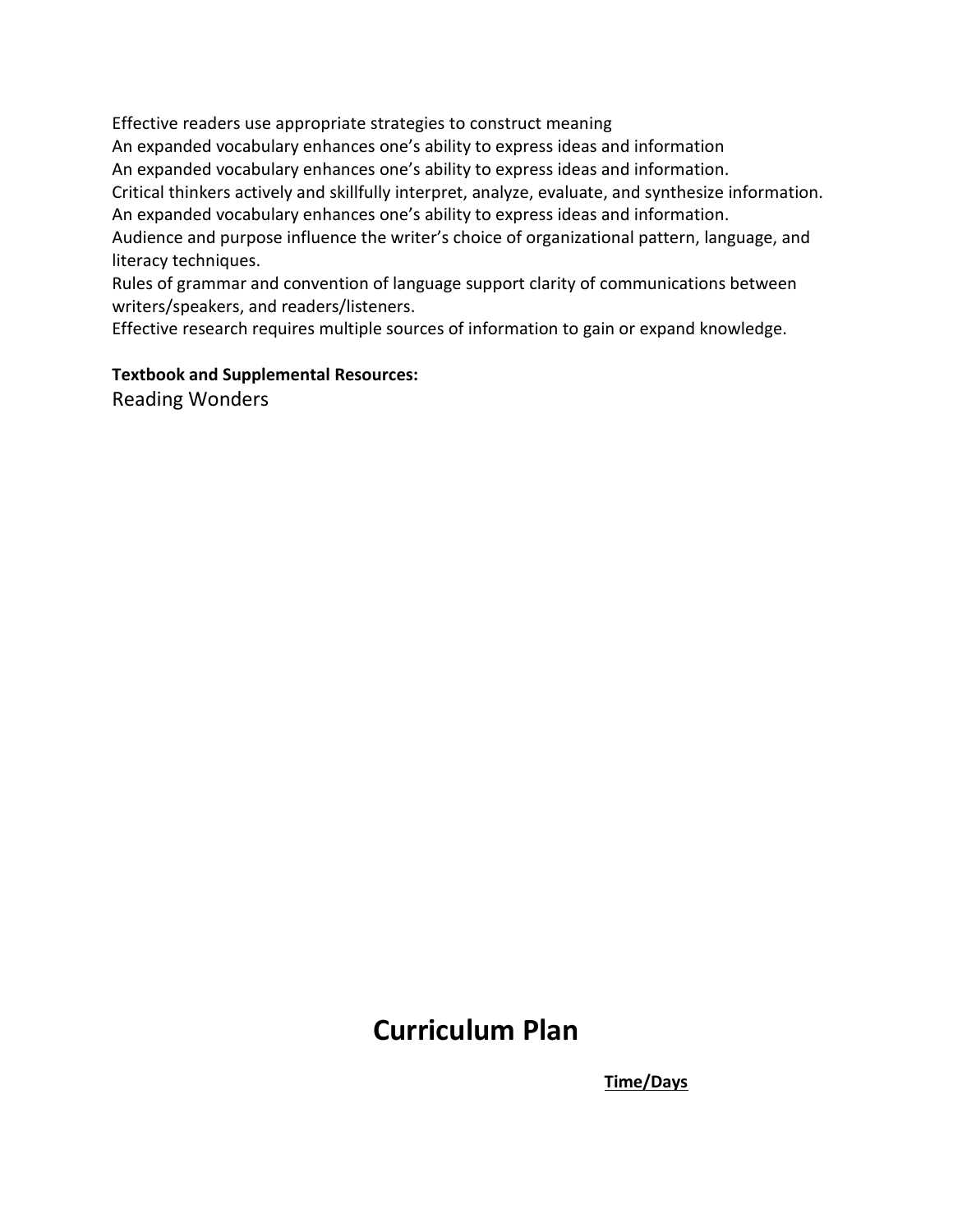## ● **Standards (by number):**

#### ● **Anchors: (Grade 3) should be grade 1**

E03.A-K.1 Key Ideas and Details E03.A-C.2 Craft and Structure E03.A-C.3 Integration of Knowledge and Ideas E03.A-V.4 Vocabulary Acquisition and Use E03.B-K.1 Key Ideas and Details E03.B-C.2 Craft and Structure E03.B-C.3 Integration of Knowledge and Ideas E03.B-V.4 Vocabulary Acquisition and Use E03.D.1 Conventions of Standard English E03.D.1 Conventions of Standard English E03.D.2 Knowledge of Language

### ● **Eligible Content: (Grade 3)**

E03.A-K.1.1.1 Ask and answer questions to demonstrate understanding of a text, referring explicitly to the text as the basis for the answers.

E03.A-K.1.1.2 Recount poems, dramas, or stories, including fables, folktales, and myths from diverse cultures; determine the central message, lesson, or moral and explain how it is conveyed through key details in the text.

E03.A-K.1.1.3 Describe characters in a story (e.g., their traits, motivations, feelings) and explain how their actions contribute to the sequence of events.

E03.A-C.2.1.1 Explain the point of view from which a story is narrated, including the difference between first and third-person narrations.

E03.A-C.3.1.1 Compare and contrast the themes, settings, and plots of stories written by the same author about the same or similar characters (e.g., in books from a series).

E03.A-V.4.1.1 Determine or clarify the meaning of unknown and multiple-meaning words and phrases based on grade 3 reading and content, choosing flexibly from a range of strategies.

a. Use context as a clue to the meaning of a word or phrase.

b. Determine the meaning of the new word formed when a known affix is added to a known word (e.g., agreeable/disagreeable, comfortable/uncomfortable, care/careless, heat/preheat).

c. Use a known root word as a clue to the meaning of an unknown word with the same root (e.g., company, companion).

E03.A-V.4.1.2 Demonstrate understanding of word relationships and nuances in word meanings.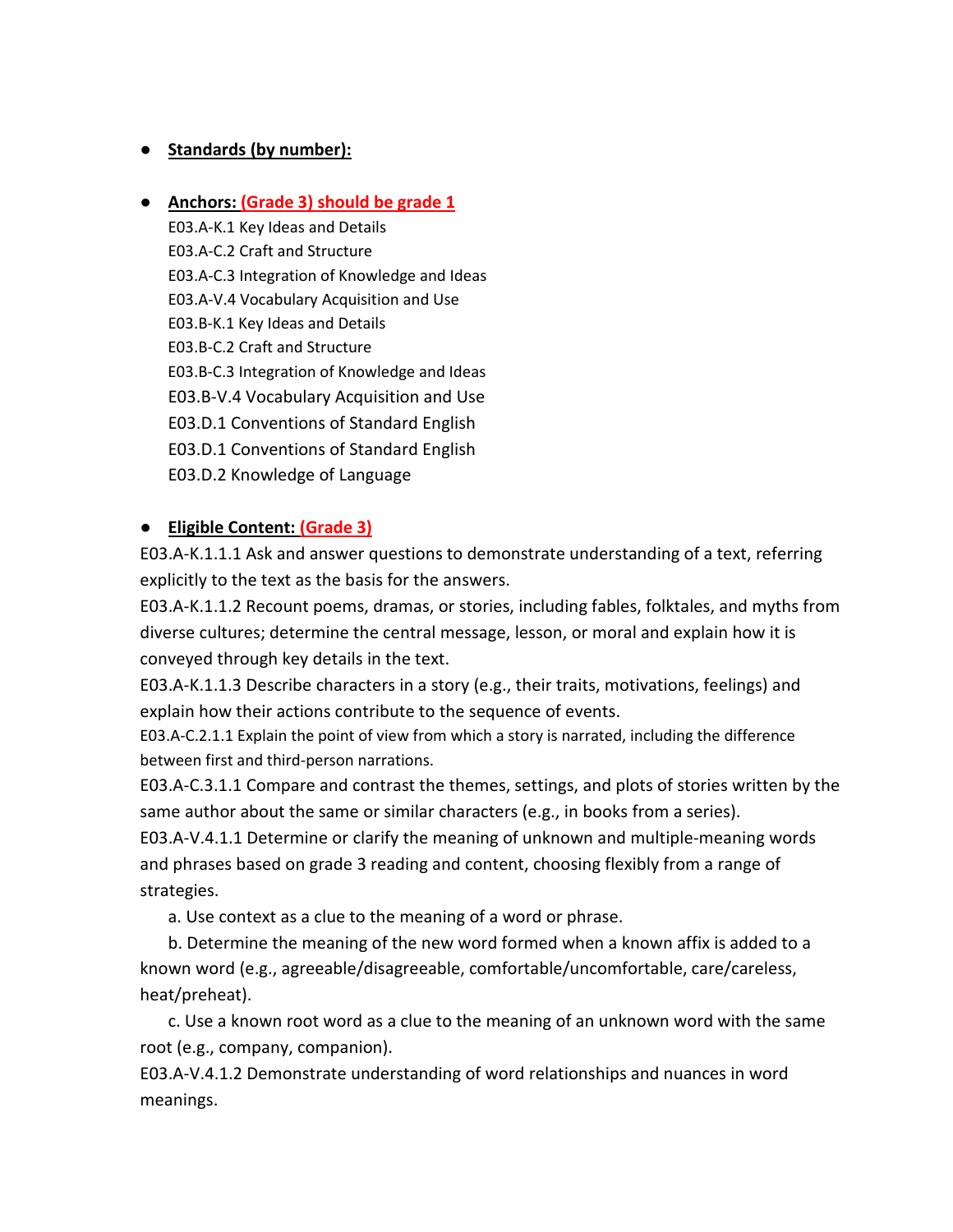a. Distinguish the literal and nonliteral meanings of words and phrases in context (e.g., take steps).

b. Distinguish shades of meaning among related words (e.g., knew, believed, suspected, heard, wondered).

E03.B-K.1.1.1 Answer questions to demonstrate understanding of a text, referring explicitly to the text as the basis for the answers.

E03.B-K.1.1.2 Determine the main idea of a text; recount the key details and explain how they support the main idea.

E03.B-K.1.1.3 Describe the relationship between a series of historical events, scientific ideas or concepts, or steps in technical procedures in a text, using language that pertains to time, sequence, and cause/effect.

E03.B-C.2.1.1 Explain the point of view from which a text is written.

E03.B-C.2.1.2 Use text features (e.g., headings, graphics, charts) and search tools (e.g., key words, sidebars, hyperlinks) to efficiently locate information relevant to a given topic. E03.B-C.3.1.1 Describe the logical connection between particular sentences and paragraphs to support specific points in a text (e.g., comparison, cause/effect, first/second/third in a sequence).

E03.B-C.3.1.2 Compare and contrast the most important points and key details presented in two texts on the same topic.

E03.B-C.3.1.3 Use information gained from illustrations, maps, photographs, and the words in a text to demonstrate understanding of the text (e.g., where, when, why, and how key events occur).

E03.B-V.4.1.1 Determine or clarify the meaning of unknown and multiple-meaning words and phrases based on grade 3 reading and content, choosing flexibly from a range of strategies.

a. Use context as a clue to the meaning of a word or phrase.

b. Determine the meaning of the new word formed when a known affix is added to a known word (e.g., agreeable/disagreeable, comfortable/uncomfortable, care/careless, heat/preheat). c. Determine the meaning of general academic and domain-specific words and phrases used in

a text.

d. Use a known root word as a clue to the meaning of an unknown word with the same root (e.g., company, companion).

E03.B-V.4.1.2 Demonstrate understanding of word relationships and nuances in word meanings.

a. Distinguish the literal and nonliteral meanings of words and phrases in context (e.g., take steps).

b. Distinguish shades of meaning among related words (e.g., knew, believed, suspected, heard, wondered).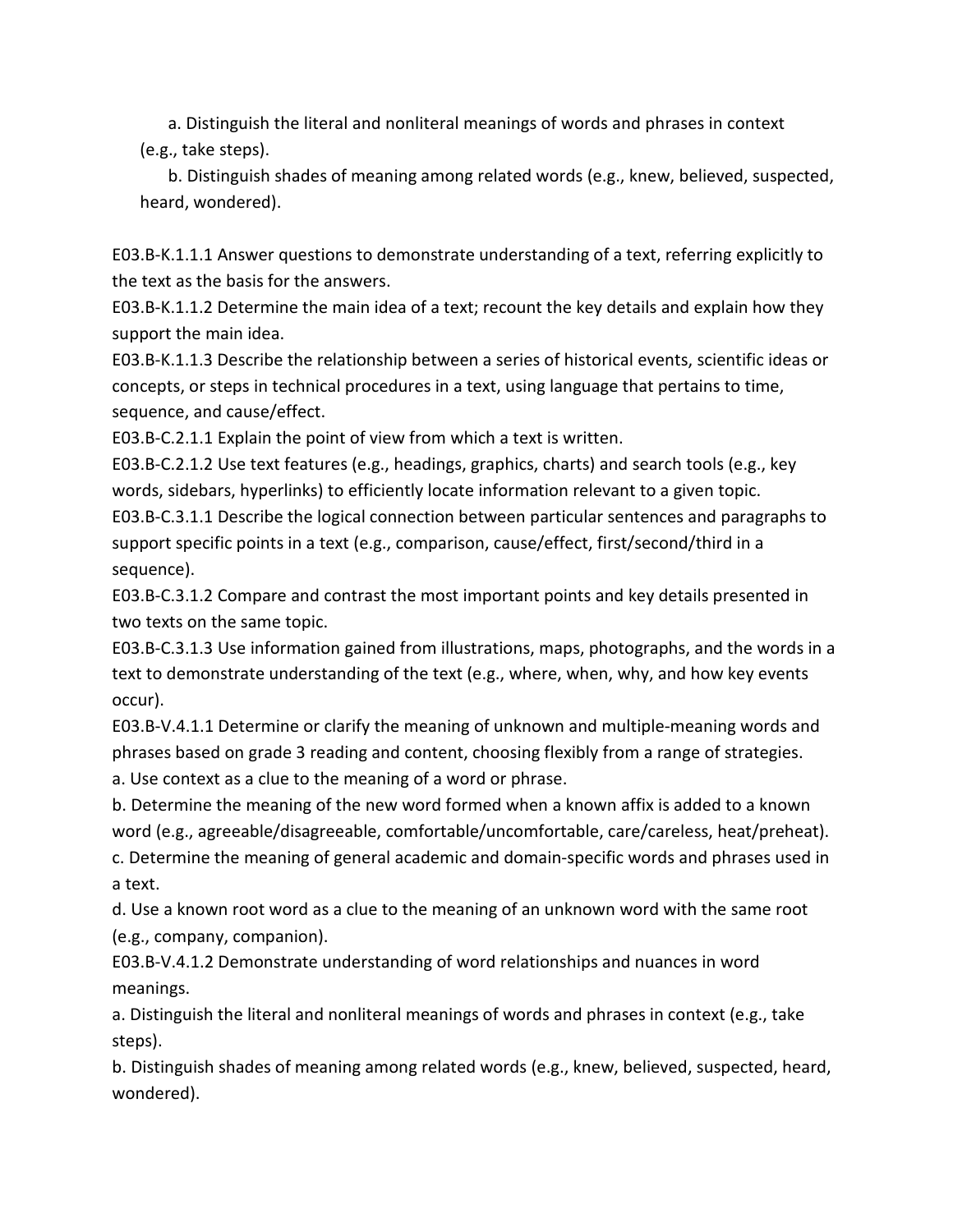E03.D.1.1.1 Explain the function of nouns, pronouns, verbs, adjectives, and adverbs in general and their functions in particular sentences.

E03.D.1.1.2 Form and use regular and irregular plural nouns.

E03.D.1.1.3 Use abstract nouns (e.g., childhood).

E03.D.1.1.4 Form and use regular and irregular verbs.

E03.D.1.1.5 Form and use the simple verb tenses (e.g., I walked; I walk; I will walk).

E03.D.1.1.6 Ensure subject-verb and pronoun-antecedent agreement. \*

E03.D.1.1.7 Form and use comparative and superlative adjectives and adverbs, and choose between them depending on what is to be modified.

E03.D.1.1.8 Use coordinating and subordinating conjunctions.

E03.D.1.1.9 Produce simple, compound, and complex sentences.

E03.D.1.2.1 Capitalize appropriate words in titles.

E03.D.1.2.2 Use commas in addresses.

E03.D.1.2.3 Use commas and quotation marks in dialogue.

E03.D.1.2.4 Form and use possessives.

E03.D.1.2.5 Use conventional spelling for high-frequency and other studied words and for adding suffixes to base words (e.g., sitting, smiled, cries, happiness).

E03.D.1.2.6 Use spelling patterns and generalizations (e.g., word families, position-based spellings, syllable patterns, ending rules, meaningful word parts) in writing words E03.D.2.1.1 Choose words and phrases for effect.\*

#### **Instructional Methods:**

Flexible small group differentiated instruction will occur based on student need. Teachers will utilize direct instruction and may also use workstations, independent practice and/or partner or group work options during small group instruction. Suggested materials and resources for use during small group instruction include: Differentiated Workstation Activity Cards, Practice Book, Process Writing and Peer Conferencing, Word Sorts, Research and Inquiry Projects, Reading/Writing Companion Partner Work, Online Games and Activities, Handwriting, Self-Selected Reading, Self-Selected Writing, Spiral Review.

## **Smart Start: 3 WEEKS Week 1 Introduce the Concept: "Who Am I?"**

#### **Listening Comprehension:**

- 1,2 Buckle My Shoe
- Mary Had A Little Lamb

#### **Shared Writing:**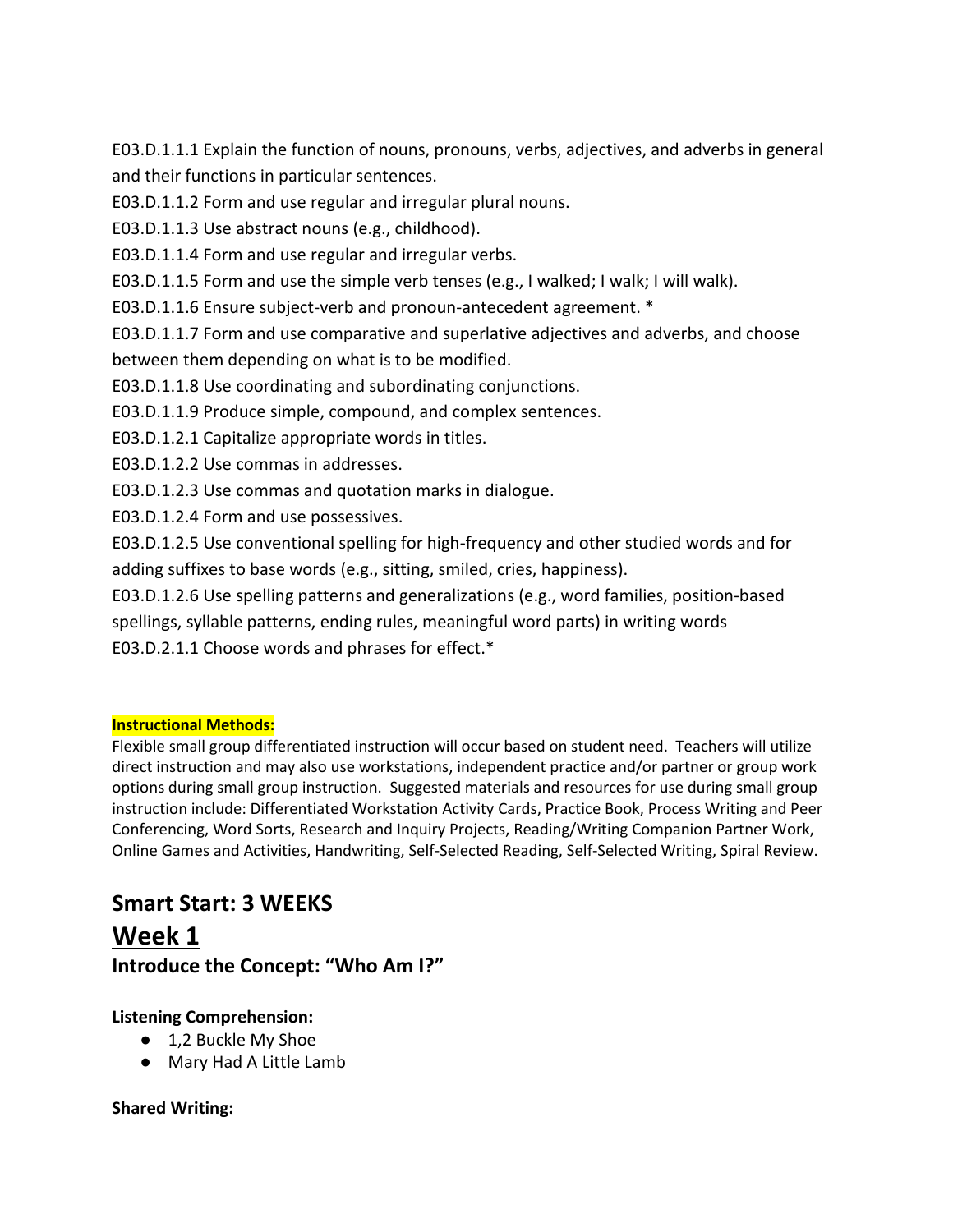Choose 1 of the following:

- 1. Draw and write about one of your favorite books (Page 9)
- 2. Draw and write what you like best about yourself (Page 11)

## **Week 2**

**Introduce the Concept: "What Can You Imagine?" Listening Comprehension:** 

- Jack & the Beanstalk
- Three Billy Goats Gruff

### **Shared Writing:**

1. Draw and write about what makes this story a fairy tale (Page 15)

## **Week 3**

## **Introduce the Concept: "What Happens During My Day?"**

### **Listening Comprehension:**

- Work, Play, & Learn Together
- How Do We Get Around?
- ●

#### S**hared Writing:**

1. Write two real things this text is about (Page 17)

## **Unit 1 Week 1**

## **Essential Question: "What Do You Do At Your School?"**

#### **Comprehension/Genre/Author's Craft**

**Student Outcomes:**

- Cite relevant evidence from text
- Make inferences to support understanding
- Visualize by creating mental images
- Evaluate key details
- Understand the aspects of realistic fiction
- Reread
- Text features

#### **Core Activities/Instructional Methods**

● Introduce the Concept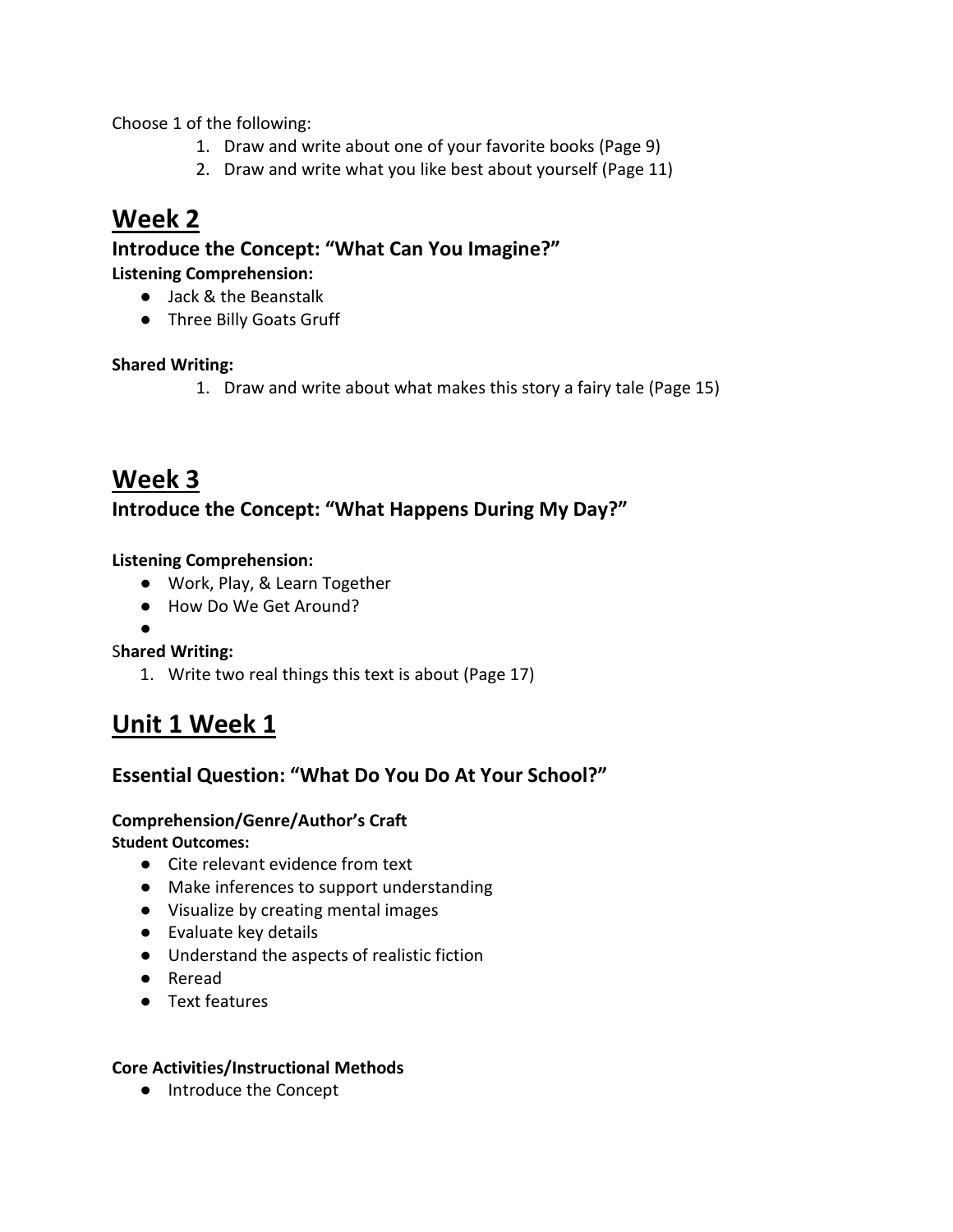- Oral Vocabulary Words
- Listening Comprehension
- Word Work
- Shared Read
- Shared Writing
- Grammar
- Components of Social and Emotional Learning

## **Writing**

### **Analytical Writing: Reading Writing Companion Write About Texts**

- *Jack Can*
- *Nat & Sam*

## **Writing Process: This can be found in the back of each Unit Manual**

### **Student Outcomes:**

The students will write narratives in which they recount two or more appropriately sequenced events, include some details regarding what happened, use temporal words to signal event order, and provide some sense of closure.

### **Core Activities/Instructional Methods:**

- Analyze the expert model
- Analyze the student model
- Plan & Brainstorm: "*Choose Your Event"*
- Draft (Suggestion: Use 2 weeks for writing)
- Revise & Edit
- Final draft
- Components of Social and Emotional Learning

#### **Speaking and Listening**

#### **Student Outcomes**

- Engage in collaborative discussions
- Present writing and research

#### **Language Development**

● Oral Vocabulary Acquisition: weekly vocabulary words

#### **Grammar**

#### **Student Outcomes**

- Understand and use complete sentences
- Understand and use inflectional ending -s

#### **Core Activities/Instructional Methods**

● Inflectional ending -s practice book page 10 (skill assessed on weekly test)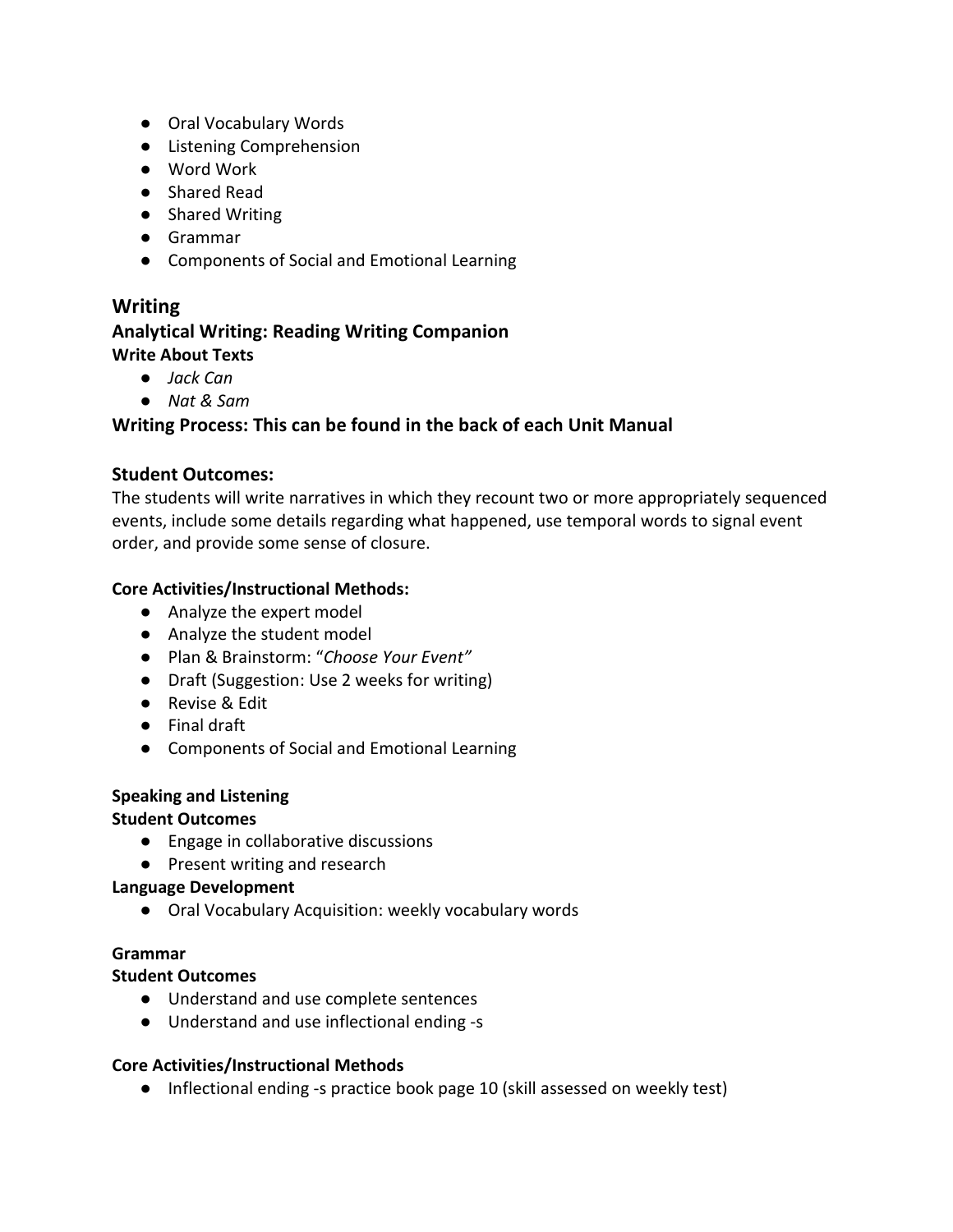- Grammar (use practice book page for weekly test) Use old Wonders Grammar resources, IXL-assign weekly skill:
- Components of Social and Emotional Learning

#### **Phonics Foundational Skills**

● See DV-OG Curriculum

#### **Differentiation: Extensions/Correctives**

- Approaching or On Level Practice Book
- Differentiated Workstation Activity Cards

#### **Assessments**

#### **Diagnostic**

● IXL Diagnostic

#### **Formative**

● Week 6 Benchmark Assessments (Formative-not for a grade) Used After Unit 3

#### **Summative**

● **Weekly Reading Tes**t For Units 1-3 read the test aloud (teacher script for phonemic awareness and phonics items precedes the answer key for each test). For Units 4-6 students must read the assessment themselves (teacher script is not provided for phonics items, teachers should name each picture for the students).

## **Unit 1 Week 2**

## **Essential Question: "What is it like where you live?"**

## **Comprehension/Genre/Author's Craft**

#### **Student Outcomes:**

- Cite relevant evidence from text
- Make inferences to support understanding
- Visualize by creating mental images
- Evaluate key details
- Understand the aspects of realistic fiction
- Reread
- Text features

- Introduce the Concept
- Oral Vocabulary Words
- Listening Comprehension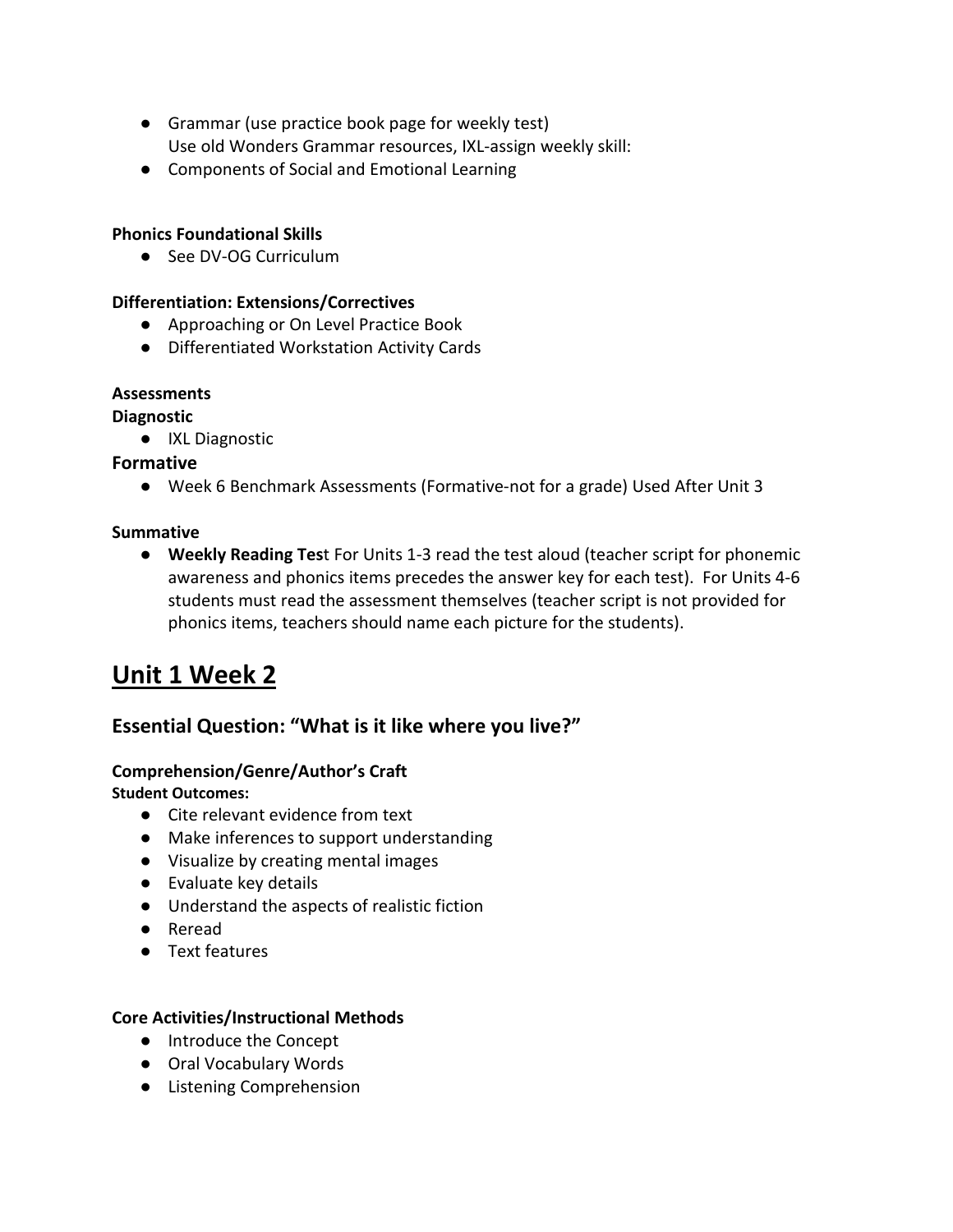- Word Work
- Shared Read
- Shared Writing
- Grammar
- Components of Social and Emotional Learning

## **Writing**

#### **Analytical Writing: Reading Writing Companion Write About Texts**

- *Six Kids*
- *Go Pip*

## **Writing Process: This can be found in the back of each Unit Manual**

## **Student Outcomes:**

The students will write narratives in which they recount two or more appropriately sequenced events, include some details regarding what happened, use temporal words to signal event order, and provide some sense of closure.

## **Core Activities/Instructional Methods:**

- Analyze the expert model
- Analyze the student model
- Plan & Brainstorm: "*Choose Your Event"*
- Draft (Suggestion: Use 2 weeks for writing)
- Revise & Edit
- Final draft
- Components of Social and Emotional Learning

## **Speaking and Listening**

## **Student Outcomes**

- Engage in collaborative discussions
- Present writing and research

## **Language Development**

● Oral Vocabulary Acquisition: weekly vocabulary words

## **Grammar**

## **Student Outcomes**

● Word Order

- Grammar (use practice book page for weekly test) Use old Wonders Grammar resources, IXL-assign weekly skill:
- Components of Social and Emotional Learning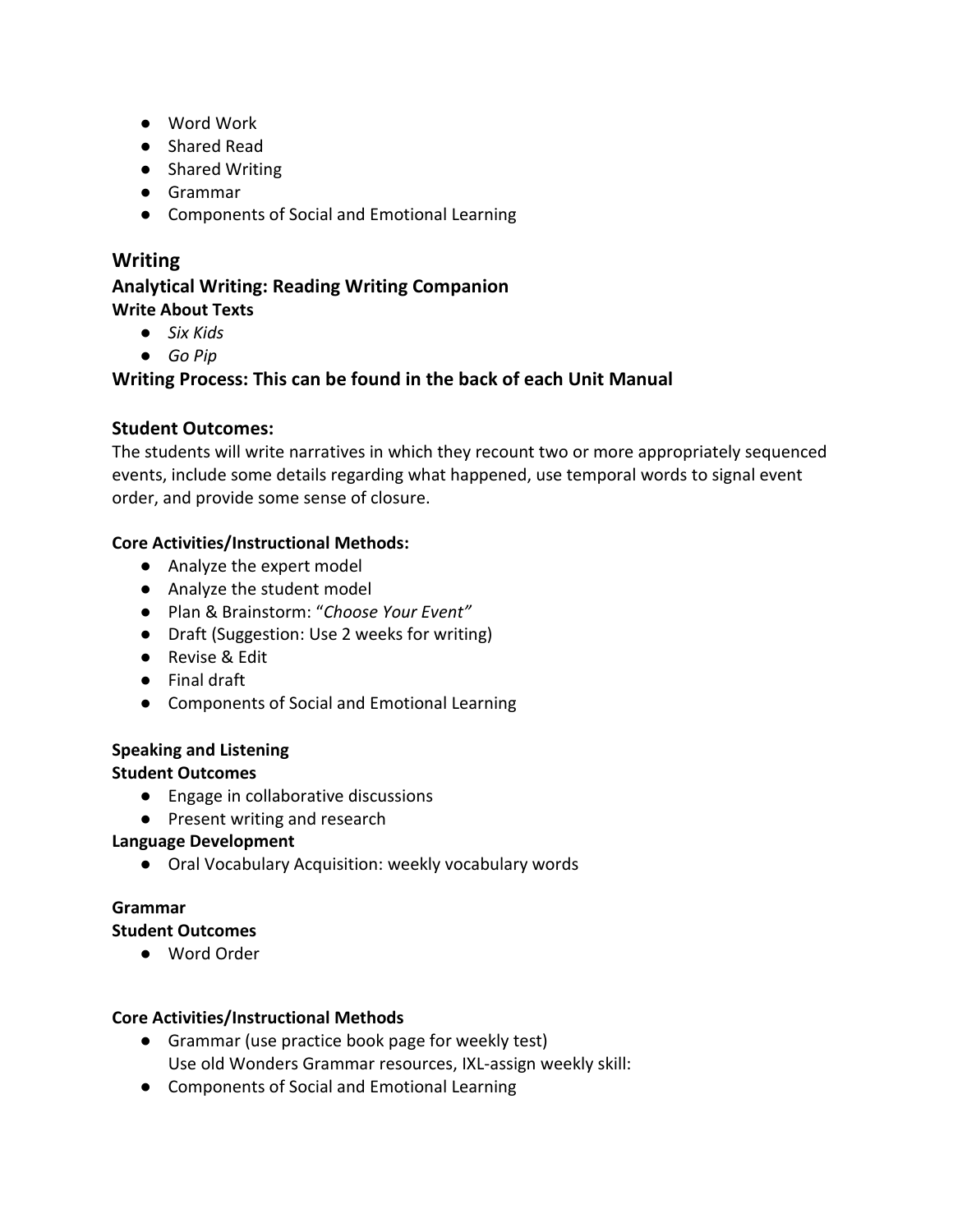#### **Phonics Foundational Skills**

● See DV-OG Curriculum

#### **Differentiation: Extensions/Correctives**

- Approaching or On Level Practice Book
- Differentiated Workstation Activity Cards

#### **Assessments**

**Diagnostic**

● IXL Diagnostic

#### **Formative**

● Week 6 Benchmark Assessments (Formative-not for a grade) Used After Unit 3

#### **Summative**

● **Weekly Reading Tes**t For Units 1-3 read the test aloud (teacher script for phonemic awareness and phonics items precedes the answer key for each test). For Units 4-6 students must read the assessment themselves (teacher script is not provided for phonics items, teachers should name each picture for the students).

## **Unit 1 Week 3**

### **Essential Question: "What makes a pet special?" Comprehension/Genre/Author's Craft**

#### **Student Outcomes:**

- Cite relevant evidence from text
- Make inferences to support understanding
- Visualize by creating mental images
- Evaluate key details
- Understand the aspects of realistic fiction
- Reread
- Text features

●

- Introduce the Concept
- Oral Vocabulary Words
- Listening Comprehension
- Word Work
- Shared Read
- Shared Writing
- Grammar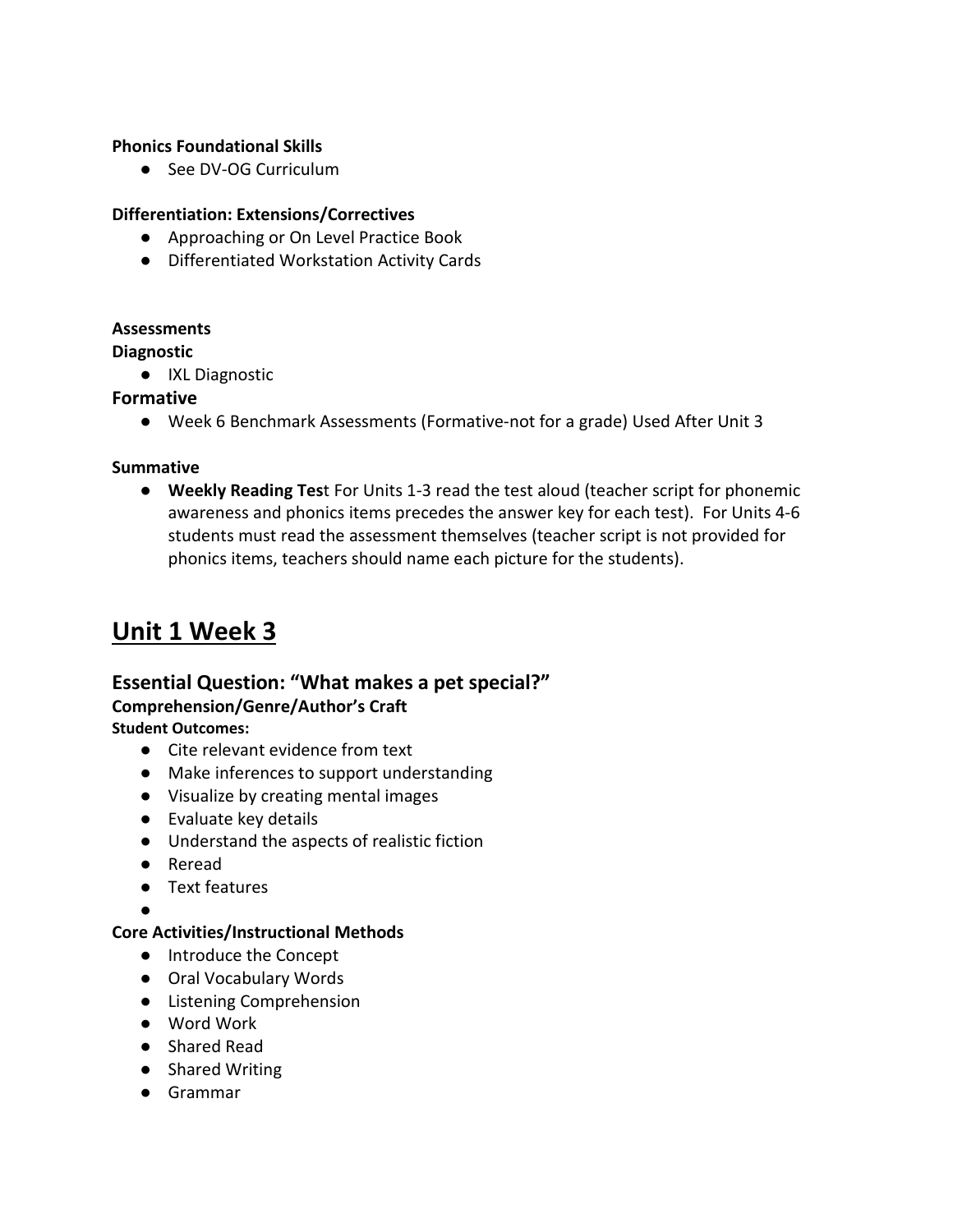● Components of Social and Emotional Learning

## **Writing**

**Analytical Writing: Reading Writing Companion Write About Texts**

- *A Pig for Cliff*
- *Flip*

### **Writing Process: This can be found in the back of each Unit Manual**

#### **Student Outcomes:**

The students will write narratives in which they recount two or more appropriately sequenced events, include some details regarding what happened, use temporal words to signal event order, and provide some sense of closure.

#### **Core Activities/Instructional Methods:**

- Analyze the expert model
- Analyze the student model
- Components of social and emotional learning
- Plan & Brainstorm: "*Choose Your Event"*
- Draft (Suggestion: Use 2 weeks for writing)
- Revise & Edit
- Final draft
- Components of Social and Emotional Learning

#### **Speaking and Listening**

#### **Student Outcomes**

- Engage in collaborative discussions
- Present writing and research

#### **Language Development**

● Oral Vocabulary Acquisition: weekly vocabulary words

#### **Grammar**

#### **Student Outcomes**

● Understand and use statements correctly

#### **Core Activities/Instructional Methods**

- Grammar (use practice book page for weekly test) Use old Wonders Grammar resources, IXL-assign weekly skill:
- Components of Social and Emotional Learning

#### **Phonics Foundational Skills**

● See DV-OG Curriculum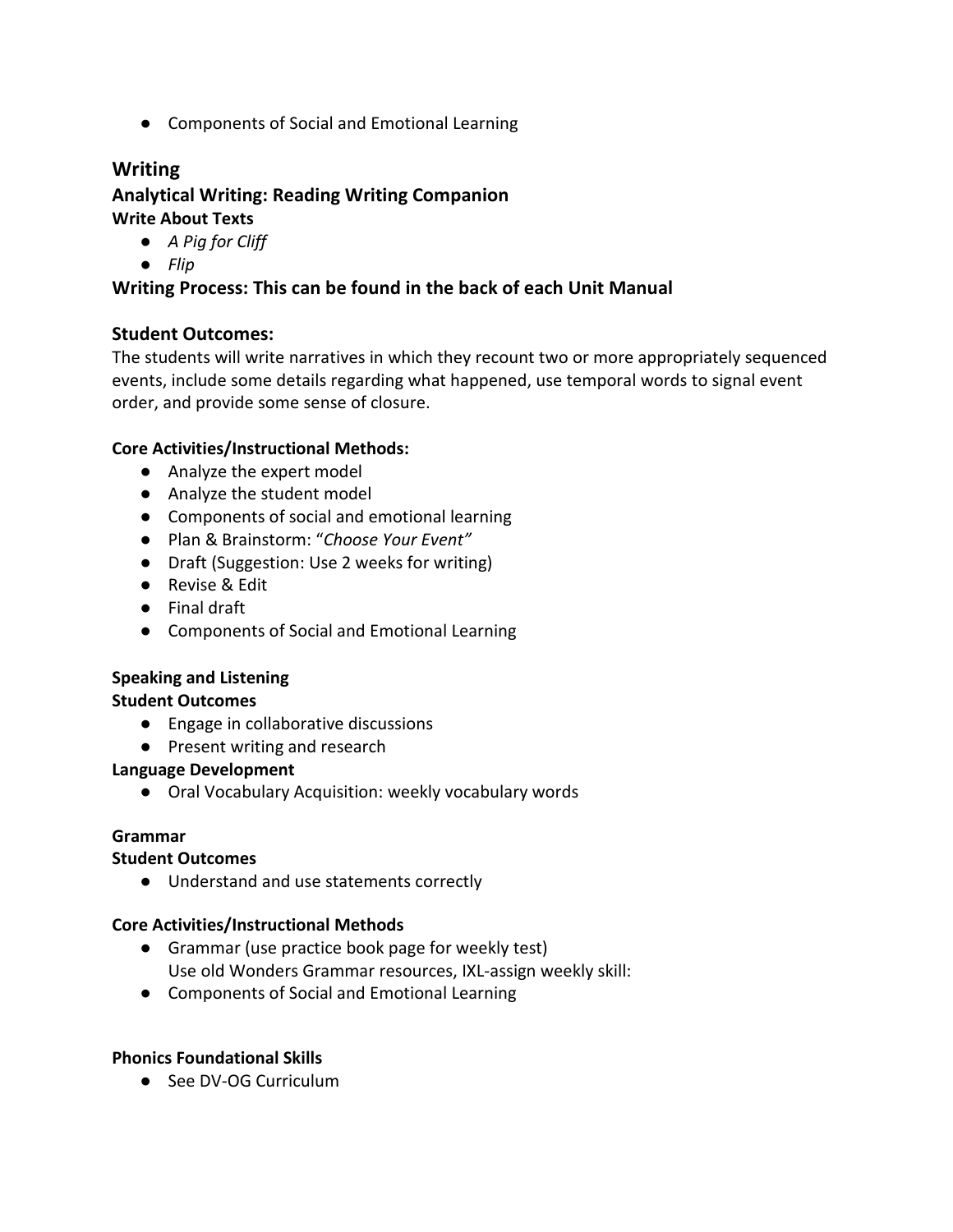#### **Differentiation: Extensions/Correctives**

- Approaching or On Level Practice Book
- Differentiated Workstation Activity Cards

#### **Assessments**

#### **Diagnostic**

● IXL Diagnostic

#### **Formative**

● Week 6 Benchmark Assessments (Formative-not for a grade) Used After Unit 3

#### **Summative**

● **Weekly Reading Tes**t For Units 1-3 read the test aloud (teacher script for phonemic awareness and phonics items precedes the answer key for each test). For Units 4-6 students must read the assessment themselves (teacher script is not provided for phonics items, teachers should name each picture for the students).

## **Unit 1 Week 4**

## **Essential Question: "What do friends do together?"**

#### **Comprehension/Genre/Author's Craft**

#### **Student Outcomes:**

- Cite relevant evidence from text
- Make inferences to support understanding
- Visualize by creating mental images
- Evaluate key details
- Understand the aspects of realistic fiction
- Reread
- Text features

#### **Core Activities/Instructional Methods**

- Introduce the Concept
- Oral Vocabulary Words
- Listening Comprehension
- Word Work
- Shared Read
- Shared Writing
- Grammar
- Components of Social and Emotional Learning

## **Writing**

## **Analytical Writing: Reading Writing Companion Write About Texts**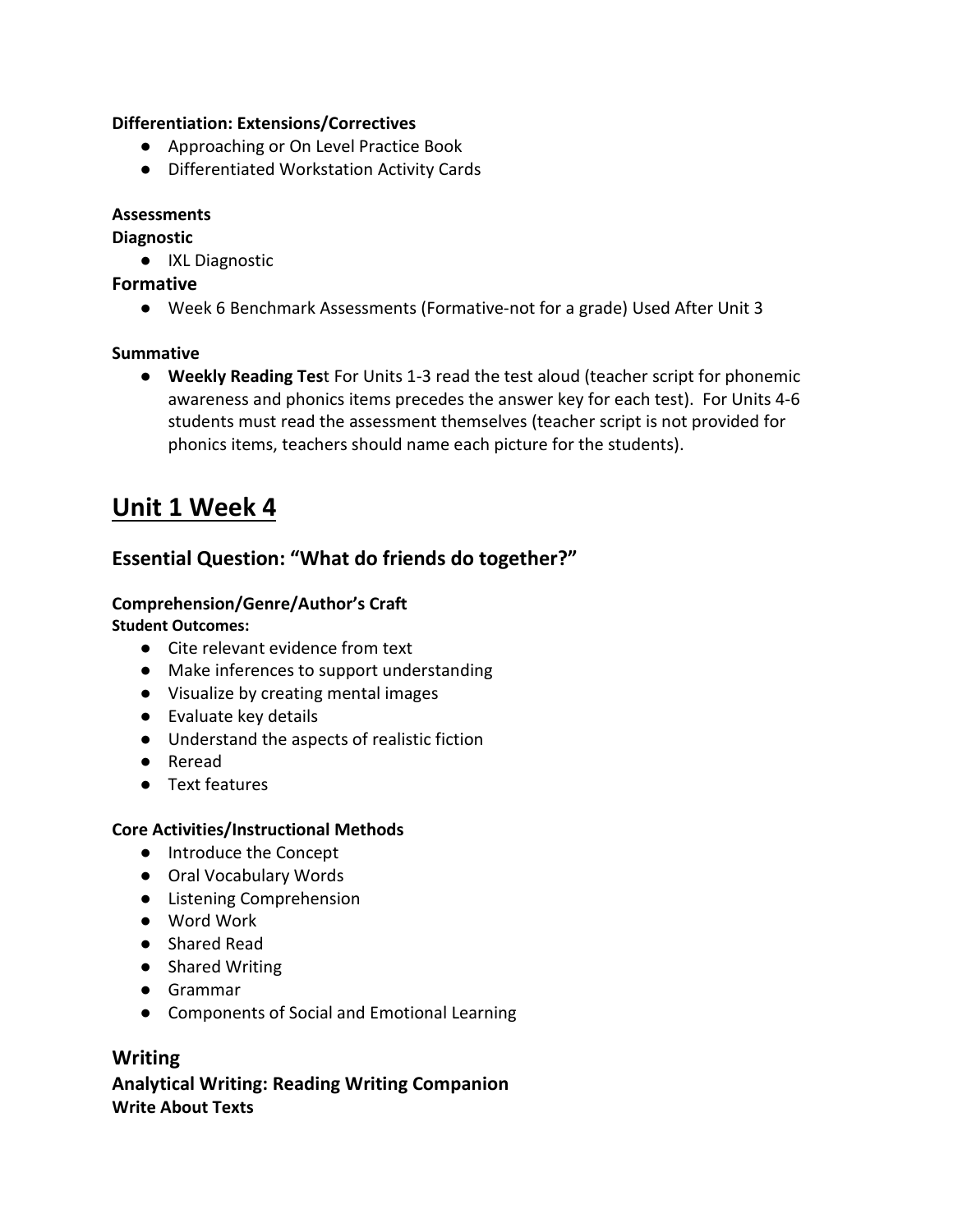- *Toss!, Kick!, Hop!*
- *Friends*

## **Writing Process: This can be found in the back of each Unit Manual**

### **Student Outcomes:**

The students will write narratives in which they recount two or more appropriately sequenced events, include some details regarding what happened, use temporal words to signal event order, and provide some sense of closure.

#### **Core Activities/Instructional Methods:**

- Analyze the expert model
- Analyze the student model
- Plan & Brainstorm: "*Choose Your Event"*
- Draft (Suggestion: Use 2 weeks for writing)
- Revise & Edit
- Final draft
- Components of Social and Emotional Learning

## **Speaking and Listening**

#### **Student Outcomes**

- Engage in collaborative discussions
- Present writing and research

#### **Language Development**

● Oral Vocabulary Acquisition: weekly vocabulary words

#### **Grammar**

#### **Student Outcomes**

- Understand and use questions & exclamations
- Understand and use alphabetical order

#### **Core Activities/Instructional Methods**

- Alphabetical Order practice book page 58 (skill assessed on weekly test)
- Grammar (use practice book page for weekly test) Use old Wonders Grammar resources, IXL-assign weekly skill:
- Components of Social and Emotional Learning

#### **Phonics Foundational Skills**

● See DV-OG Curriculum

#### **Differentiation: Extensions/Correctives**

- Approaching or On Level Practice Book
- Differentiated Workstation Activity Cards

#### **Assessments**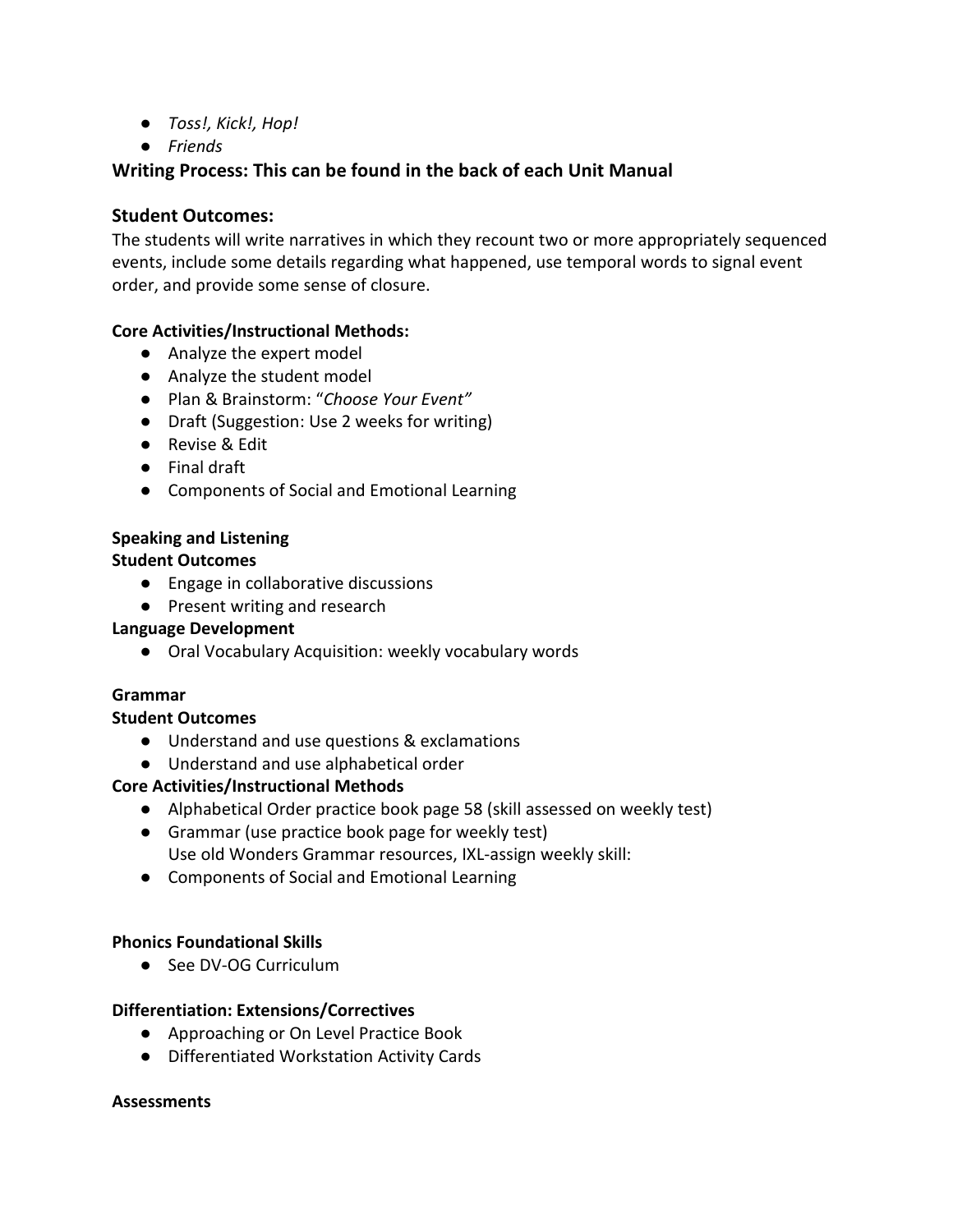#### **Diagnostic**

● IXL Diagnostic

### **Formative**

● Week 6 Benchmark Assessments (Formative-not for a grade) Used After Unit 3

#### **Summative**

● **Weekly Reading Tes**t For Units 1-3 read the test aloud (teacher script for phonemic awareness and phonics items precedes the answer key for each test). For Units 4-6 students must read the assessment themselves (teacher script is not provided for phonics items, teachers should name each picture for the students).

## **Unit 1 Week 5**

## **Essential Question: "How does your body move?"**

## **Comprehension/Genre/Author's Craft**

#### **Student Outcomes:**

- Cite relevant evidence from text
- Make inferences to support understanding
- Visualize by creating mental images
- Evaluate key details
- Understand the aspects of realistic fiction
- Reread
- Text features

#### **Core Activities/Instructional Methods**

- Introduce the Concept
- Oral Vocabulary Words
- Listening Comprehension
- Word Work
- Shared Read
- Shared Writing
- Grammar
- Components of Social and Emotional Learning

## **Writing Analytical Writing: Reading Writing Companion Write About Texts**

● *Move & Grin!*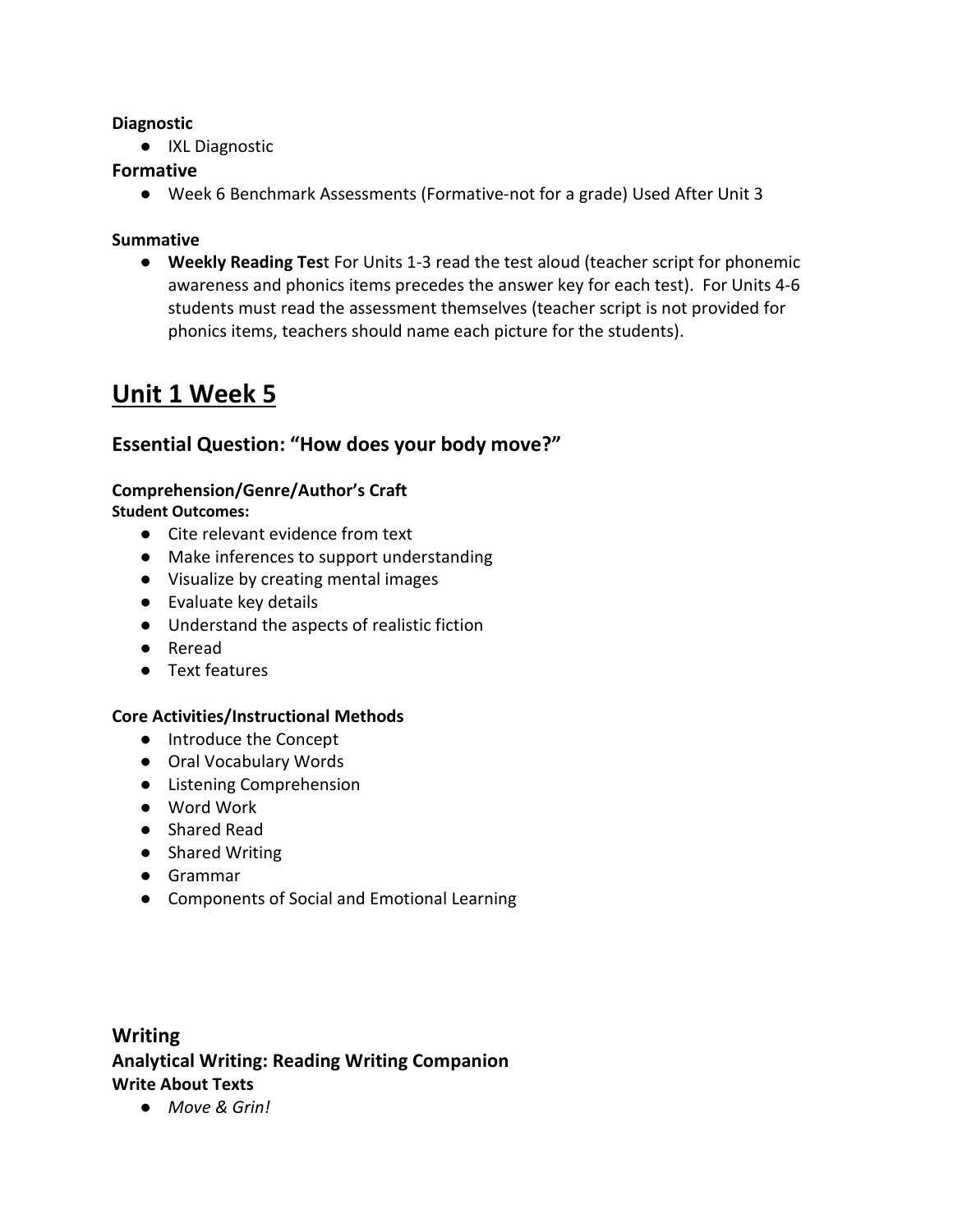#### ● *Move It!*

## **Writing Process: This can be found in the back of each Unit Manual**

#### **Student Outcomes:**

The students will write narratives in which they recount two or more appropriately sequenced events, include some details regarding what happened, use temporal words to signal event order, and provide some sense of closure.

#### **Core Activities/Instructional Methods:**

- Analyze the expert model
- Analyze the student model
- Plan & Brainstorm: "*Choose Your Event"*
- Draft (Suggestion: Use 2 weeks for writing)
- Revise & Edit
- Final draft
- Components of Social and Emotional Learning
- ●

## **Speaking and Listening**

#### **Student Outcomes**

- Engage in collaborative discussions
- Present writing and research

#### **Language Development**

● Oral Vocabulary Acquisition: weekly vocabulary words

#### **Grammar**

#### **Student Outcomes**

● Write complete sentences correctly

#### **Core Activities/Instructional Methods**

- Grammar (use practice book page for weekly test) Use old Wonders Grammar resources, IXL-assign weekly skill:
- Components of Social and Emotional Learning

#### **Phonics Foundational Skills**

● See DV-OG Curriculum

#### **Differentiation: Extensions/Correctives**

- Approaching or On Level Practice Book
- Differentiated Workstation Activity Cards

#### **Assessments**

#### **Diagnostic**

● IXL Diagnostic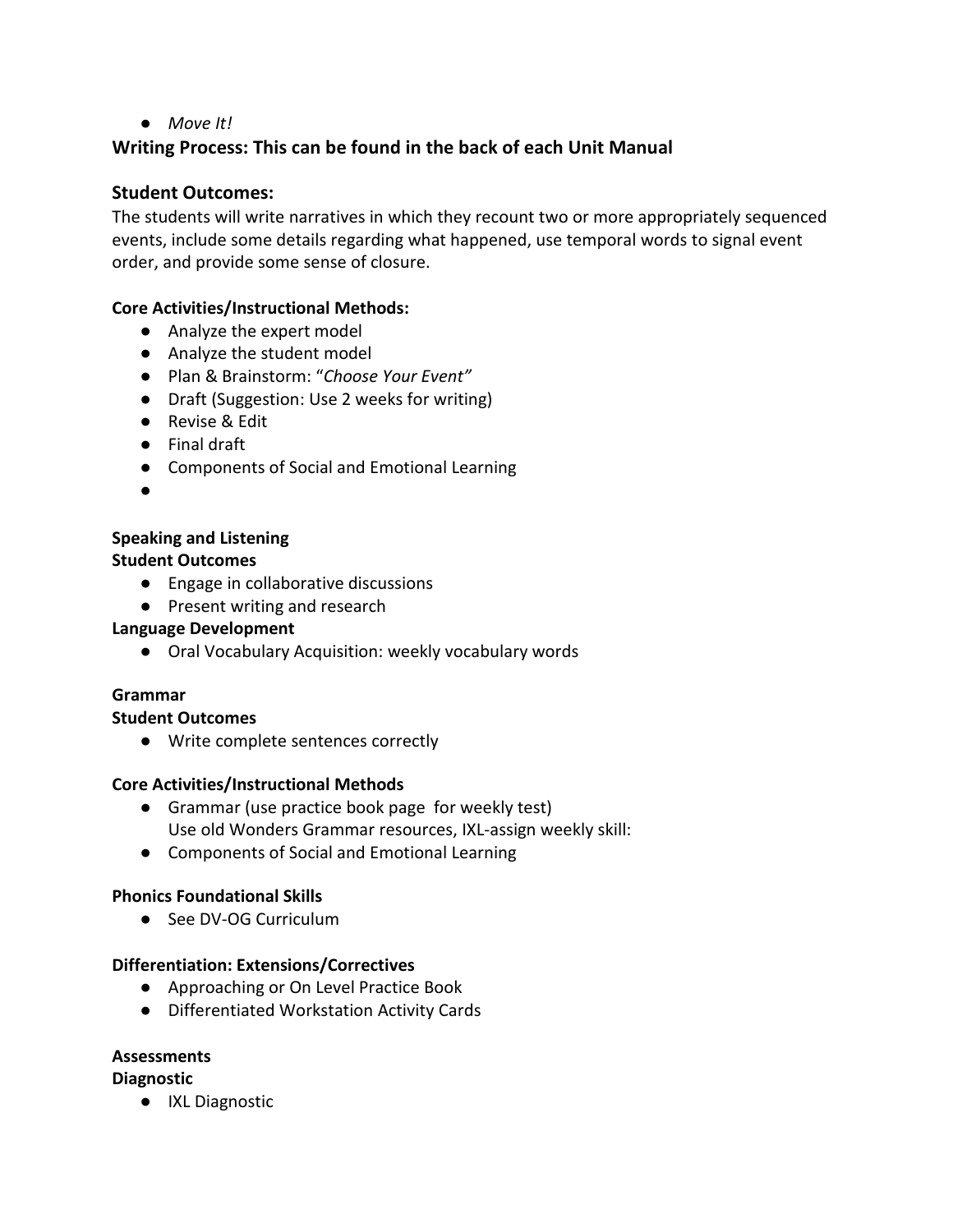#### **Formative**

● Week 6 Benchmark Assessments (Formative-not for a grade) Used After Unit 3

#### **Summative**

● **Weekly Reading Tes**t For Units 1-3 read the test aloud (teacher script for phonemic awareness and phonics items precedes the answer key for each test). For Units 4-6 students must read the assessment themselves (teacher script is not provided for phonics items, teachers should name each picture for the students).

## **Unit 1 Week 6**

## **Refer to Spiral Review in Reading/Writing Companion**

## **Unit 2 Week 1**

## **Essential Question: "What jobs need to be done in a community?"**

#### **Comprehension/Genre/Author's Craft**

**Student Outcomes:**

- Cite relevant evidence from text
- Make inferences to support understanding
- Make and confirm predictions
- Determine characters, setting, and events
- Understand the aspects of realistic fiction
- Reread
- Text features

#### **Core Activities/Instructional Methods**

- Introduce the Concept
- Oral Vocabulary Words
- Listening Comprehension
- Word Work
- Shared Read
- Shared Writing
- Grammar
- Components of Social and Emotional Learning

## **Writing**

## **Analytical Writing: Reading Writing Companion Write About Texts**

● *Good Job, Ben!*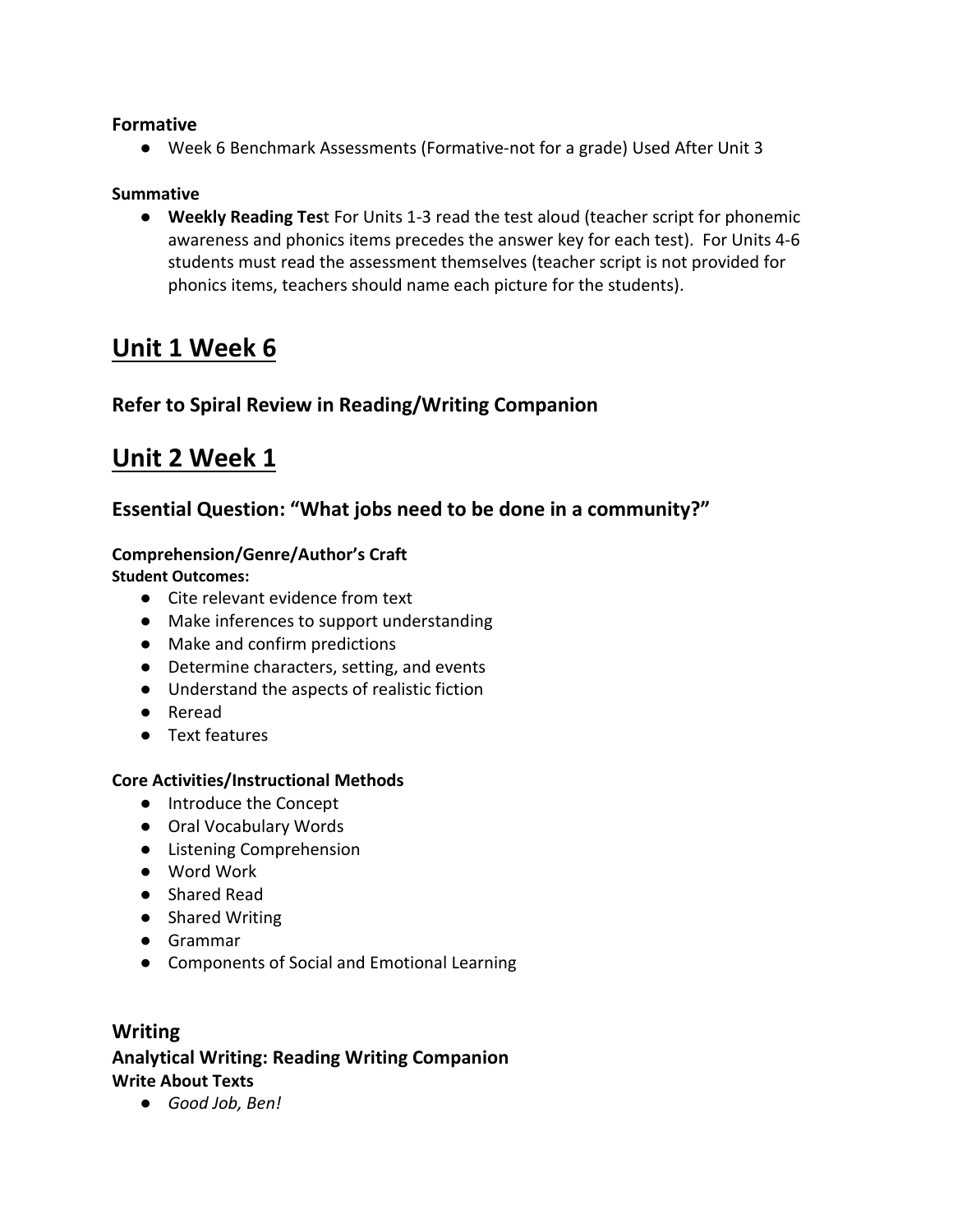#### ● *The Red Hat*

### **Writing Process: This can be found in the back of each Unit Manual**

#### **Student Outcomes:**

The students will ask and answer questions about key details in a text and describe the characters, settings, and major events in a story, using key details.

#### **Core Activities/Instructional Methods:**

- Analyze the expert model
- Analyze the student model
- Plan & Brainstorm: "*Choose Your Character"*
- Draft (Suggestion: Use 2 weeks for writing)
- Revise & Edit
- Final draft
- Components of Social and Emotional Learning

#### **Speaking and Listening**

#### **Student Outcomes**

- Engage in collaborative discussions
- Present writing and research

#### **Language Development**

● Oral Vocabulary Acquisition: weekly vocabulary words

#### **Grammar**

#### **Student Outcomes**

● Identify and Use Nouns

#### **Core Activities/Instructional Methods**

- Grammar (use practice book page for weekly test) Use old Wonders Grammar resources, IXL-assign weekly skill:
- Components of Social and Emotional Learning

#### **Phonics Foundational Skills**

● See DV-OG Curriculum

#### **Differentiation: Extensions/Correctives**

- Approaching or On Level Practice Book
- Differentiated Workstation Activity Cards

## **Assessments**

#### **Diagnostic**

● IXL Diagnostic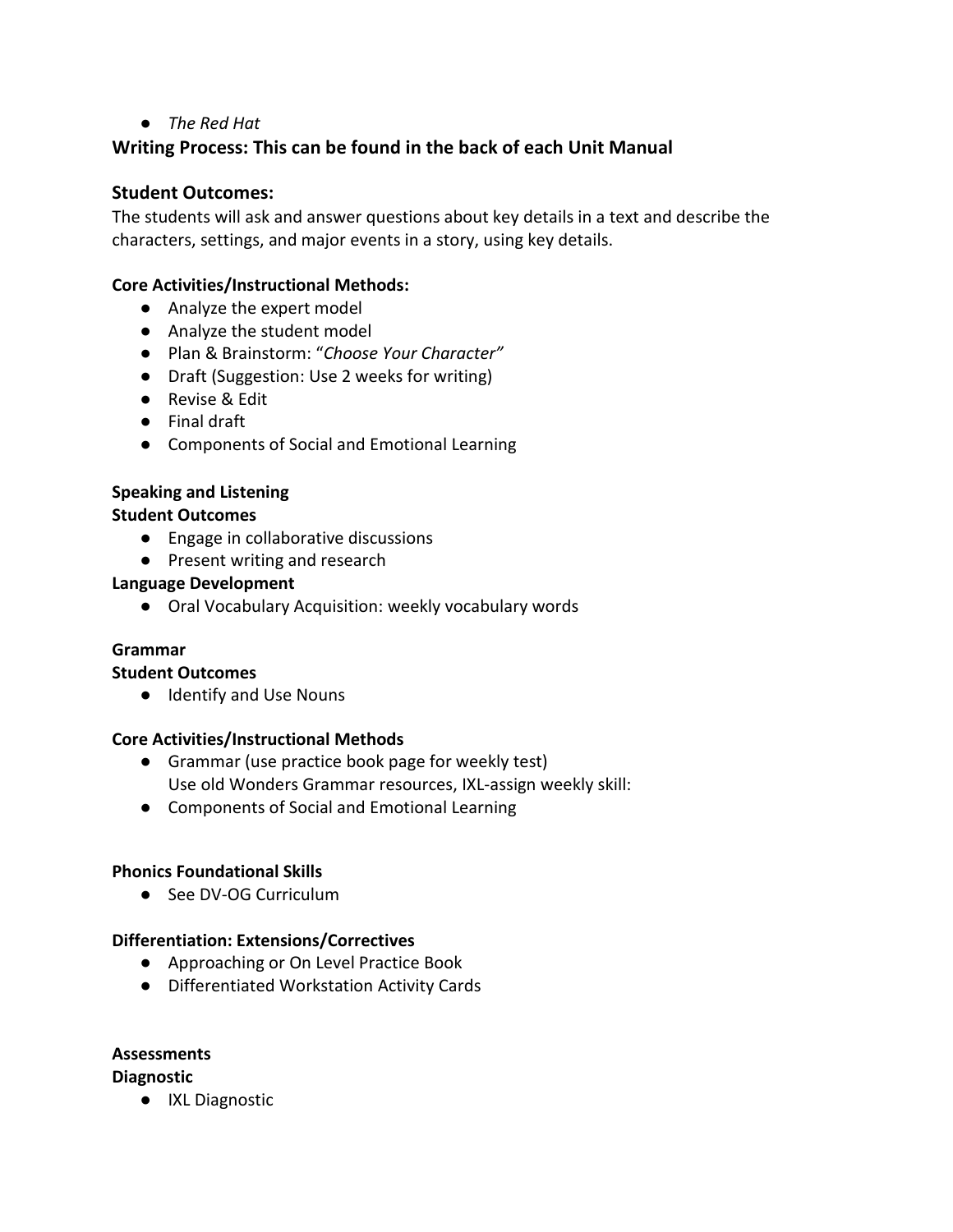#### **Formative**

● Week 6 Benchmark Assessments (Formative-not for a grade) Used After Unit 3

#### **Summative**

● **Weekly Reading Tes**t For Units 1-3 read the test aloud (teacher script for phonemic awareness and phonics items precedes the answer key for each test). For Units 4-6 students must read the assessment themselves (teacher script is not provided for phonics items, teachers should name each picture for the students).

## **Unit 2 Week 2**

## **Essential Question: "What buildings do you know? What are they made of?"**

## **Comprehension/Genre/Author's Craft**

**Student Outcomes:**

- Cite relevant evidence from text
- Make inferences
- Make and confirm predictions
- Determine character, setting, and events
- Understand the aspects of fantasy stories
- Reread
- Text features

#### **Core Activities/Instructional Methods**

- Introduce the Concept
- Oral Vocabulary Words
- Listening Comprehension
- Word Work
- Shared Read
- Shared Writing
- Grammar
- Components of Social and Emotional Learning

#### **Writing**

## **Analytical Writing: Reading Writing Companion Write About Texts**

- *Cubs in a Hut*
- *The Pigs, the Wolf, and the Mud*

#### **Writing Process: This can be found in the back of each Unit Manual**

#### **Student Outcomes:**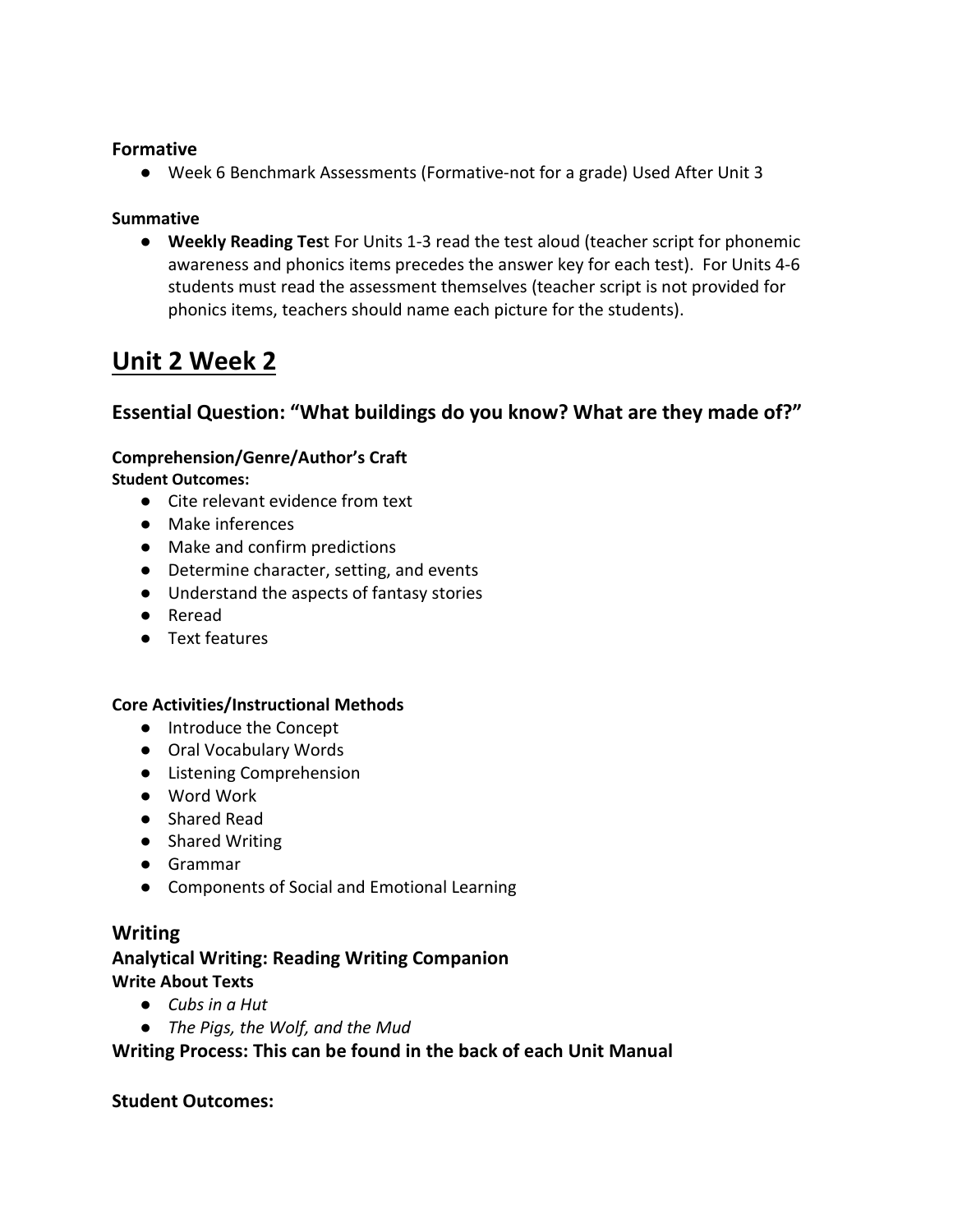The students will ask and answer questions about key details in a text and describe the characters, settings, and major events in a story, using key details.

#### **Core Activities/Instructional Methods:**

- Analyze the expert model
- Analyze the student model
- Plan & Brainstorm: "*Choose Your Character"*
- Draft (Suggestion: Use 2 weeks for writing)
- Revise & Edit
- Final draft
- Components of Social and Emotional Learning

#### **Speaking and Listening**

#### **Student Outcomes**

- Engage in collaborative discussions
- Present writing and research

#### **Language Development**

● Oral Vocabulary Acquisition: weekly vocabulary words

#### **Grammar**

#### **Student Outcomes**

● Understand and use singular and plural nouns.

#### **Core Activities/Instructional Methods**

● Grammar (use practice book page for weekly test) Use old Wonders Grammar resources, IXL-assign weekly skill:

#### **Phonics Foundational Skills**

● See DV-OG Curriculum

#### **Differentiation: Extensions/Correctives**

- Approaching or On Level Practice Book
- Differentiated Workstation Activity Cards

#### **Assessments**

#### **Diagnostic**

● IXL Diagnostic

#### **Formative**

● Week 6 Benchmark Assessments (Formative-not for a grade) Used After Unit 3

#### **Summative**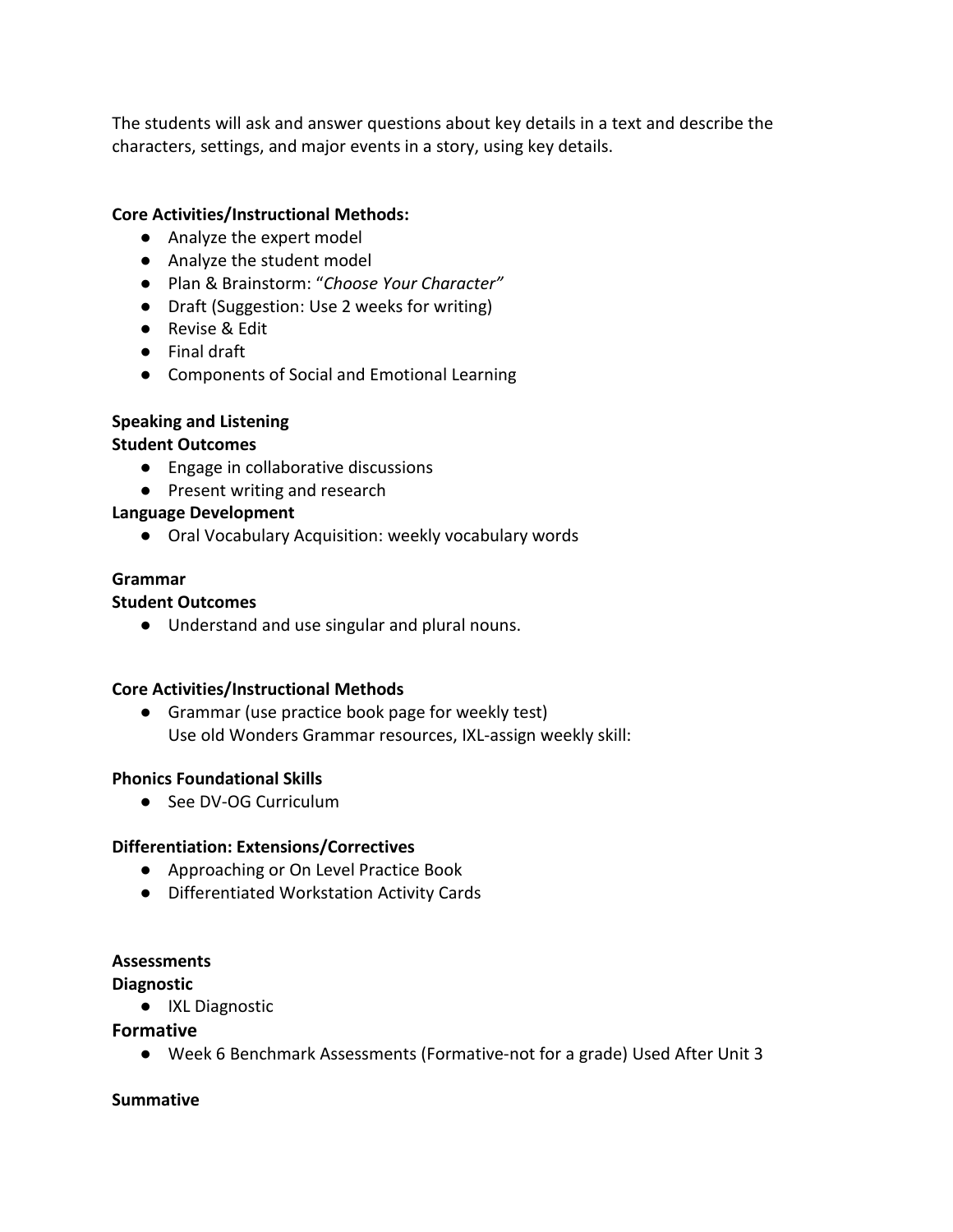● **Weekly Reading Tes**t For Units 1-3 read the test aloud (teacher script for phonemic awareness and phonics items precedes the answer key for each test). For Units 4-6 students must read the assessment themselves (teacher script is not provided for phonics items, teachers should name each picture for the students).

## **Unit 2 Week 3**

## **Essential Question: "Where do animals live together?"**

## **Comprehension/Genre/Author's Craft**

**Student Outcomes:**

- Cite relevant evidence from text
- Make inferences to support understanding
- Reread to monitor comprehension
- Evaluate the main topic and key details
- Understand the aspects of informational text
- Literary Elements

## **Core Activities/Instructional Methods**

- Introduce the Concept
- Oral Vocabulary Words
- Listening Comprehension
- Word Work
- Shared Read
- Shared Writing
- Grammar
- Components of Social and Emotional Learning

## **Writing**

### **Analytical Writing: Reading Writing Companion Write About Texts**

- *The Best Spot*
- *At a Pond*

## **Writing Process: This can be found in the back of each Unit Manual**

## **Student Outcomes:**

The students will ask and answer questions about key details in a text and describe the characters, settings, and major events in a story, using key details.

#### **Core Activities/Instructional Methods:**

● Analyze the expert model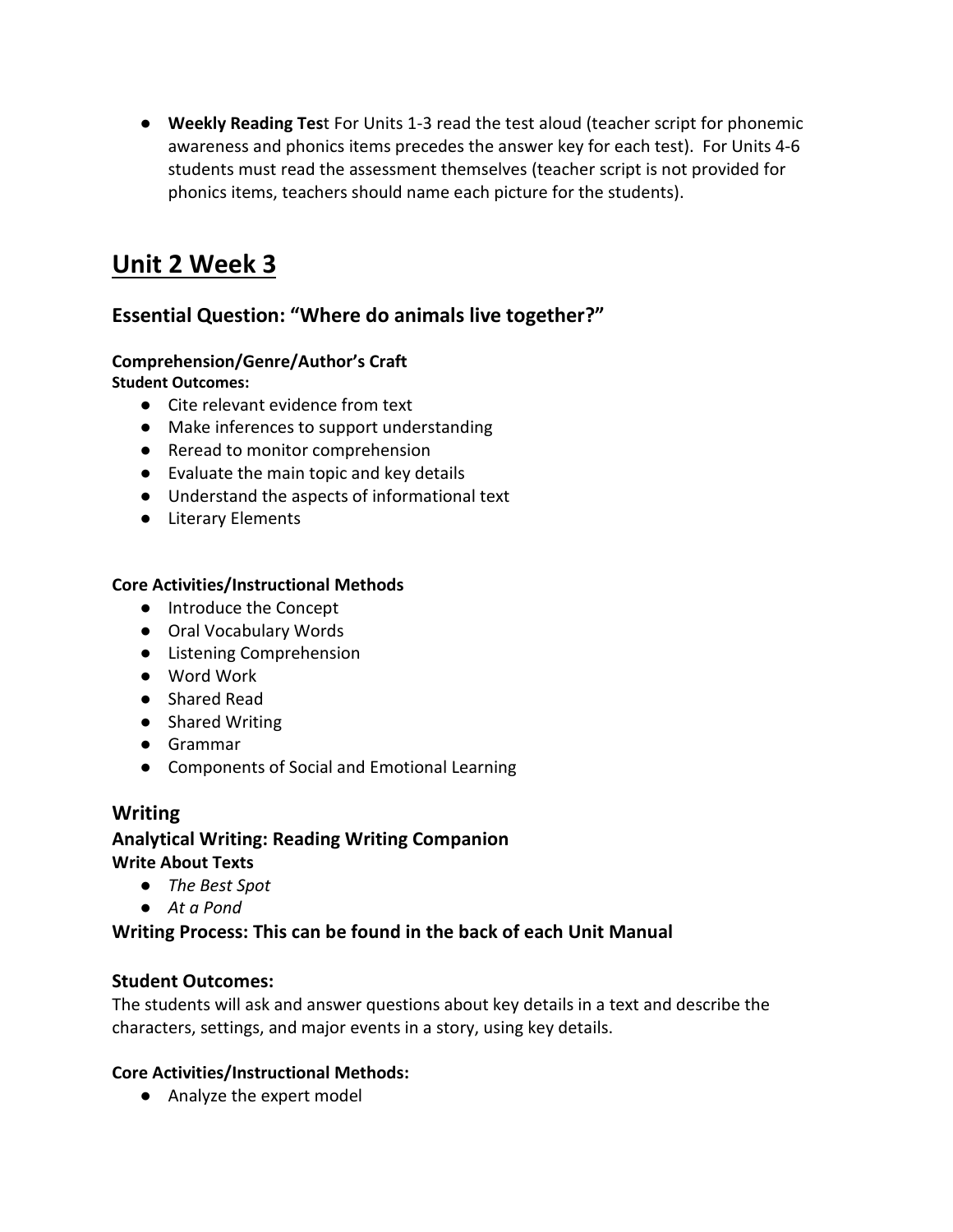- Analyze the student model
- Plan & Brainstorm: "*Choose Your Character"*
- Draft (Suggestion: Use 2 weeks for writing)
- Revise & Edit
- Final draft
- Components of Social and Emotional Learning

#### **Speaking and Listening**

#### **Student Outcomes**

- Engage in collaborative discussions
- Present writing and research

#### **Language Development**

● Oral Vocabulary Acquisition: weekly vocabulary words

#### **Grammar**

#### **Student Outcomes**

● Understand and use possessive nouns

#### **Core Activities/Instructional Methods**

- Grammar (use practice book page for weekly test) Use old Wonders Grammar resources, IXL-assign weekly skill:
- Components of Social and Emotional Learning

#### **Phonics Foundational Skills**

● See DV-OG Curriculum

#### **Differentiation: Extensions/Correctives**

- Approaching or On Level Practice Book
- Differentiated Workstation Activity Cards

#### **Assessments**

#### **Diagnostic**

● IXL Diagnostic

#### **Formative**

● Week 6 Benchmark Assessments (Formative-not for a grade) Used After Unit 3

#### **Summative**

● **Weekly Reading Tes**t For Units 1-3 read the test aloud (teacher script for phonemic awareness and phonics items precedes the answer key for each test). For Units 4-6 students must read the assessment themselves (teacher script is not provided for phonics items, teachers should name each picture for the students).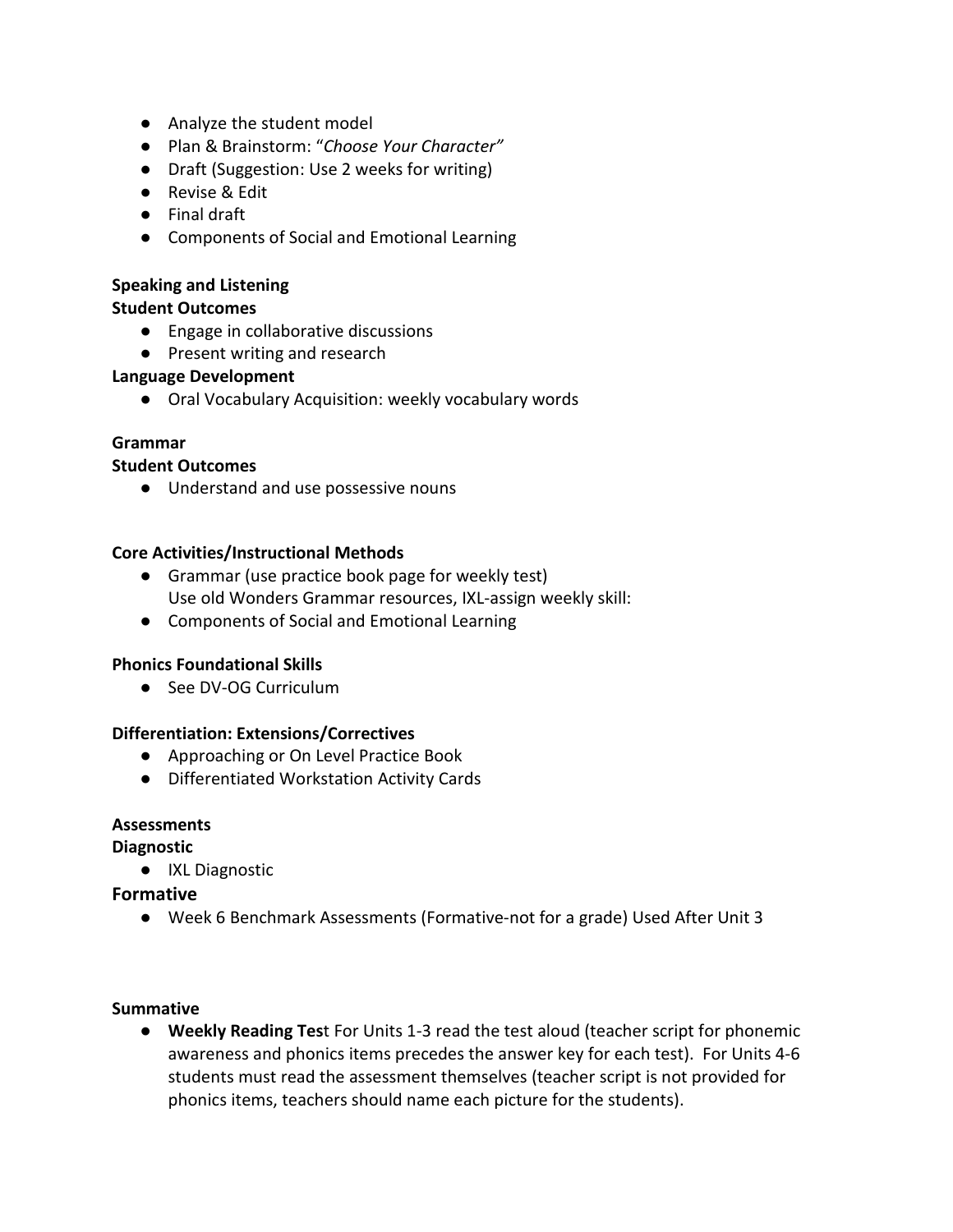## **Unit 2 Week 4**

## **Essential Question: "How do people help out in a community?"**

### **Comprehension/Genre/Author's Craft**

**Student Outcomes:**

- Cite relevant evidence from text
- Make inferences to support understanding
- Reread to monitor comprehension
- Determine characters, setting, and events
- Understand the aspects of fantasy stories
- Text features

#### **Core Activities/Instructional Methods**

- Introduce the Concept
- Oral Vocabulary Words
- Listening Comprehension
- Word Work
- Shared Read
- Shared Writing
- Grammar
- Components of Social and Emotional Learning

#### **Writing**

## **Analytical Writing: Reading Writing Companion Write About Texts**

- *Thump Thump Helps Out*
- *Nell's Books*

### **Writing Process: This can be found in the back of each Unit Manual**

#### **Student Outcomes:**

The students will ask and answer questions about key details in a text and describe the characters, settings, and major events in a story, using key details.

- Analyze the expert model
- Analyze the student model
- Plan & Brainstorm: "*Choose Your Character"*
- Draft (Suggestion: Use 2 weeks for writing)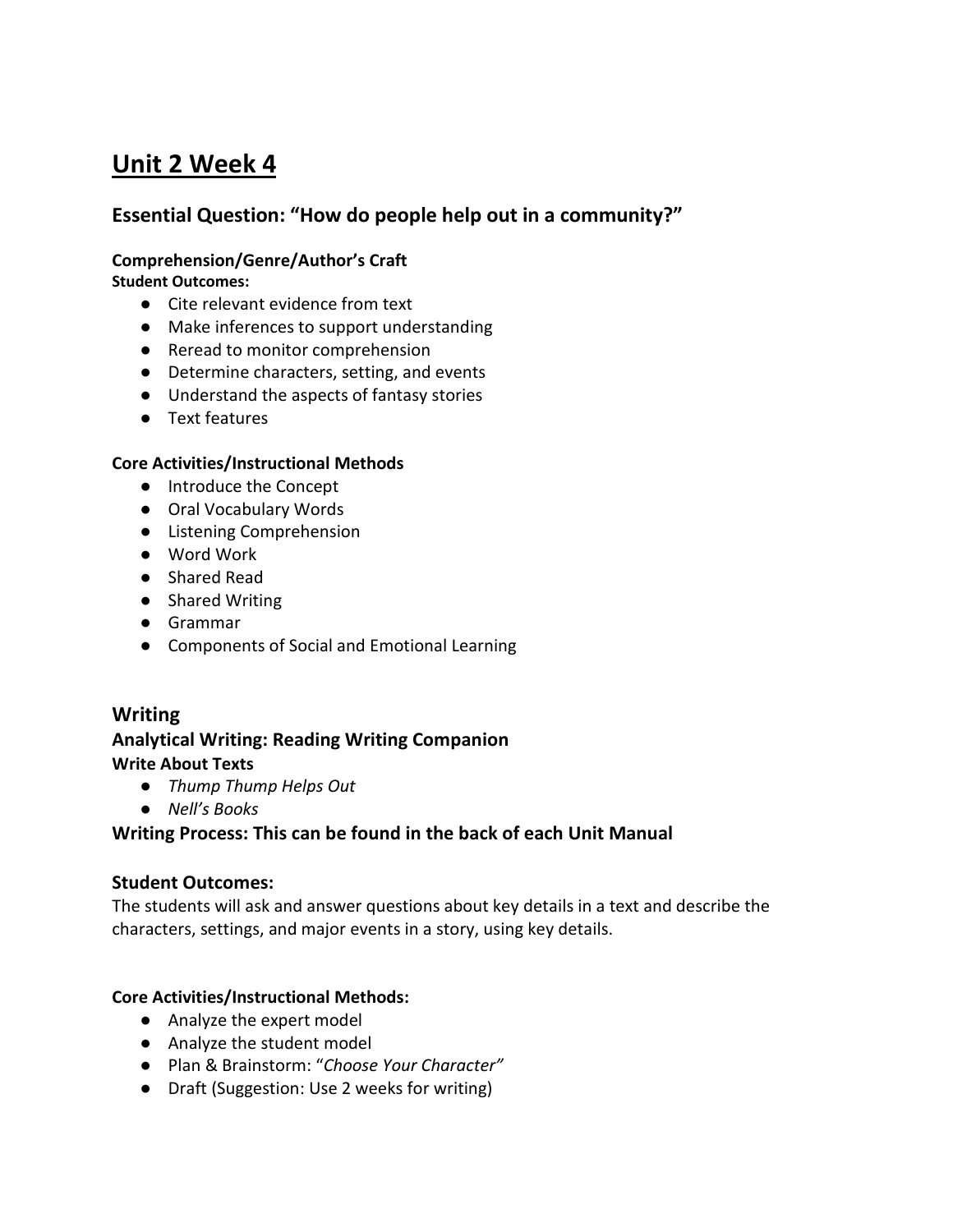- Revise & Edit
- Final draft
- Components of Social and Emotional Learning

#### **Speaking and Listening**

#### **Student Outcomes**

- Engage in collaborative discussions
- Present writing and research

#### **Language Development**

● Oral Vocabulary Acquisition: weekly vocabulary words

#### **Grammar**

#### **Student Outcomes**

● Identify and use common and proper nouns

#### **Core Activities/Instructional Methods**

- Grammar (use practice book page for weekly test) Use old Wonders Grammar resources, IXL-assign weekly skill:
- Components of Social and Emotional Learning

#### **Phonics Foundational Skills**

● See DV-OG Curriculum

#### **Differentiation: Extensions/Correctives**

- Approaching or On Level Practice Book
- Differentiated Workstation Activity Cards

#### **Assessments**

#### **Diagnostic**

● IXL Diagnostic

#### **Formative**

● Week 6 Benchmark Assessments (Formative-not for a grade) Used After Unit 3

#### **Summative**

● **Weekly Reading Tes**t For Units 1-3 read the test aloud (teacher script for phonemic awareness and phonics items precedes the answer key for each test). For Units 4-6 students must read the assessment themselves (teacher script is not provided for phonics items, teachers should name each picture for the students).

## **Unit 2 Week 5**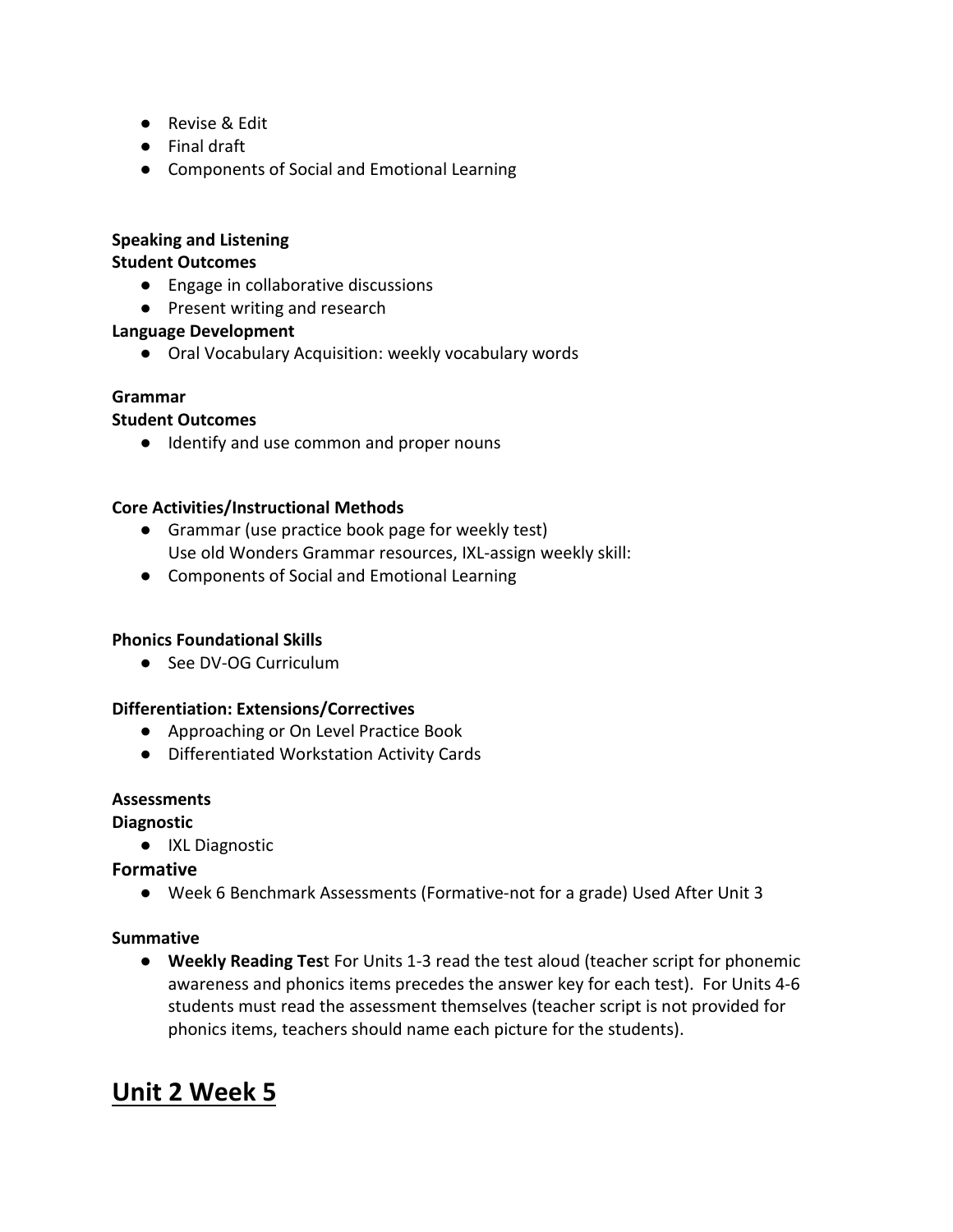## **Essential Question: "How can you find your way around?"**

#### **Comprehension/Genre/Author's Craft**

**Student Outcomes:**

- Cite relevant evidence from text
- Make inferences to support understanding
- Reread to monitor comprehension
- Evaluate the main topic and key details
- Understand the aspects of informational text
- Text features

#### **Core Activities/Instructional Methods**

- Introduce the Concept
- Oral Vocabulary Words
- Listening Comprehension
- Word Work
- Shared Read
- Shared Writing
- Grammar
- Components of Social and Emotional Learning

## **Writing**

## **Analytical Writing: Reading Writing Companion Write About Texts**

- *Which Way on the Map?*
- *Fun with Maps*

## **Writing Process: This can be found in the back of each Unit Manual**

#### **Student Outcomes:**

The students will ask and answer questions about key details in a text and describe the characters, settings, and major events in a story, using key details.

- Analyze the expert model
- Analyze the student model
- Plan & Brainstorm: "*Choose Your Character"*
- Draft (Suggestion: Use 2 weeks for writing)
- Revise & Edit
- Final draft
- Components of Social and Emotional Learning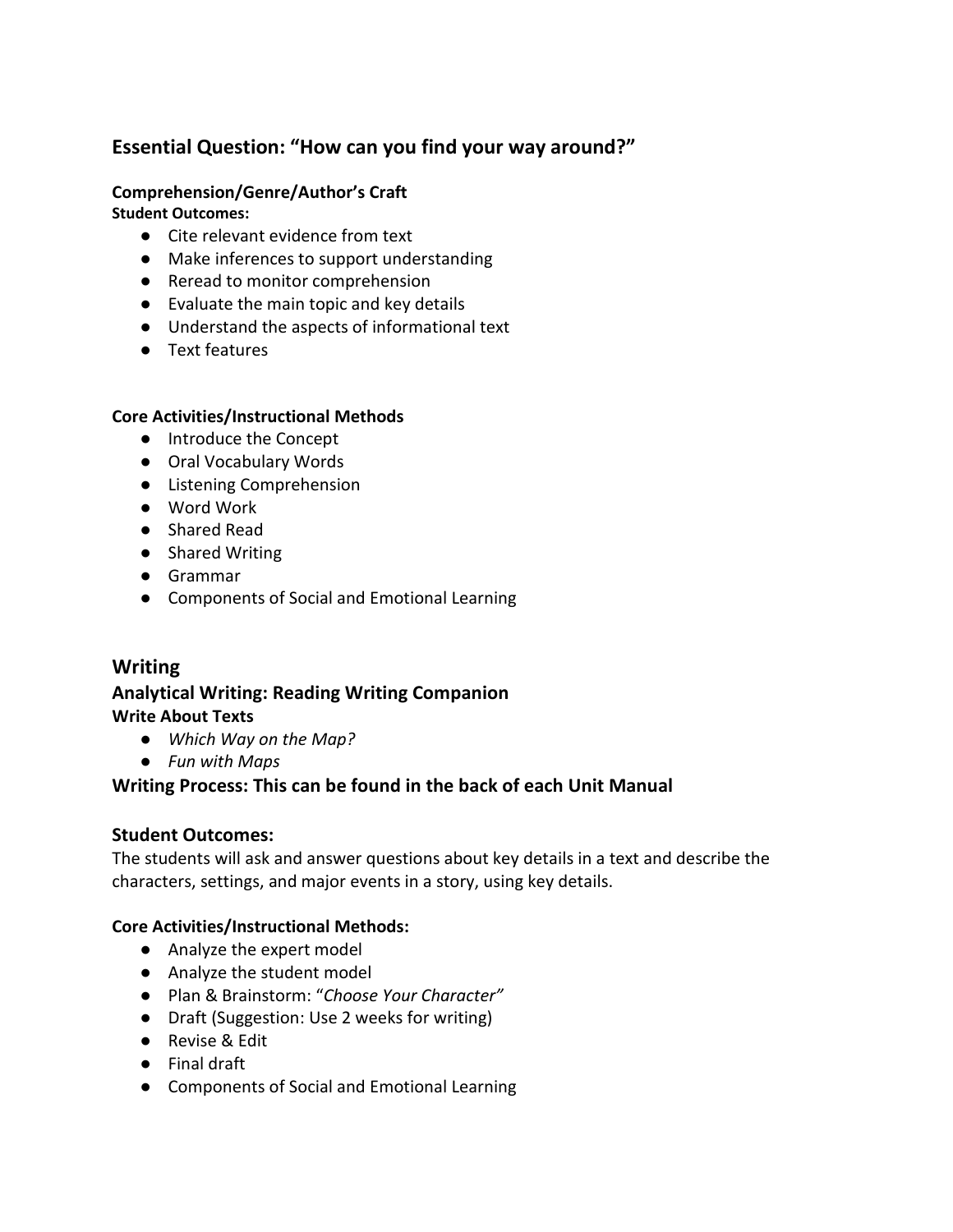## **Speaking and Listening**

### **Student Outcomes**

- Engage in collaborative discussions
- Present writing and research

### **Language Development**

● Oral Vocabulary Acquisition: weekly vocabulary words

## **Grammar**

#### **Student Outcomes**

● Understand and use irregular plural nouns

### **Core Activities/Instructional Methods**

- Grammar (use practice book page for weekly test) Use old Wonders Grammar resources, IXL-assign weekly skill:
- Components of Social and Emotional Learning

### **Phonics Foundational Skills**

● See DV-OG Curriculum

### **Differentiation: Extensions/Correctives**

- Approaching or On Level Practice Book
- Differentiated Workstation Activity Cards

#### **Assessments**

#### **Diagnostic**

● IXL Diagnostic

## **Formative**

● Week 6 Benchmark Assessments (Formative-not for a grade) Used After Unit 3

#### **Summative**

● **Weekly Reading Tes**t For Units 1-3 read the test aloud (teacher script for phonemic awareness and phonics items precedes the answer key for each test). For Units 4-6 students must read the assessment themselves (teacher script is not provided for phonics items, teachers should name each picture for the students).

## **Unit 2 Week 6**

## **Refer to Spiral Review in Reading/Writing Companion**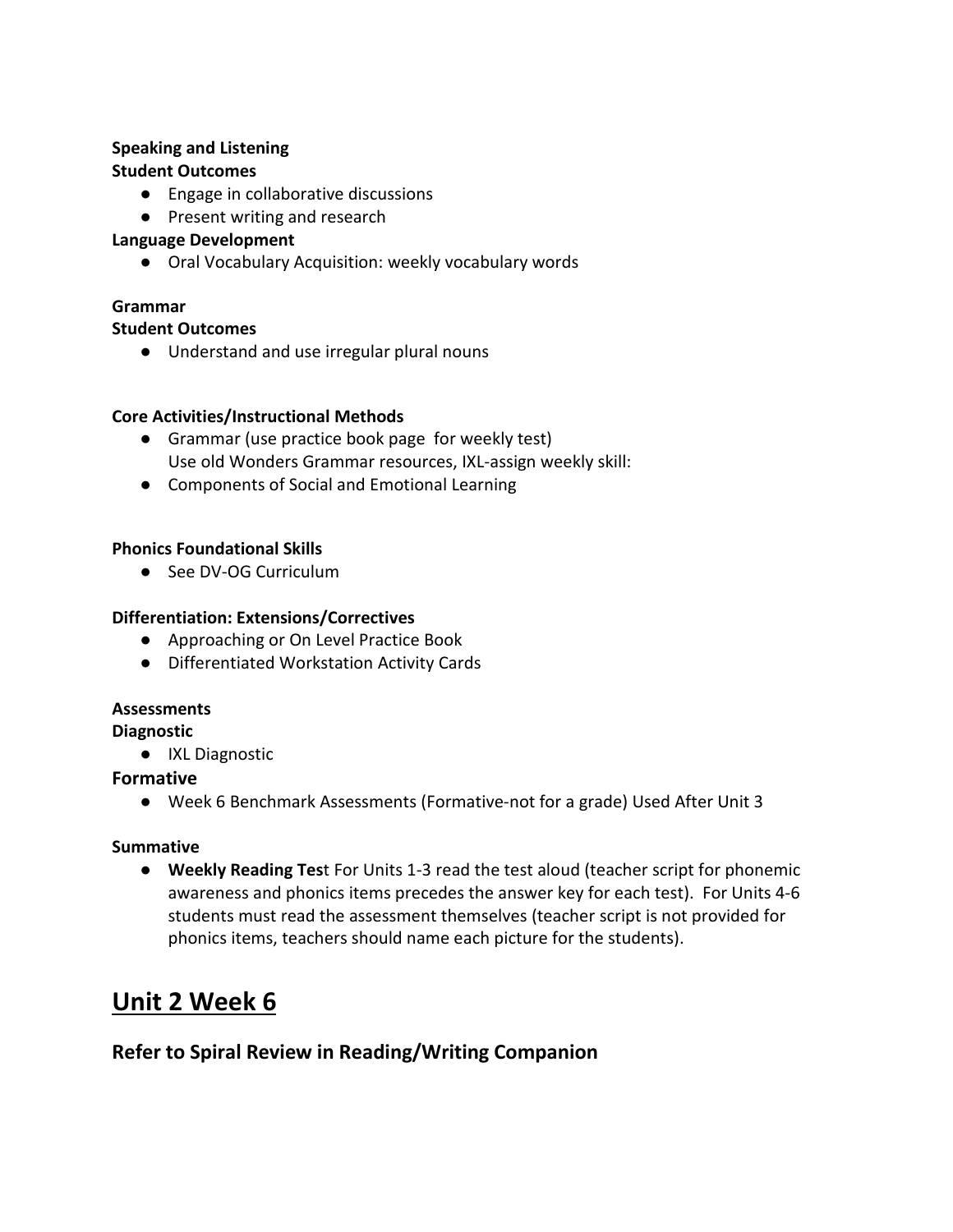## **Unit 3 Week 1**

### **Essential Question: "How do we measure time?"**

## **Comprehension/Genre/Author's Craft**

#### **Student Outcomes:**

- Cite relevant evidence from text
- Make inferences to support understanding
- Make and confirm predictions
- Determine character, setting, and plot
- Understand the aspects of fantasy stories
- Reread
- Text features

#### **Core Activities/Instructional Methods**

- Introduce the Concept
- Oral Vocabulary Words
- Listening Comprehension
- Word Work
- Shared Read
- Shared Writing
- Grammar
- Components of Social and Emotional Learning

#### **Writing**

#### **Analytical Writing: Reading Writing Companion Write About Texts**

- *Nate the Snake is Late*
- *On My Way to School*

#### **Writing Process: This can be found in the back of each Unit Manual Student Outcomes:**

- Students will ask and answer questions about key details in a text
- Students will use illustrations and details in the text to describe its key ideas
- Students will write about a non-fiction topic.

#### **Core Activities/Instructional Methods: Weeks 1-6**

- Analyze the expert model
- Analyze the student model
- Plan & Brainstorm: "*" Choose Your Topic" (Reading/Writing Companion p 150-151*
- Draft (Suggestion: Use 2 weeks for writing)
- Revise & Edit
- Final draft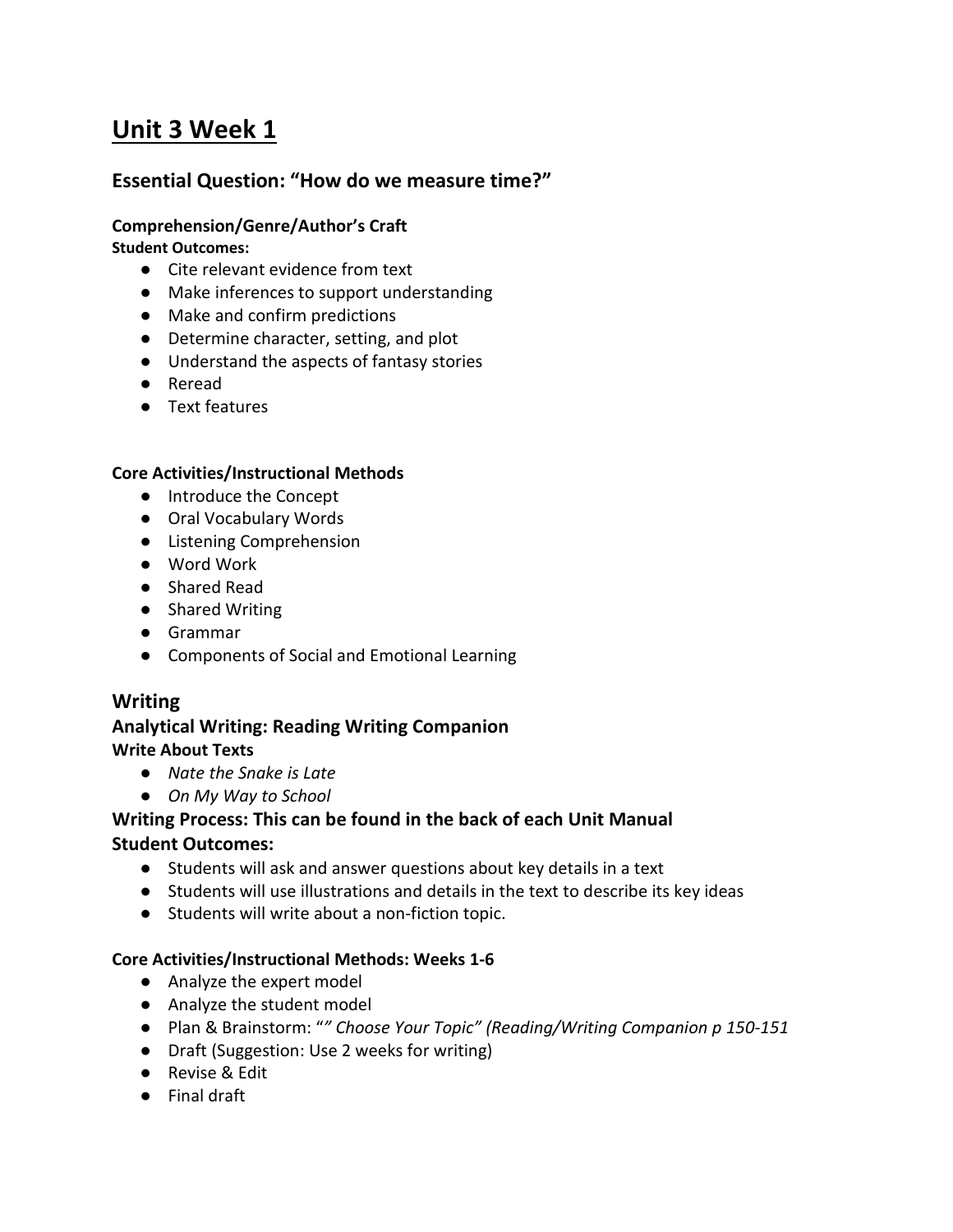● Components of Social and Emotional Learning

### **Speaking and Listening**

#### **Student Outcomes**

- Engage in collaborative discussions
- Present writing and research

#### **Language Development**

● Oral Vocabulary Acquisition: weekly vocabulary words

#### **Grammar**

#### **Student Outcomes**

● Identify and use verbs

#### **Core Activities/Instructional Methods**

- Grammar (use practice book page for weekly test) Use old Wonders Grammar resources, IXL-assign weekly skill:
- Components of Social and Emotional Learning

#### **Phonics Foundational Skills**

● See DV-OG Curriculum

#### **Differentiation: Extensions/Correctives**

- Approaching or On Level Practice Book
- Differentiated Workstation Activity Cards

#### **Assessments**

**Diagnostic**

● IXL Diagnostic

#### **Formative**

● Week 6 Benchmark Assessments (Formative-not for a grade) Used After Unit 3

#### **Summative**

● **Weekly Reading Tes**t For Units 1-3 read the test aloud (teacher script for phonemic awareness and phonics items precedes the answer key for each test). For Units 4-6 students must read the assessment themselves (teacher script is not provided for phonics items, teachers should name each picture for the students).

## **Unit 3 Week 2**

## **Essential Question: "How do plants change as they grow?"**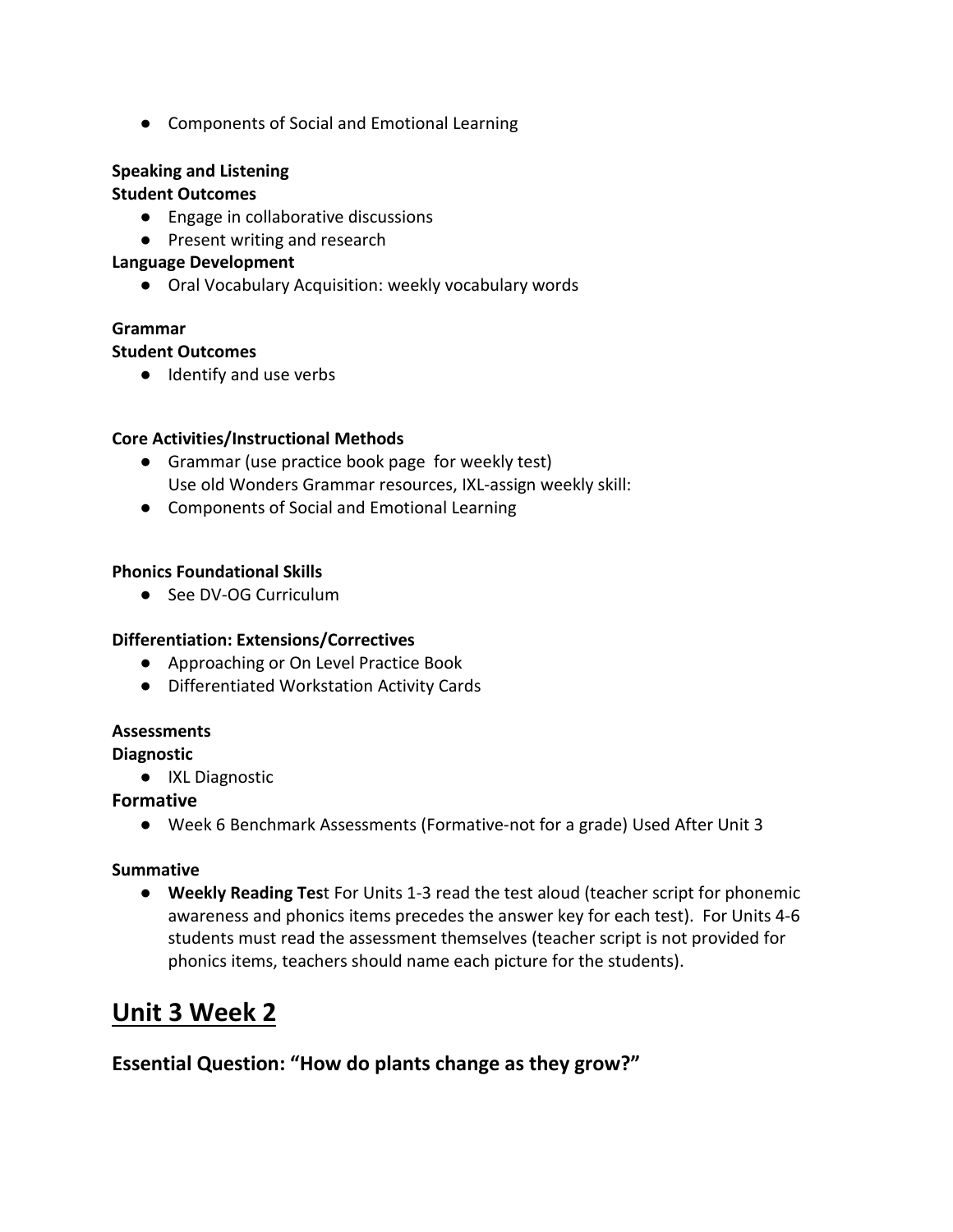#### **Comprehension/Genre/Author's Craft**

#### **Student Outcomes:**

- Cite relevant evidence from text
- Make inferences to support understanding
- Make and confirm predictions
- Determine characters, setting, and plot: sequence
- Understand the aspects of drama
- Reread
- Text features

#### **Core Activities/Instructional Methods**

- Introduce the Concept
- Oral Vocabulary Words
- Listening Comprehension
- Word Work
- Shared Read
- Shared Writing
- Grammar
- Components of Social and Emotional Learning

### **Writing**

#### **Analytical Writing: Reading Writing Companion Write About Texts**

- *Time to Plant*
- *The Big Yucca*

## **Writing Process: This can be found in the back of each Unit Manual**

#### **Student Outcomes:**

- Students will ask and answer questions about key details in a text
- Students will use illustrations and details in the text to describe its key ideas
- Students will write about a non-fiction topic.

#### **Core Activities/Instructional Methods: Weeks 1-6**

- Analyze the expert model
- Analyze the student model
- Plan & Brainstorm: "*" Choose Your Topic" (Reading/Writing Companion p 150-151*
- Draft (Suggestion: Use 2 weeks for writing)
- Revise & Edit
- Final draft
- Components of Social and Emotional Learning

#### **Speaking and Listening**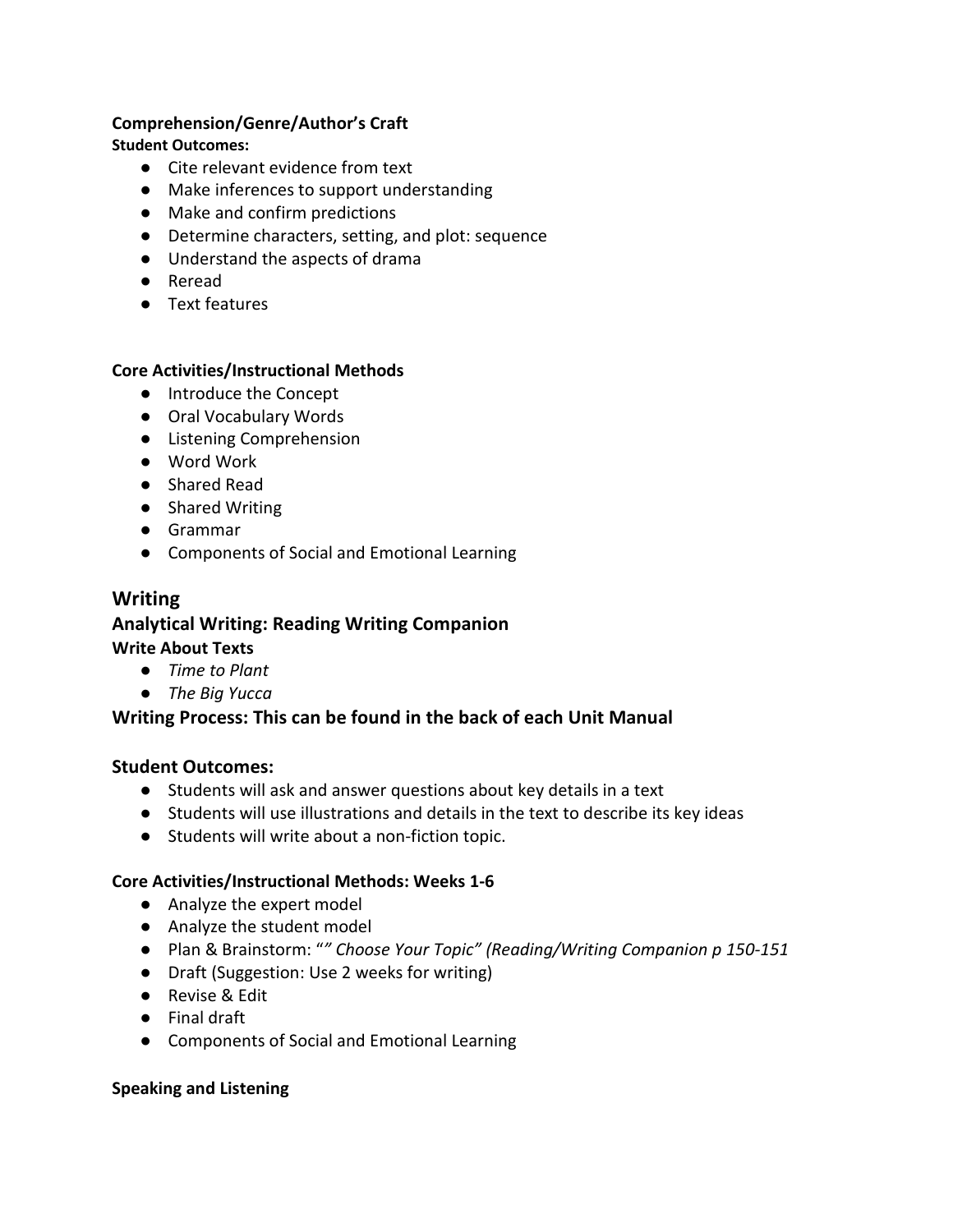#### **Student Outcomes**

- Engage in collaborative discussions
- Present writing and research

#### **Language Development**

● Oral Vocabulary Acquisition: weekly vocabulary words

#### **Grammar**

#### **Student Outcomes**

● Identify and use present tense verbs

#### **Core Activities/Instructional Methods**

- Grammar: Identify and use present-tense words (use practice book page for weekly test) Use old Wonders Grammar resources, IXL-assign weekly skill
- Components of Social and Emotional Learning

#### **Phonics Foundational Skills**

● See DV-OG Curriculum

#### **Differentiation: Extensions/Correctives**

- Approaching or On Level Practice Book
- Differentiated Workstation Activity Cards

#### **Assessments**

**Diagnostic**

● IXL Diagnostic

#### **Formative**

● Week 6 Benchmark Assessments (Formative-not for a grade) Used After Unit 3

#### **Summative**

● **Weekly Reading Tes**t For Units 1-3 read the test aloud (teacher script for phonemic awareness and phonics items precedes the answer key for each test). For Units 4-6 students must read the assessment themselves (teacher script is not provided for phonics items, teachers should name each picture for the students).

## **Unit 3 Week 3**

## **Essential Question: "What is a Folktale?"**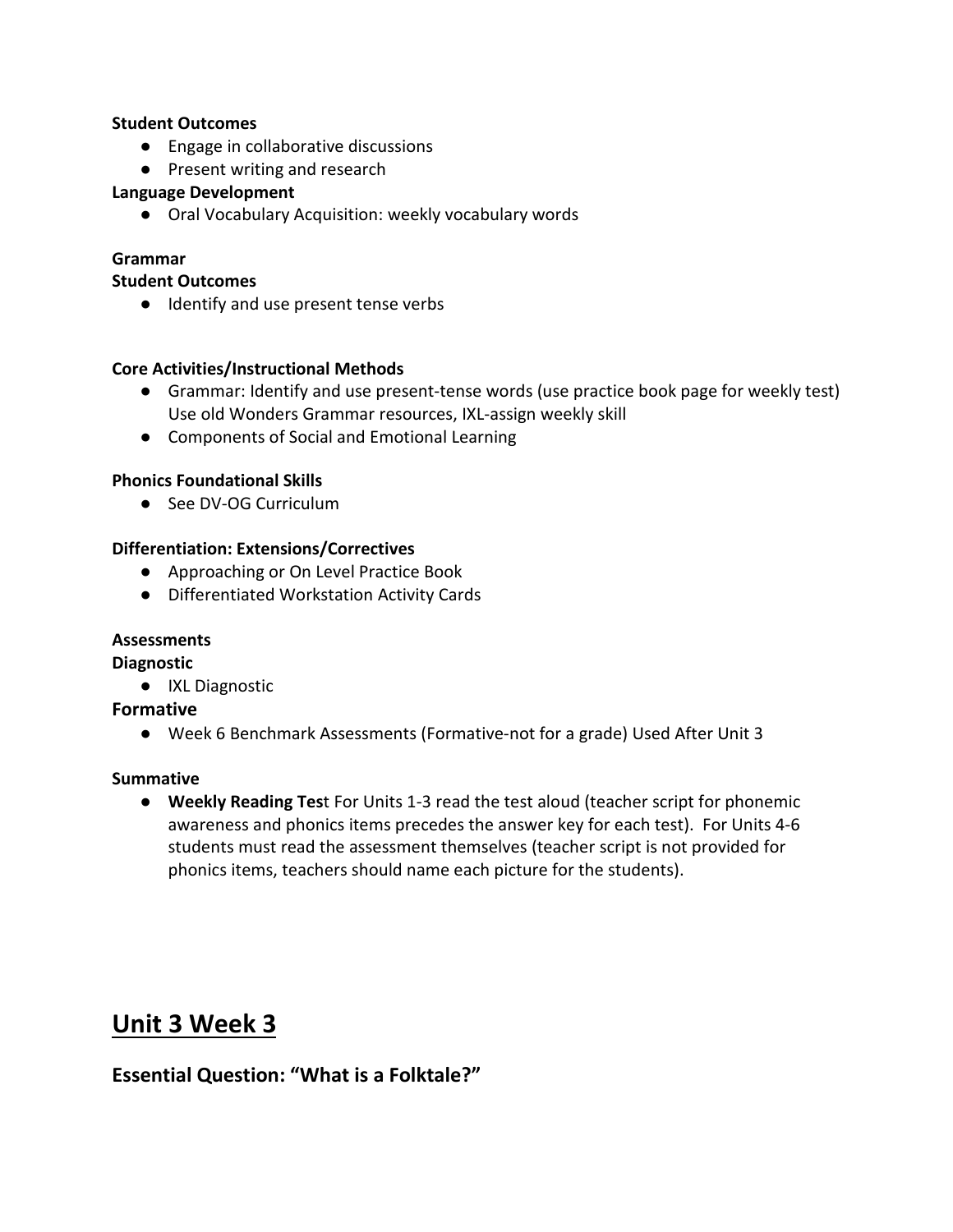#### **Comprehension/Genre/Author's Craft**

#### **Student Outcomes:**

- Cite relevant evidence from text
- Make inferences to support understanding
- Make and confirm predictions
- Determine characters, setting, plot: Cause and Effect
- Understand the aspects of folktales
- Reread
- Literary Elements

#### **Core Activities/Instructional Methods**

- Introduce the Concept
- Oral Vocabulary Words
- Listening Comprehension
- Word Work
- Shared Read
- Shared Writing
- Grammar
- Components of Social and Emotional Learning

### **Writing**

#### **Analytical Writing: Reading Writing Companion Write About Texts**

- *The Nice Mitten*
- *The Gingerbread Man*

## **Writing Process: This can be found in the back of each Unit Manual**

#### **Student Outcomes:**

- Students will ask and answer questions about key details in a text
- Students will use illustrations and details in the text to describe its key ideas
- Students will write about a non-fiction topic.

#### **Core Activities/Instructional Methods: Weeks 1-6**

- Analyze the expert model
- Analyze the student model
- Plan & Brainstorm: "*"Choose Your Topic" (Reading/Writing Companion p 150-151*
- Draft (Suggestion: Use 2 weeks for writing)
- Revise & Edit
- Final draft
- Components of Social and Emotional Learning

#### **Speaking and Listening**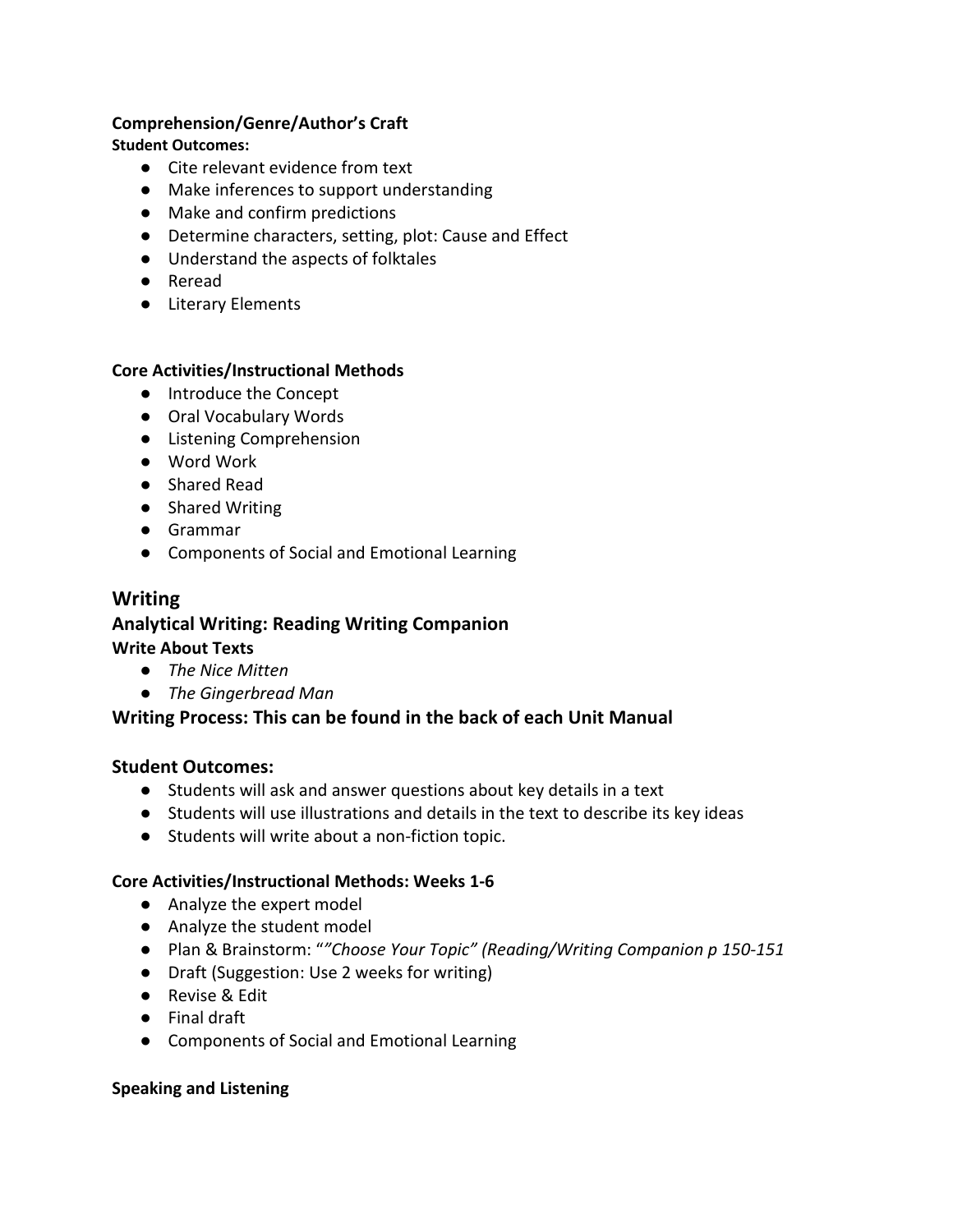#### **Student Outcomes**

- Engage in collaborative discussions
- Present writing and research

#### **Language Development**

● Oral Vocabulary Acquisition: weekly vocabulary words

#### **Grammar**

#### **Student Outcomes**

● Use past and present tense words

#### **Core Activities/Instructional Methods**

- Grammar (use practice book page for weekly test) Use old Wonders Grammar resources, IXL-assign weekly skill:
- Components of Social and Emotional Learning

#### **Phonics Foundational Skills**

● See DV-OG Curriculum

#### **Differentiation: Extensions/Correctives**

- Approaching or On Level Practice Book
- Differentiated Workstation Activity Cards

#### **Assessments**

**Diagnostic**

● IXL Diagnostic

#### **Formative**

● Week 6 Benchmark Assessments (Formative-not for a grade) Used After Unit 3

#### **Summative**

● **Weekly Reading Tes**t For Units 1-3 read the test aloud (teacher script for phonemic awareness and phonics items precedes the answer key for each test). For Units 4-6 students must read the assessment themselves (teacher script is not provided for phonics items, teachers should name each picture for the students).

## **Unit 3 Week 4**

**Essential Question: "How is life different than it was long ago?"**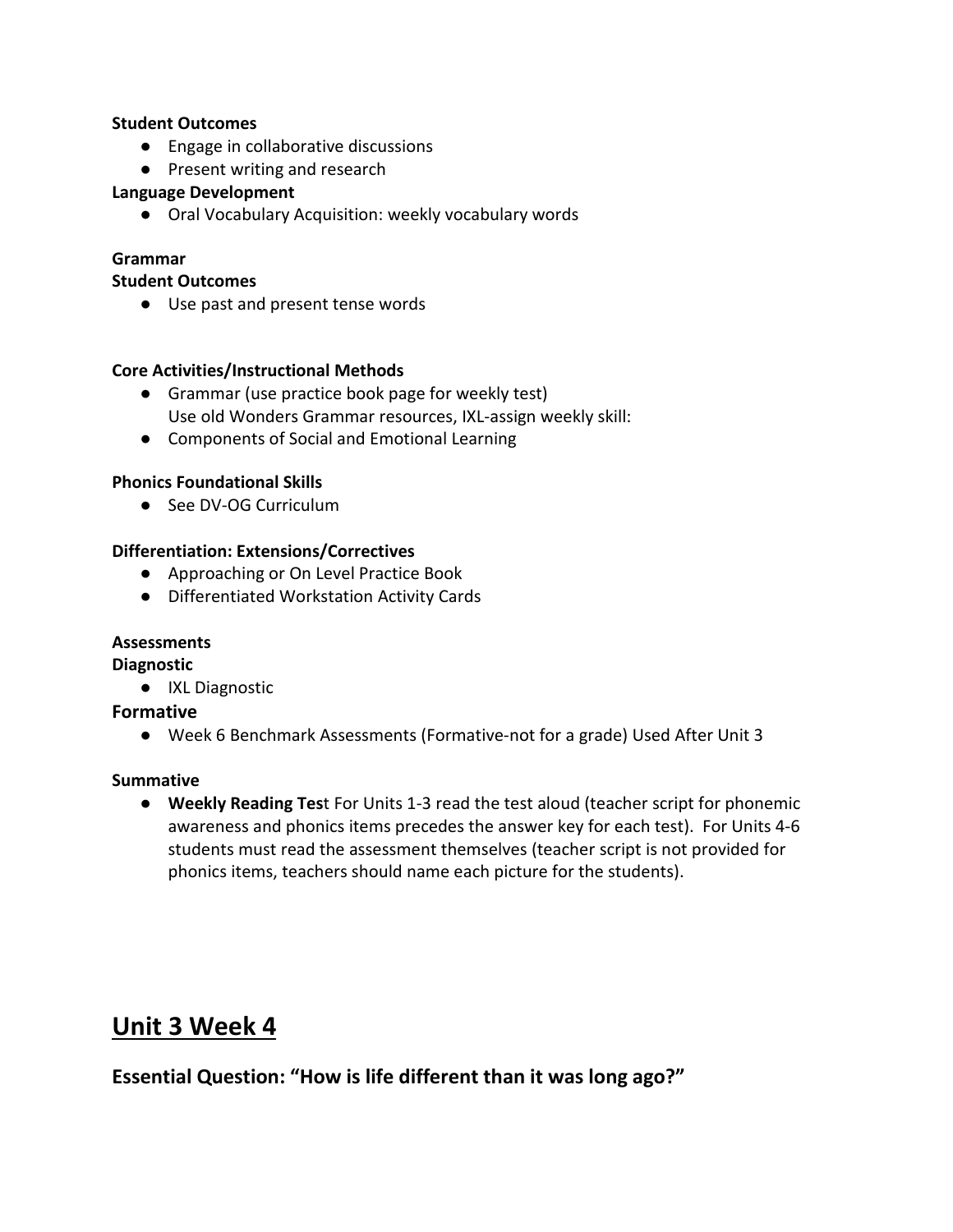#### **Comprehension/Genre/Author's Craft**

#### **Student Outcomes:**

- Cite relevant evidence from text
- Make inferences to support understanding
- Reread to monitor comprehension
- Connections within text: Compare and Contrast
- Understand informational text: nonfiction
- Text features

#### **Core Activities/Instructional Methods**

- Introduce the Concept
- Oral Vocabulary Words
- Listening Comprehension
- Word Work
- Shared Read
- Shared Writing
- Grammar
- Components of Social and Emotional Learning

### **Writing**

#### **Analytical Writing: Reading Writing Companion Write About Texts**

- *Long Ago*
- *Life at Home*

#### **Writing Process: This can be found in the back of each Unit Manual**

#### **Student Outcomes:**

- Students will ask and answer questions about key details in a text
- Students will use illustrations and details in the text to describe its key ideas
- Students will write about a non-fiction topic.

#### **Core Activities/Instructional Methods: Weeks 1-6**

- Analyze the expert model
- Analyze the student model
- Plan & Brainstorm: "*" Choose Your Topic" (Reading/Writing Companion p 150-151*
- Draft (Suggestion: Use 2 weeks for writing)
- Revise & Edit
- Final draft
- Components of Social and Emotional Learning
- **Speaking and Listening**

#### **Student Outcomes**

- Engage in collaborative discussions
- Present writing and research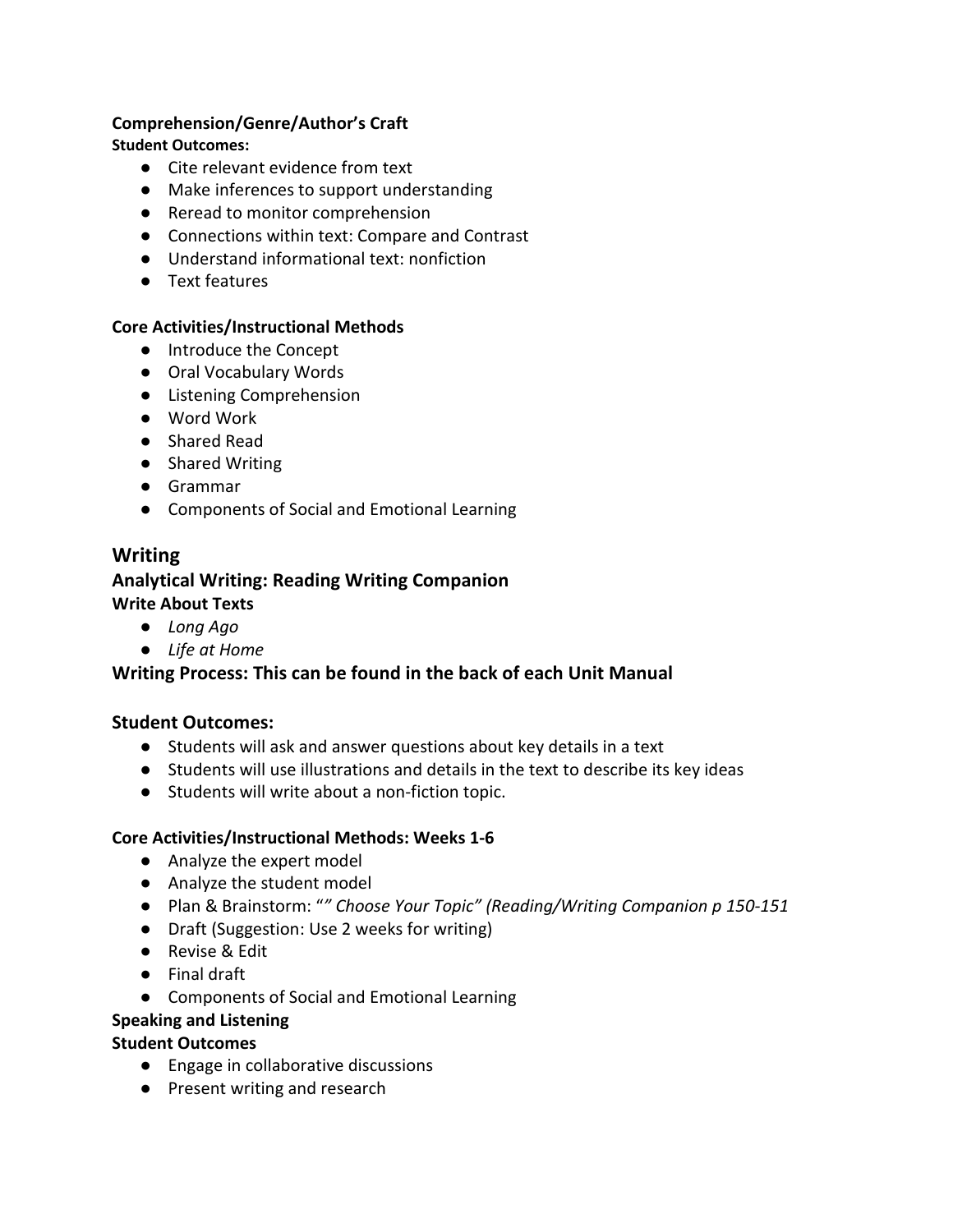#### **Language Development**

● Oral Vocabulary Acquisition: weekly vocabulary words

#### **Grammar**

#### **Student Outcomes**

● Use correct subject-verb agreement in sentences with the words *is* and *are*

#### **Core Activities/Instructional Methods**

- Grammar (use practice book page Components of Social and Emotional Learning for weekly test) Use old Wonders Grammar resources, IXL-assign weekly skill:
- Components of Social and Emotional Learning

#### **Phonics Foundational Skills**

● See DV-OG Curriculum

#### **Differentiation: Extensions/Correctives**

- Approaching or On Level Practice Book
- Differentiated Workstation Activity Cards

#### **Assessments**

#### **Diagnostic**

● IXL Diagnostic

#### **Formative**

● Week 6 Benchmark Assessments (Formative-not for a grade) Used After Unit 3

#### **Summative**

● **Weekly Reading Tes**t For Units 1-3 read the test aloud (teacher script for phonemic awareness and phonics items precedes the answer key for each test). For Units 4-6 students must read the assessment themselves (teacher script is not provided for phonics items, teachers should name each picture for the students).

## **Unit 3 Week 5**

## **Essential Question: "How do we get our food?"**

#### **Comprehension/Genre/Author's Craft**

**Student Outcomes:**

- Cite relevant evidence from text
- Make inferences to support understanding
- Reread to monitor comprehension
- Connections within text: Sequence
- Understand the aspects of informational text
- Text features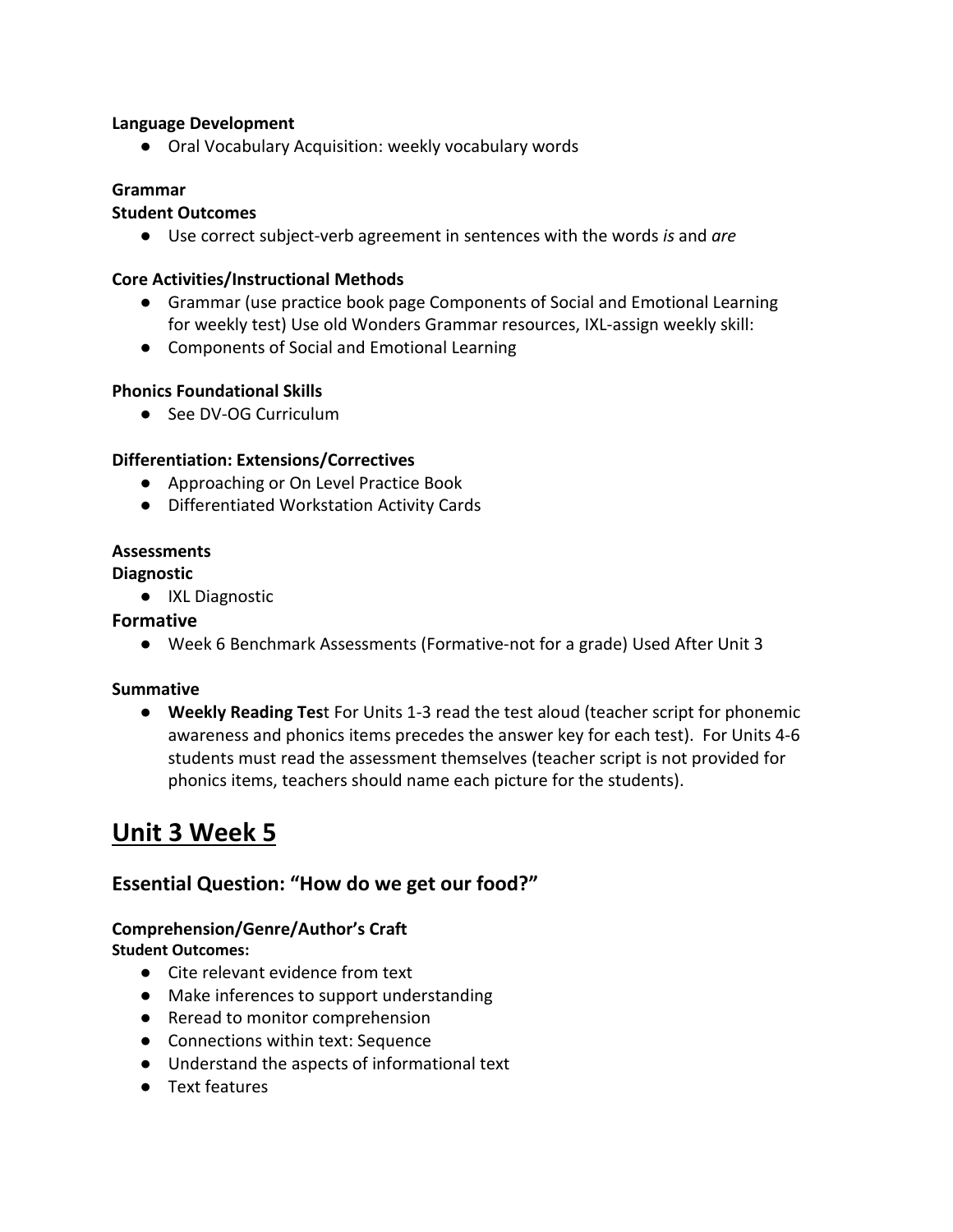#### **Core Activities/Instructional Methods**

- Introduce the Concept
- Oral Vocabulary Words
- Listening Comprehension
- Word Work
- Shared Read
- Shared Writing
- Grammar
- Components of Social and Emotional Learning

#### **Writing**

## **Analytical Writing: Reading Writing Companion**

#### **Write About Texts**

- *A Look at Breakfast*
- *From Cows to You*

#### **Writing Process: This can be found in the back of each Unit Manual**

#### **Student Outcomes:**

- Students will ask and answer questions about key details in a text
- Students will use illustrations and details in the text to describe its key ideas
- Students will write about a non-fiction topic.

#### **Core Activities/Instructional Methods: Weeks 1-6**

- Analyze the expert model
- Analyze the student model
- Plan & Brainstorm: "*" Choose Your Topic" (Reading/Writing Companion p 150-151*
- Draft (Suggestion: Use 2 weeks for writing)
- Revise & Edit
- Final draft
- Components of Social and Emotional Learning

#### **Speaking and Listening**

#### **Student Outcomes**

- Engage in collaborative discussions
- Present writing and research

#### **Language Development**

● Oral Vocabulary Acquisition: weekly vocabulary words

#### **Grammar**

#### **Student Outcomes**

● Understand and use contractions with not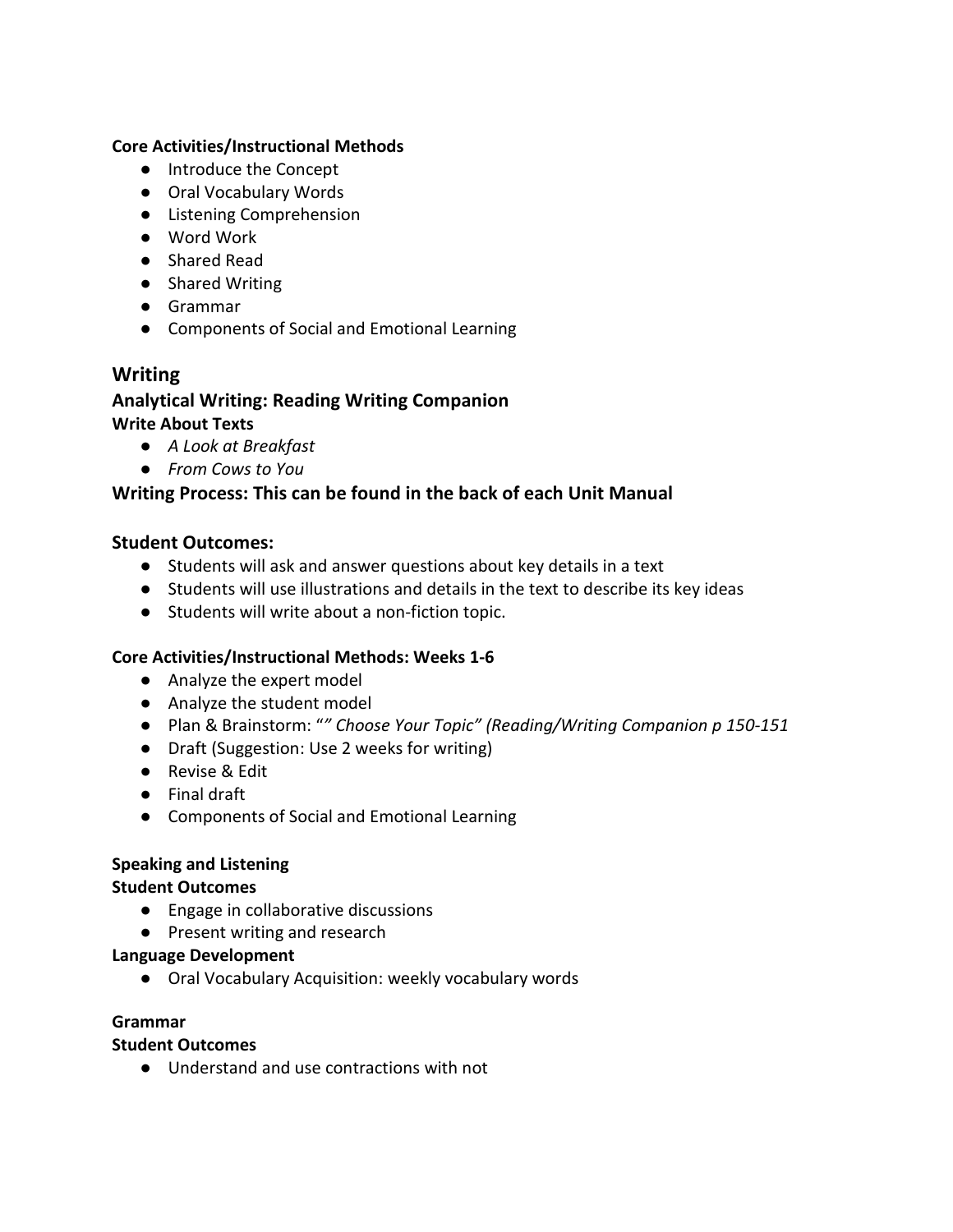#### **Core Activities/Instructional Methods**

- Grammar (use practice book page for weekly test) Use old Wonders Grammar resources, IXL-assign weekly skill:
- Components of Social and Emotional Learning

#### **Phonics Foundational Skills**

● See DV-OG Curriculum

#### **Differentiation: Extensions/Correctives**

- Approaching or On Level Practice Book
- Differentiated Workstation Activity Cards

#### **Assessments**

#### **Diagnostic**

● IXL Diagnostic

#### **Formative**

● Week 6 Benchmark Assessments (Formative-not for a grade) Units 4-6

#### **Summative**

● **Weekly Reading Tes**t For Units 1-3 read the test aloud (teacher script for phonemic awareness and phonics items precedes the answer key for each test). For Units 4-6 students must read the assessment themselves (teacher script is not provided for phonics items, teachers should name each picture for the students).

## **Unit 3 Week 6**

● **Refer to Spiral Review in Reading/Writing Companion** 

#### **Assessments**

#### **Diagnostic**

● IXL Diagnostic

#### **Formative**

● Week 6 Benchmark Assessments (Formative-not for a grade) Units 4-6

#### **Summative**

● **Weekly Reading Tes**t For Units 1-3 read the test aloud (teacher script for phonemic awareness and phonics items precedes the answer key for each test). For Units 4-6 students must read the assessment themselves (teacher script is not provided for phonics items, teachers should name each picture for the students).

## **Unit 4 Week 1**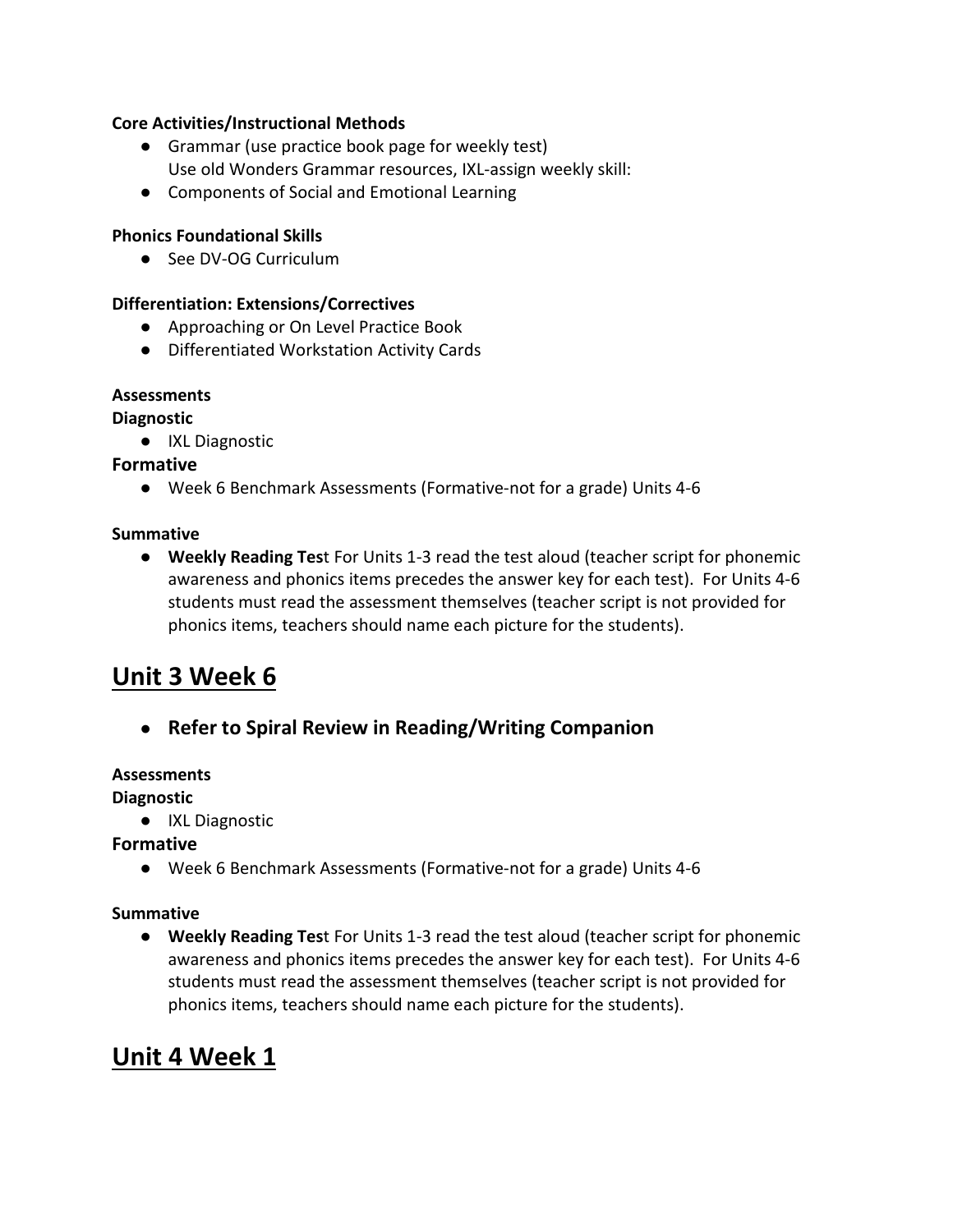## **Essential Question: "How do animals' bodies help them??"**

### **Comprehension/Genre/Author's Craft**

**Student Outcomes:**

- Cite relevant evidence from text
- Make inferences to support understanding
- Ask and answer questions
- Determine characters, setting, plot: sequence
- Understand the aspects of folktales
- Reread
- Text features

### **Core Activities/Instructional Methods**

- Introduce the Concept
- Oral Vocabulary Words
- Listening Comprehension
- Word Work
- Shared Read
- Shared Writing
- Grammar
- Components of Social and Emotional Learning

## **Writing**

## **Analytical Writing: Reading Writing Companion Write About Texts**

- *Snail and Frog Race*
- *Little Rabbit*

## **Writing Process: This can be found in the back of each Unit Manual**

## **Student Outcomes:**

- Students will ask and answer questions about key details in a text.
- With promptings and support, students will read prose and poetry of appropriate complexity for grade 1.

- Analyze the expert model
- Analyze the student model
- Plan & Brainstorm: "*Choose Your Animal"*
- Draft (Suggestion: Use 2 weeks for writing)
- Revise & Edit
- Final draft
- Components of Social and Emotional Learning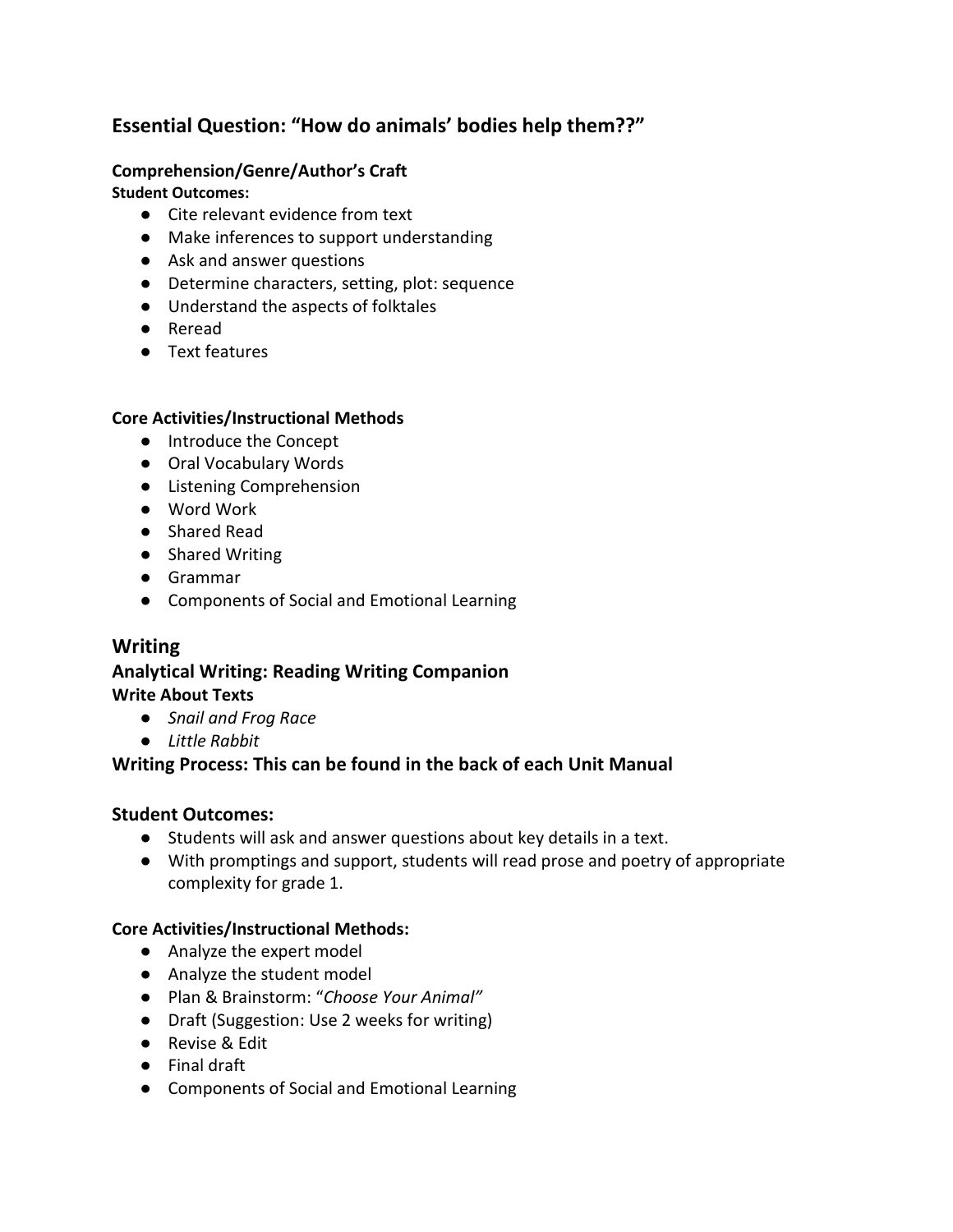## **Speaking and Listening**

### **Student Outcomes**

- Engage in collaborative discussions
- Present writing and research

### **Language Development**

● Oral Vocabulary Acquisition: weekly vocabulary words

## **Grammar**

### **Student Outcomes**

● Use *was* and *were correctly in sentences*

### **Core Activities/Instructional Methods**

- Grammar (use practice book page for weekly test) Use old Wonders Grammar resources, IXL-assign weekly skill:
- Components of Social and Emotional Learning

### **Phonics Foundational Skills**

● See DV-OG Curriculum

### **Differentiation: Extensions/Correctives**

- Approaching or On Level Practice Book
- Differentiated Workstation Activity Cards

#### **Assessments**

**Diagnostic**

● IXL Diagnostic

## **Formative**

● Week 6 Benchmark Assessments (Formative-not for a grade) Used After Unit 3

#### **Summative**

● **Weekly Reading Tes**t For Units 1-3 read the test aloud (teacher script for phonemic awareness and phonics items precedes the answer key for each test). For Units 4-6 students must read the assessment themselves (teacher script is not provided for phonics items, teachers should name each picture for the students).

## **Unit 4 Week 2**

## **Essential Question: "How do animals help each other?"**

## **Comprehension/Genre/Author's Craft**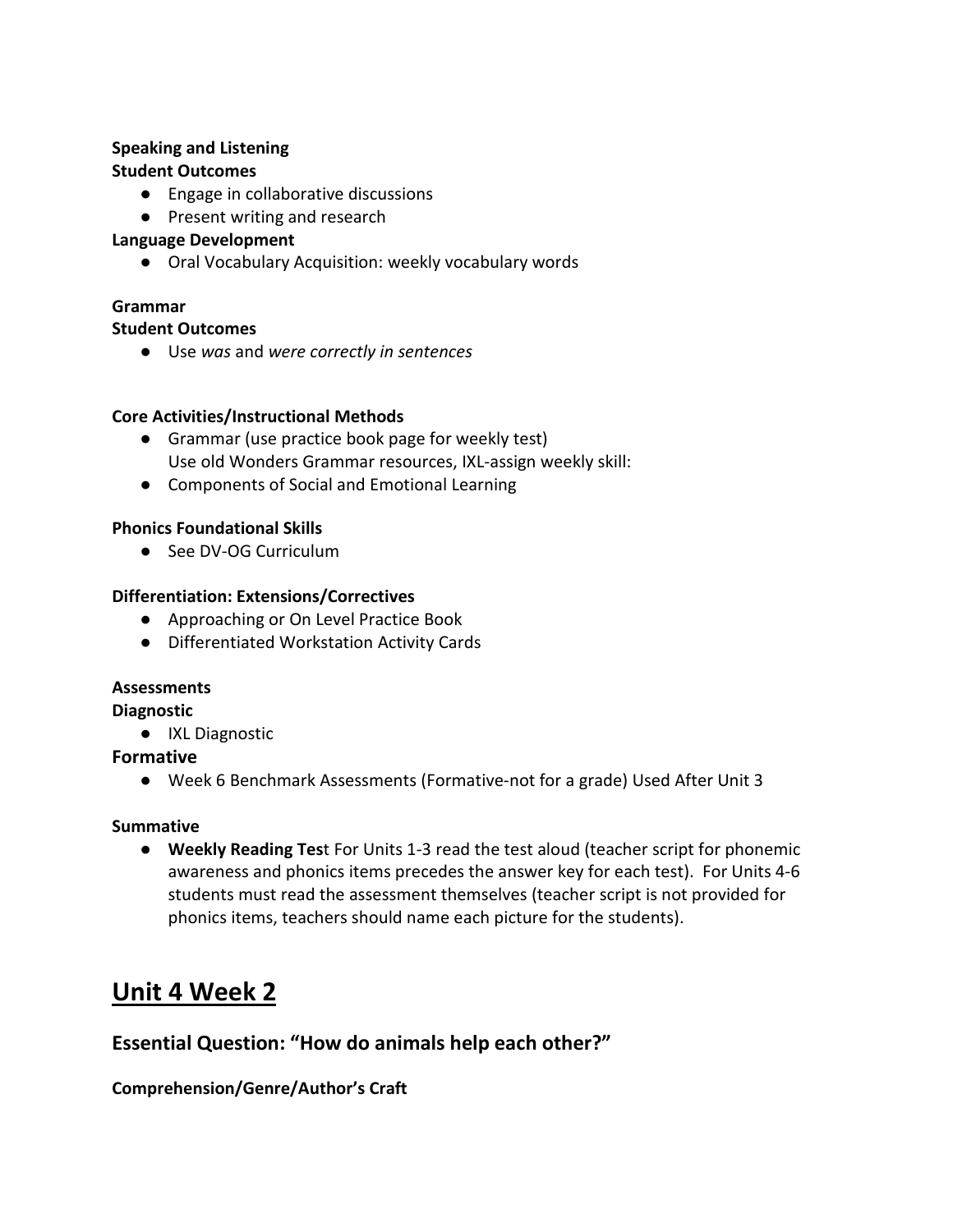#### **Student Outcomes:**

- Cite relevant evidence from text
- Make inferences to support understanding
- Ask and answer questions
- Determine main idea and key details
- Understand the aspects of informational text
- Reread
- Text features

#### **Core Activities/Instructional Methods**

- Introduce the Concept
- Oral Vocabulary Words
- Listening Comprehension
- Word Work
- Shared Read
- Shared Writing
- Grammar
- Components of Social and Emotional Learning

#### **Writing**

#### **Analytical Writing: Reading Writing Companion Write About Texts**

- *A Team of Fish*
- *Animal Teams*

#### **Writing Process: This can be found in the back of each Unit Manual**

#### **Student Outcomes:**

- Students will ask and answer questions about key details in a text.
- With prompting and support, students will read prose and poetry of appropriate complexity for grade 1.

#### **Core Activities/Instructional Methods:**

- Analyze the expert model
- Analyze the student model
- Plan & Brainstorm: "*Choose Your Animal"*
- Draft (Suggestion: Use 2 weeks for writing)
- Revise & Edit
- Final draft
- Components of Social and Emotional Learning

**Speaking and Listening Student Outcomes**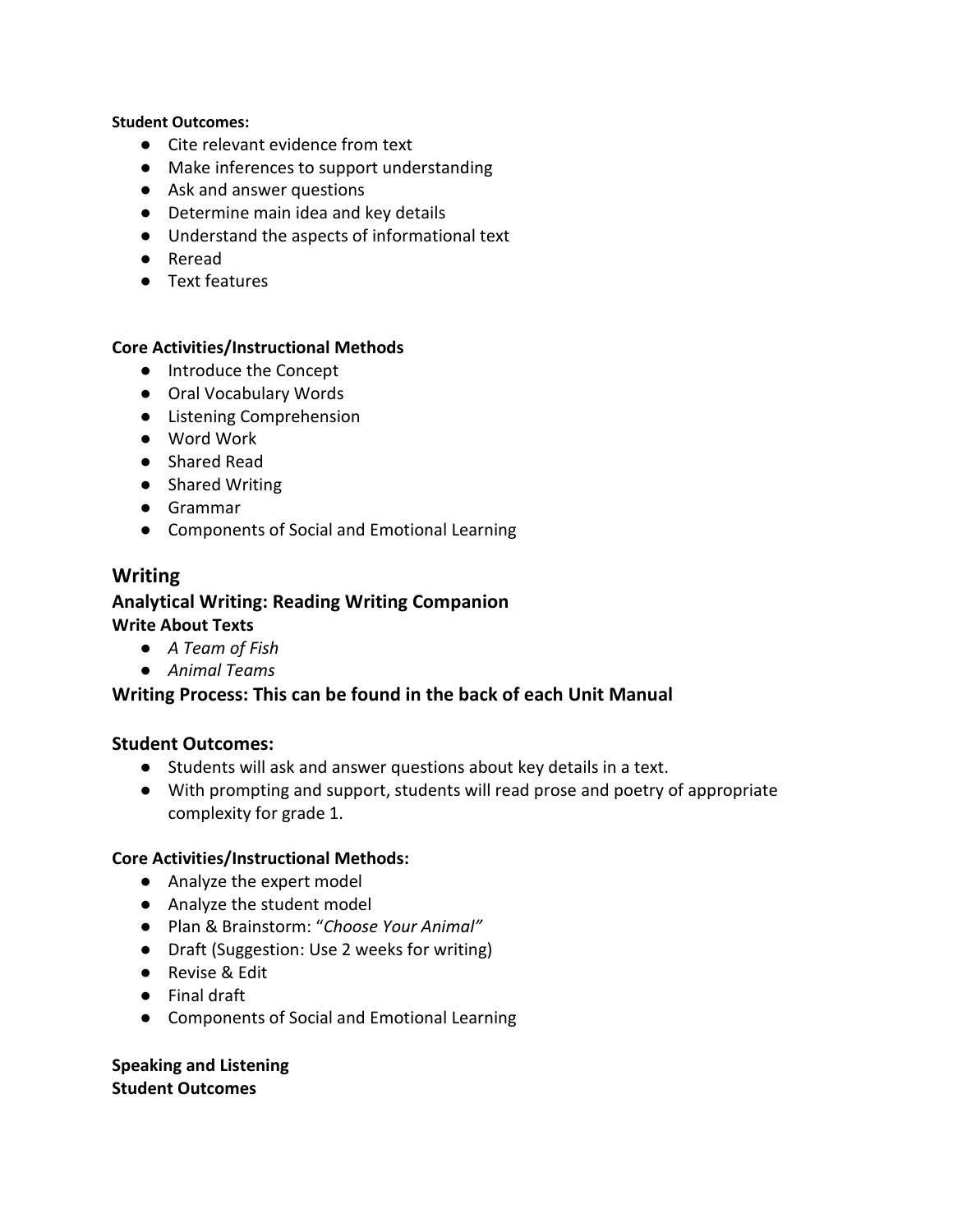- Engage in collaborative discussions
- Present writing and research

#### **Language Development**

● Oral Vocabulary Acquisition: weekly vocabulary words

#### **Grammar**

#### **Student Outcomes**

● Understand and use *has* and *have* in sentences.

#### **Core Activities/Instructional Methods**

- Grammar (use practice book page for weekly test) Use old Wonders Grammar resources, IXL-assign weekly skill:
- Components of Social and Emotional Learning

#### **Phonics Foundational Skills**

● See DV-OG Curriculum

#### **Differentiation: Extensions/Correctives**

- Approaching or On Level Practice Book
- Differentiated Workstation Activity Cards

#### **Assessments**

#### **Diagnostic**

● IXL Diagnostic

#### **Formative**

● Week 6 Benchmark Assessments (Formative-not for a grade) Used After Unit 3

#### **Summative**

● **Weekly Reading Tes**t For Units 1-3 read the test aloud (teacher script for phonemic awareness and phonics items precedes the answer key for each test). For Units 4-6 students must read the assessment themselves (teacher script is not provided for phonics items, teachers should name each picture for the students).

## **Unit 4 Week 3**

## **Essential Question: "Where do animals live together?"**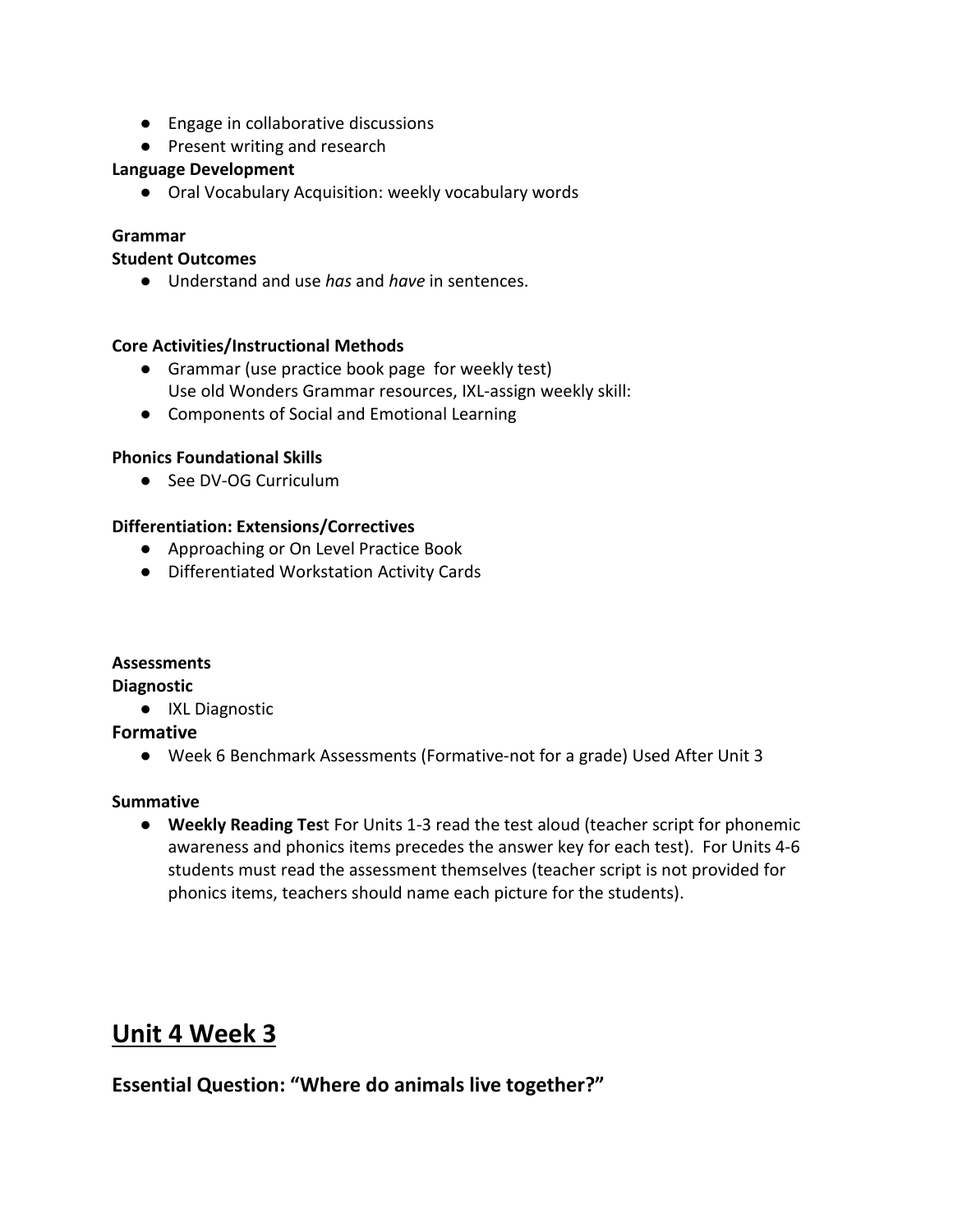## **Comprehension/Genre/Author's Craft**

#### **Student Outcomes:**

- Cite relevant evidence from text
- Make inferences to support understanding
- Reread to monitor comprehension
- Evaluate the main topic and key details
- Understand the aspects of informational text
- Literary Elements

#### **Core Activities/Instructional Methods**

- Introduce the Concept
- Oral Vocabulary Words
- Listening Comprehension
- Word Work
- Shared Read
- Shared Writing
- Grammar
- Components of Social and Emotional Learning

#### **Writing**

#### **Analytical Writing: Reading Writing Companion Write About Texts**

- *The Best Spot*
- *At a Pond*

#### **Writing Process: This can be found in the back of each Unit Manual**

#### **Student Outcomes:**

The students will ask and answer questions about key details in a text and describe the characters, settings, and major events in a story, using key details.

#### **Core Activities/Instructional Methods:**

- Analyze the expert model
- Analyze the student model
- Plan & Brainstorm: "*Choose Your Animal"*
- Draft (Suggestion: Use 2 weeks for writing)
- Revise & Edit
- Final draft
- Components of Social and Emotional Learning

#### **Speaking and Listening**

#### **Student Outcomes**

● Engage in collaborative discussions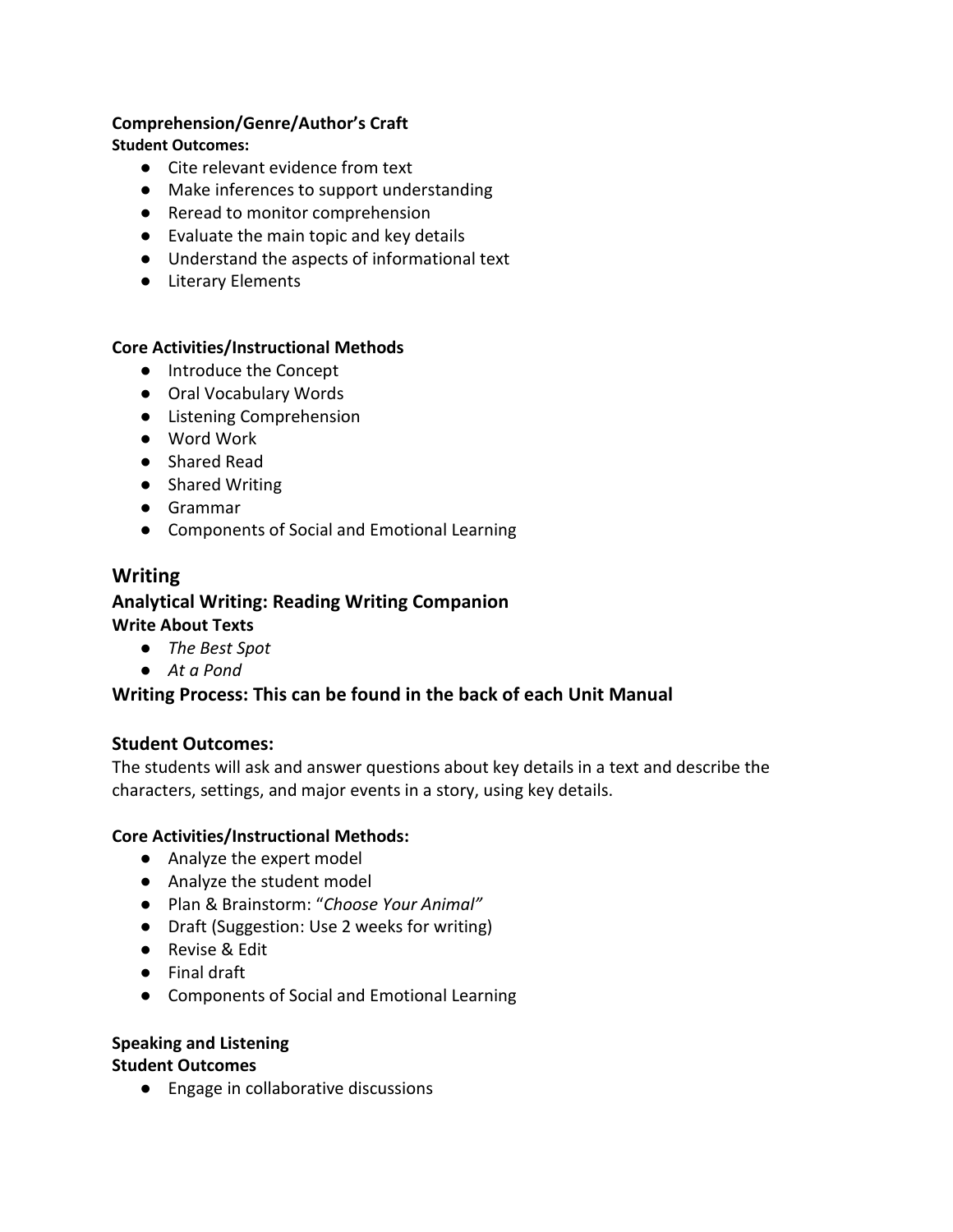● Present writing and research

#### **Language Development**

● Oral Vocabulary Acquisition: weekly vocabulary words

#### **Grammar**

#### **Student Outcomes**

● Understand and use *go* and *do* in sentences

#### **Core Activities/Instructional Methods**

- Grammar (use practice book page for weekly test) Use old Wonders Grammar resources, IXL-assign weekly skill:
- Components of Social and Emotional Learning

#### **Phonics Foundational Skills**

● See DV-OG Curriculum

#### **Differentiation: Extensions/Correctives**

- Approaching or On Level Practice Book
- Differentiated Workstation Activity Cards

#### **Assessments**

#### **Diagnostic**

● IXL Diagnostic

#### **Formative**

● Week 6 Benchmark Assessments (Formative-not for a grade) Used After Unit 3

#### **Summative**

● **Weekly Reading Tes**t For Units 1-3 read the test aloud (teacher script for phonemic awareness and phonics items precedes the answer key for each test). For Units 4-6 students must read the assessment themselves (teacher script is not provided for phonics items, teachers should name each picture for the students).

## **Unit 4 Week 4**

## **Essential Question: "What insects do you know about? How are they alike and different?"**

#### **Comprehension/Genre/Author's Craft**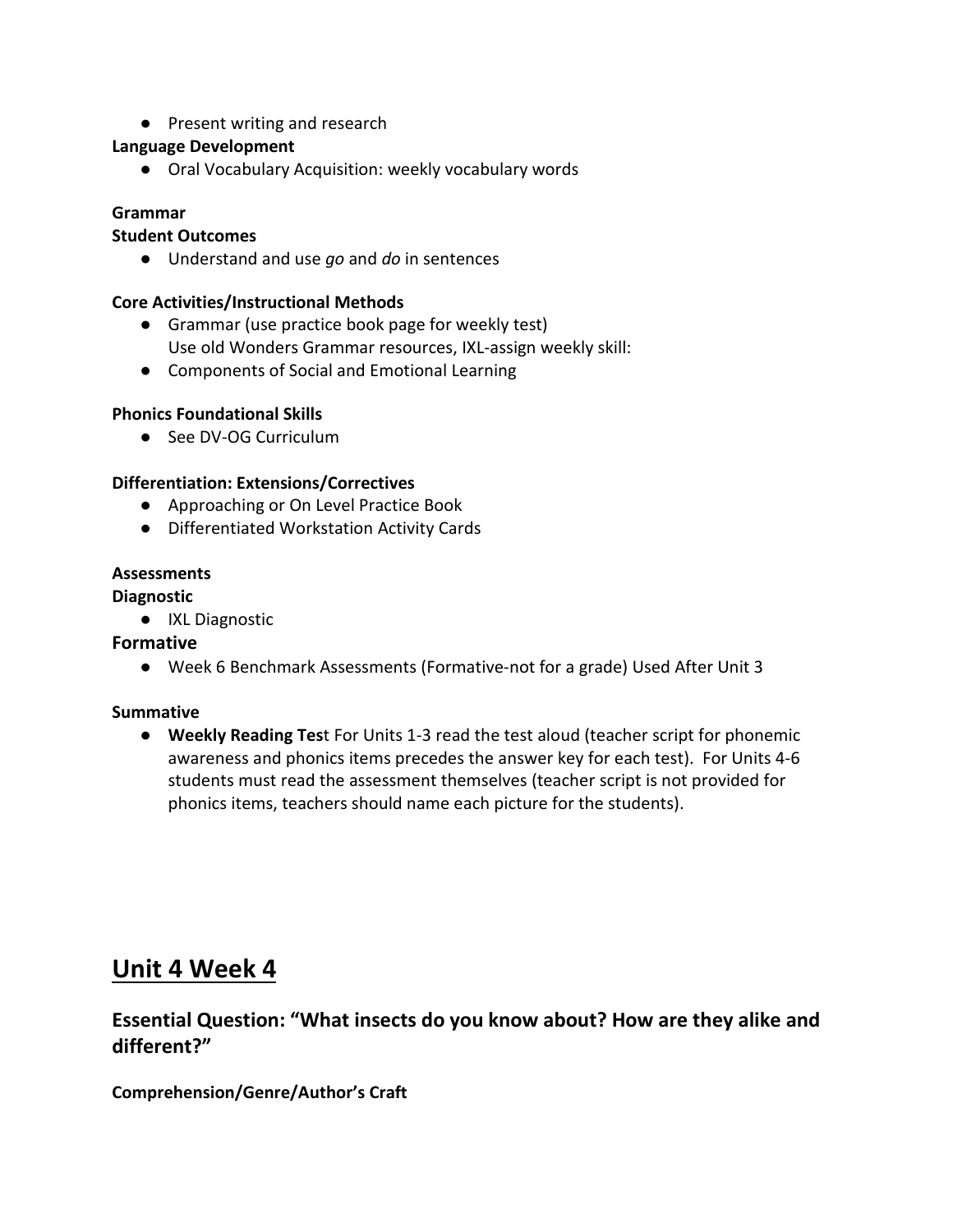#### **Student Outcomes:**

- Cite relevant evidence from text
- Make inferences to support understanding
- Visualize by creating mental images
- Describe character points of view
- Understand the aspects of fantasy stories
- Reread
- Text features

#### **Core Activities/Instructional Methods**

- Introduce the Concept
- Oral Vocabulary Words
- Listening Comprehension
- Word Work
- Shared Read
- Shared Writing
- Grammar
- Components of Social and Emotional Learning

#### **Writing**

#### **Analytical Writing: Reading Writing Companion Write About Texts**

- *Creep Low, Fly High*
- *Hi! Fly Guy*

#### **Writing Process: This can be found in the back of each Unit Manual**

#### **Student Outcomes:**

- Students will ask and answer questions about key details in a text.
- With prompting and support, students will read prose and poetry of appropriate complexity for grade 1.

#### **Core Activities/Instructional Methods:**

- Analyze the expert model
- Analyze the student model
- Plan & Brainstorm: "*Choose Your Animal"*
- Draft (Suggestion: Use 2 weeks for writing)
- Revise & Edit
- Final draft
- Components of Social and Emotional Learning

**Speaking and Listening Student Outcomes**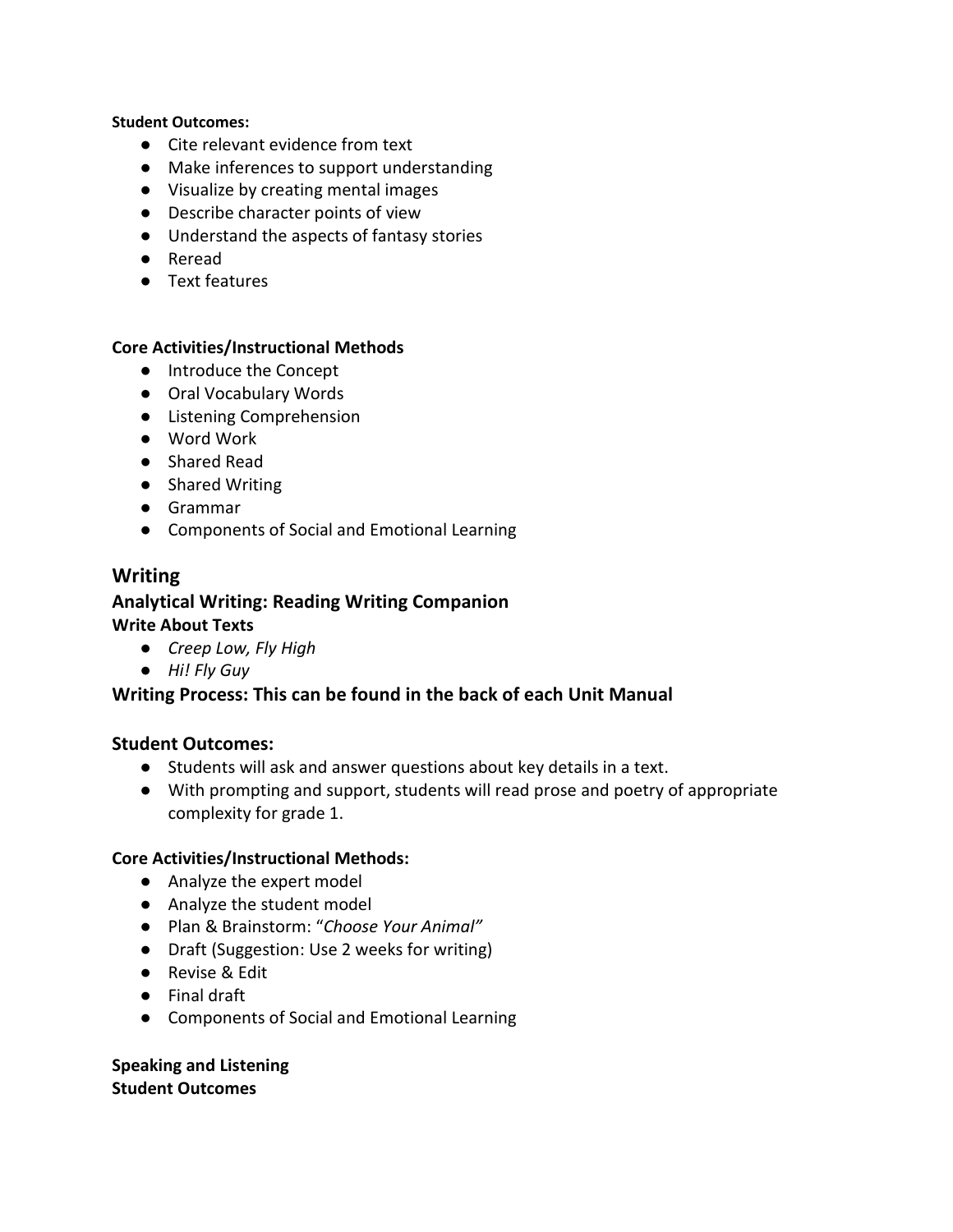- Engage in collaborative discussions
- Present writing and research

#### **Language Development**

● Oral Vocabulary Acquisition: weekly vocabulary words

#### **Grammar**

#### **Student Outcomes**

● Identify and use *see* and *saw* in sentences

#### **Core Activities/Instructional Methods**

- Grammar (use practice book page for weekly test) Use old Wonders Grammar resources, IXL-assign weekly skill:
- Components of Social and Emotional Learning

#### **Phonics Foundational Skills**

● See DV-OG Curriculum

#### **Differentiation: Extensions/Correctives**

- Approaching or On Level Practice Book
- Differentiated Workstation Activity Cards

#### **Assessments**

#### **Diagnostic**

● IXL Diagnostic

#### **Formative**

● Week 6 Benchmark Assessments (Formative-not for a grade) Used After Unit 3

#### **Summative**

● **Weekly Reading Tes**t For Units 1-3 read the test aloud (teacher script for phonemic awareness and phonics items precedes the answer key for each test). For Units 4-6 students must read the assessment themselves (teacher script is not provided for phonics items, teachers should name each picture for the students).

## **Unit 4 Week 5**

## **Essential Question: "How do people work with animals?"**

**Comprehension/Genre/Author's Craft Student Outcomes:**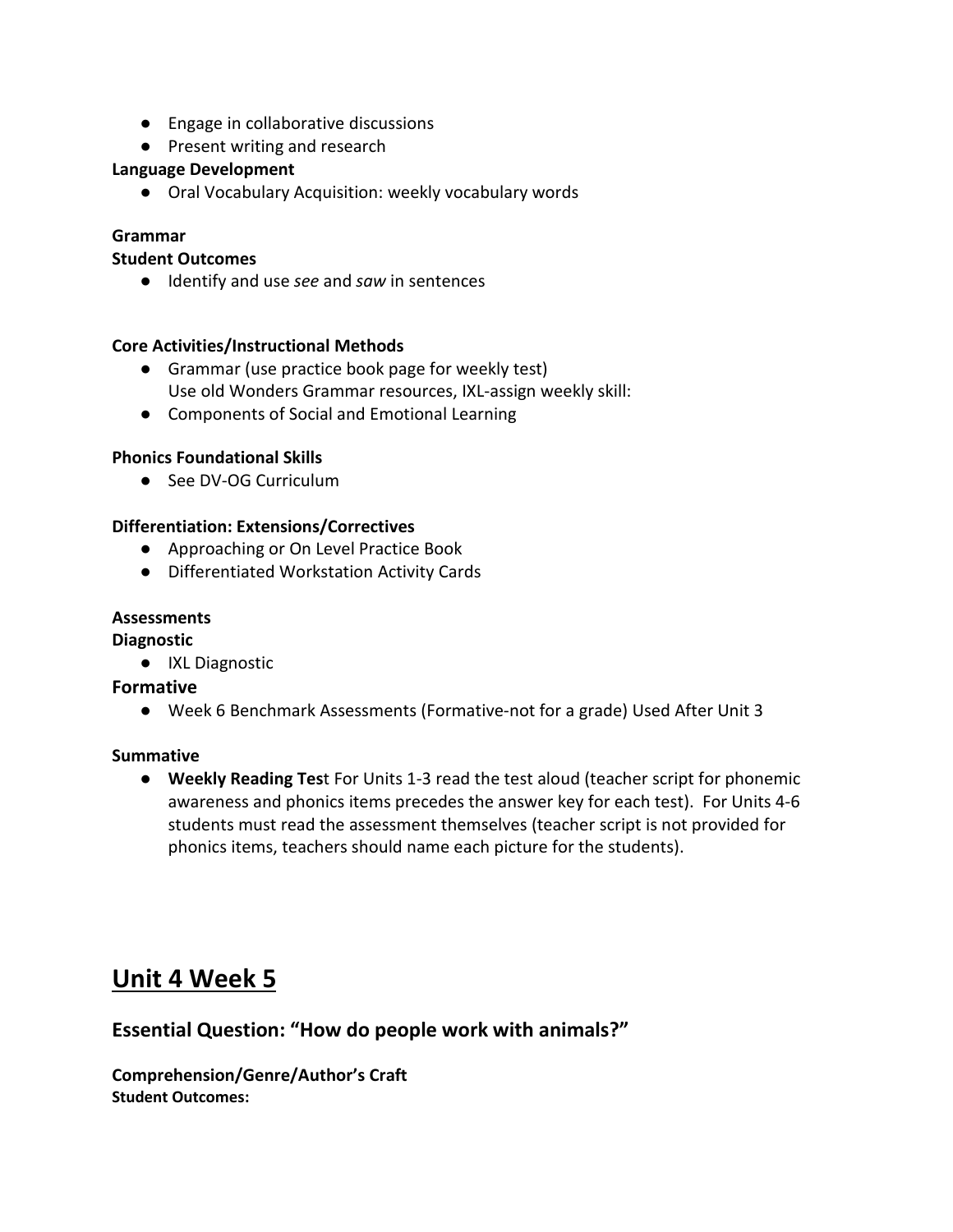- Cite relevant evidence from text
- Make inferences to support understanding
- Visualize by creating mental images
- Recognize sequence organizational patterns
- Understand the aspects of informational text
- Reread
- Text features

#### **Core Activities/Instructional Methods**

- Introduce the Concept
- Oral Vocabulary Words
- Listening Comprehension
- Word Work
- Shared Read
- Shared Writing
- Grammar
- Components of Social and Emotional Learning

## **Writing Analytical Writing: Reading Writing Companion**

### **Write About Texts**

- *From Puppy to Guide Dog*
- *Koko and Penny*

#### **Writing Process: This can be found in the back of each Unit Manual**

#### **Student Outcomes:**

- Students will ask and answer questions about key details in a text.
- With prompting and support, students will read prose and poetry of appropriate complexity for grade 1.

#### **Core Activities/Instructional Methods:**

- Analyze the expert model
- Analyze the student model
- Plan & Brainstorm: "*Choose Your Animal"*
- Draft (Suggestion: Use 2 weeks for writing)
- Revise & Edit
- Final draft
- Components of Social and Emotional Learning

#### **Speaking and Listening**

#### **Student Outcomes**

● Engage in collaborative discussions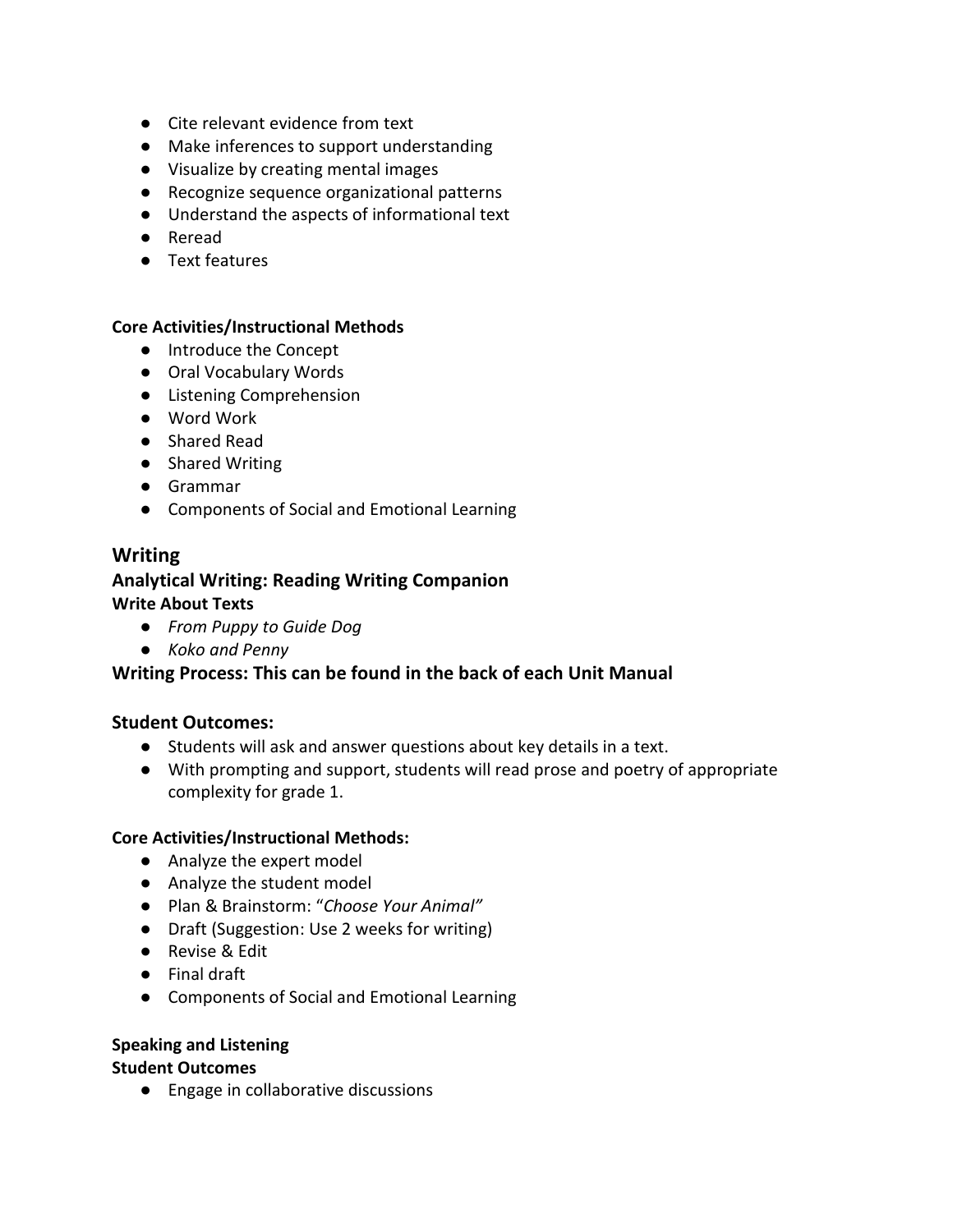● Present writing and research

#### **Language Development**

● Oral Vocabulary Acquisition: weekly vocabulary words

#### **Grammar**

#### **Student Outcomes**

● Use adverbs that tell when

#### **Core Activities/Instructional Methods**

- Grammar (use practice book page for weekly test) Use old Wonders Grammar resources, IXL-assign weekly skill:
- Components of Social and Emotional Learning

#### **Phonics Foundational Skills**

● See DV-OG Curriculum

#### **Differentiation: Extensions/Correctives**

- Approaching or On Level Practice Book
- Differentiated Workstation Activity Cards

#### **Phonics**

● **See DV-OG**

#### **Assessments**

**Diagnostic**

● IXL Diagnostic

#### **Formative**

● Week 6 Benchmark Assessments (Formative-not for a grade) Used After Unit 3

#### **Summative**

● **Weekly Reading Tes**t For Units 1-3 read the test aloud (teacher script for phonemic awareness and phonics items precedes the answer key for each test). For Units 4-6 students must read the assessment themselves (teacher script is not provided for phonics items, teachers should name each picture for the students).

## **Unit 4 Week 6**

## **Refer to Spiral Review in Reading/Writing Companion**

**Assessments Diagnostic**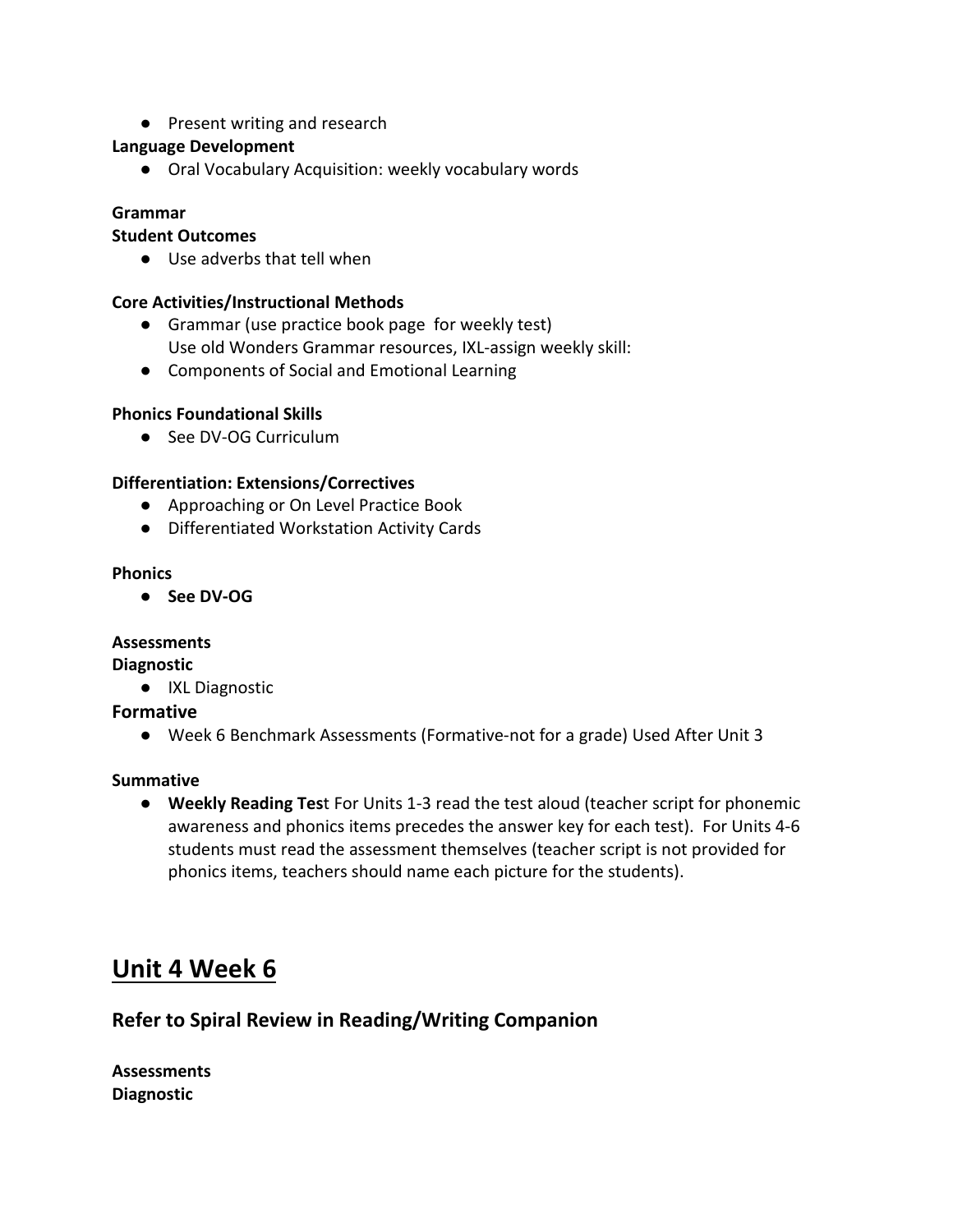● IXL Diagnostic

#### **Formative**

● Week 6 Benchmark Assessments (Formative-not for a grade) Used After Unit 3

#### **Summative**

● **Weekly Reading Tes**t For Units 1-3 read the test aloud (teacher script for phonemic awareness and phonics items precedes the answer key for each test). For Units 4-6 students must read the assessment themselves (teacher script is not provided for phonics items, teachers should name each picture for the students).

## **Unit 5 Week 1**

## **Essential Question: "How can we classify and categorize things?"**

#### **Comprehension/Genre/Author's Craft**

**Student Outcomes:**

- Cite relevant evidence from text
- Make inferences to support understanding
- Make and confirm predictions
- Describe character points of view
- Understand the aspects of fantasy stories
- Reread
- Text features

#### **Core Activities/Instructional Methods**

- Introduce the Concept
- Oral Vocabulary Words
- Listening Comprehension
- Word Work
- Shared Read
- Shared Writing
- Grammar
- Components of Social and Emotional Learning

## **Writing Analytical Writing: Reading Writing Companion Write About Texts**

- *A Barn Full of Hats*
- *A Lost Button*

#### **Writing Process: This can be found in the back of each Unit Manual**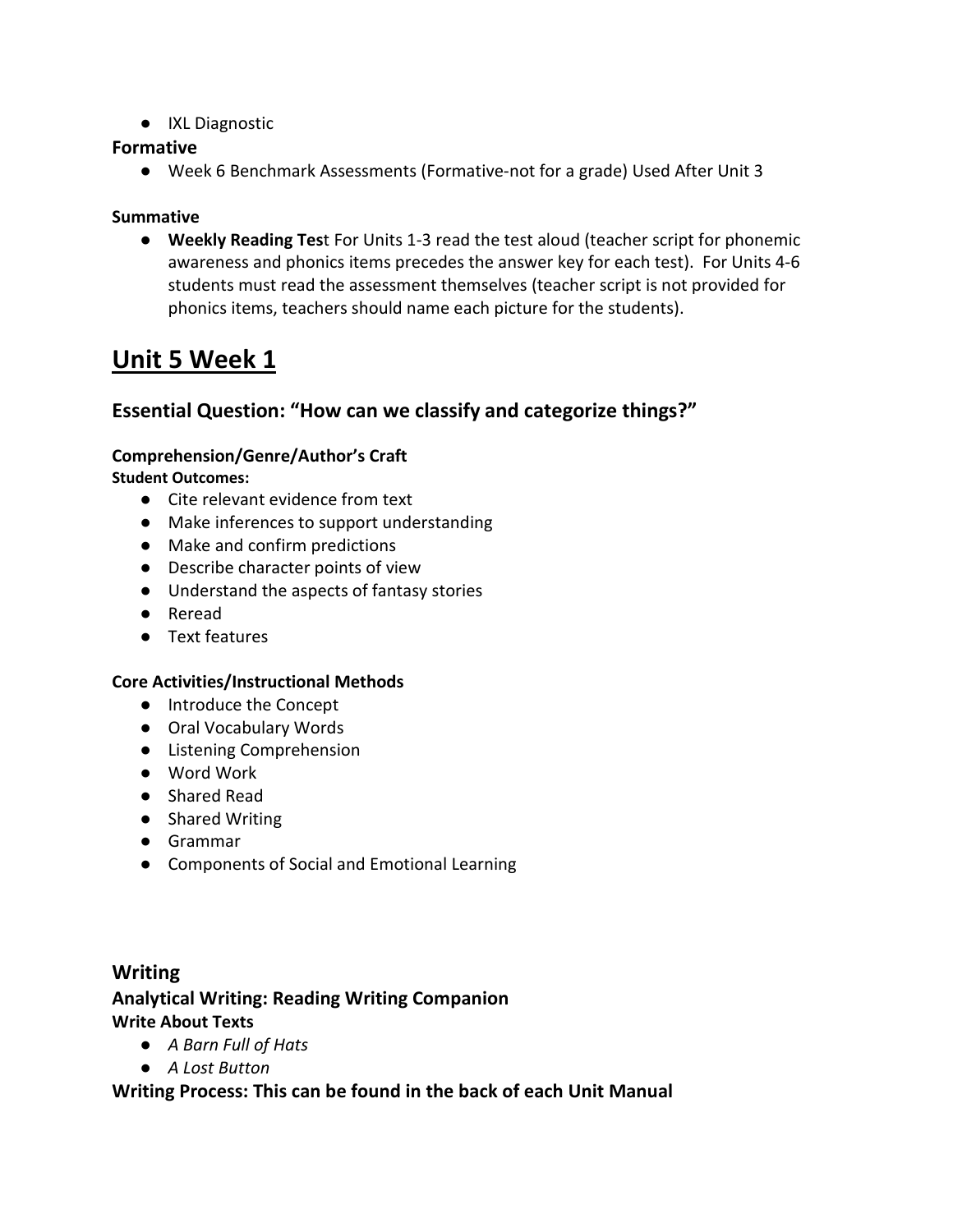#### **Student Outcomes:**

The students will write informative/explanatory texts in which they name a topic, supply some facts about the topic, and provide some sense of closure.

### **Core Activities/Instructional Methods:**

- Analyze the expert model
- Analyze the student model
- Plan & Brainstorm: "*Choose Your Topic"*
- Draft (Suggestion: Use 2 weeks for writing)
- Revise & Edit
- Final draft
- Components of Social and Emotional Learning

#### **Speaking and Listening**

#### **Student Outcomes**

- Engage in collaborative discussions
- Present writing and research

#### **Language Development**

● Oral Vocabulary Acquisition: weekly vocabulary words

#### **Grammar**

#### **Student Outcomes**

● Understand and use words that join

#### **Core Activities/Instructional Methods**

- Grammar (use practice book page for weekly test) Use old Wonders Grammar resources, IXL-assign weekly skill:
- Components of Social and Emotional Learning

#### **Phonics Foundational Skills**

● See DV-OG Curriculum

#### **Differentiation: Extensions/Correctives**

- Approaching or On Level Practice Book
- Differentiated Workstation Activity Cards

#### **Assessments**

#### **Diagnostic**

● IXL Diagnostic

#### **Formative**

● Week 6 Benchmark Assessments (Formative-not for a grade) Used After Unit 3

#### **Summative**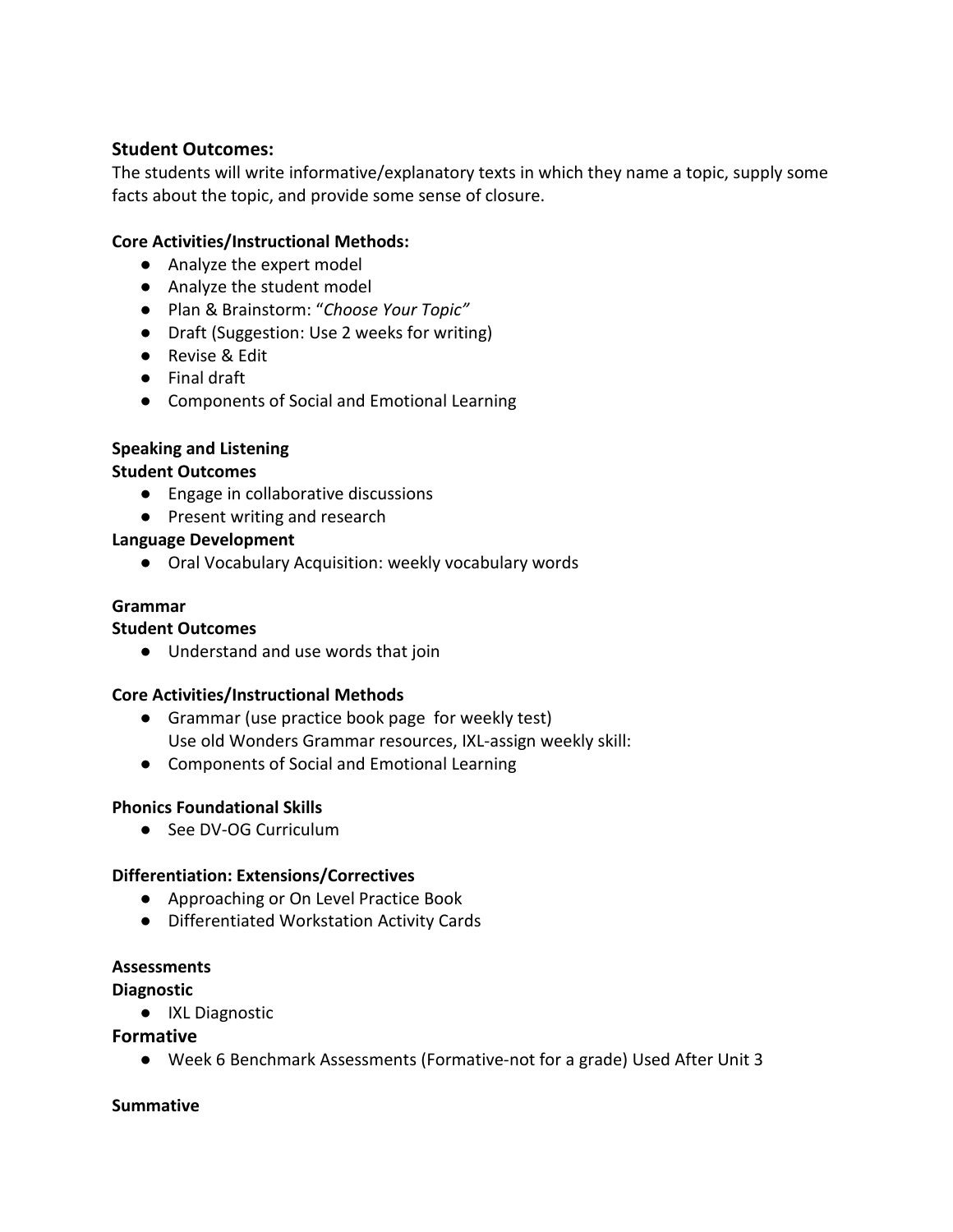● **Weekly Reading Tes**t For Units 1-3 read the test aloud (teacher script for phonemic awareness and phonics items precedes the answer key for each test). For Units 4-6 students must read the assessment themselves (teacher script is not provided for phonics items, teachers should name each picture for the students).

## **Unit 5 Week 3** (Switch weeks 5.2 and 5.3 to align with DV-OG

## **Essential Question: "What inventions do you know about?"**

#### **Comprehension/Genre/Author's Craft**

**Student Outcomes:**

- Cite relevant evidence from text
- Make inferences to support understanding
- Ask and answer questions
- Recognize problem and solution organization in texts
- Understand the aspects of biographies
- Reread
- Literary Elements

#### **Core Activities/Instructional Methods**

- Introduce the Concept
- Oral Vocabulary Words
- Listening Comprehension
- Word Work
- Shared Read
- Shared Writing
- Grammar
- Components of Social and Emotional Learning

#### **Writing**

### **Analytical Writing: Reading Writing Companion Write About Texts**

- *The Story of a Robot Inventor*
- *Thomas Edison, Inventor*

#### **Writing Process: This can be found in the back of each Unit Manual**

#### **Student Outcomes:**

The students will write informative/explanatory texts in which they name a topic, supply some facts about the topic, and provide some sense of closure.

- Analyze the expert model
- Analyze the student model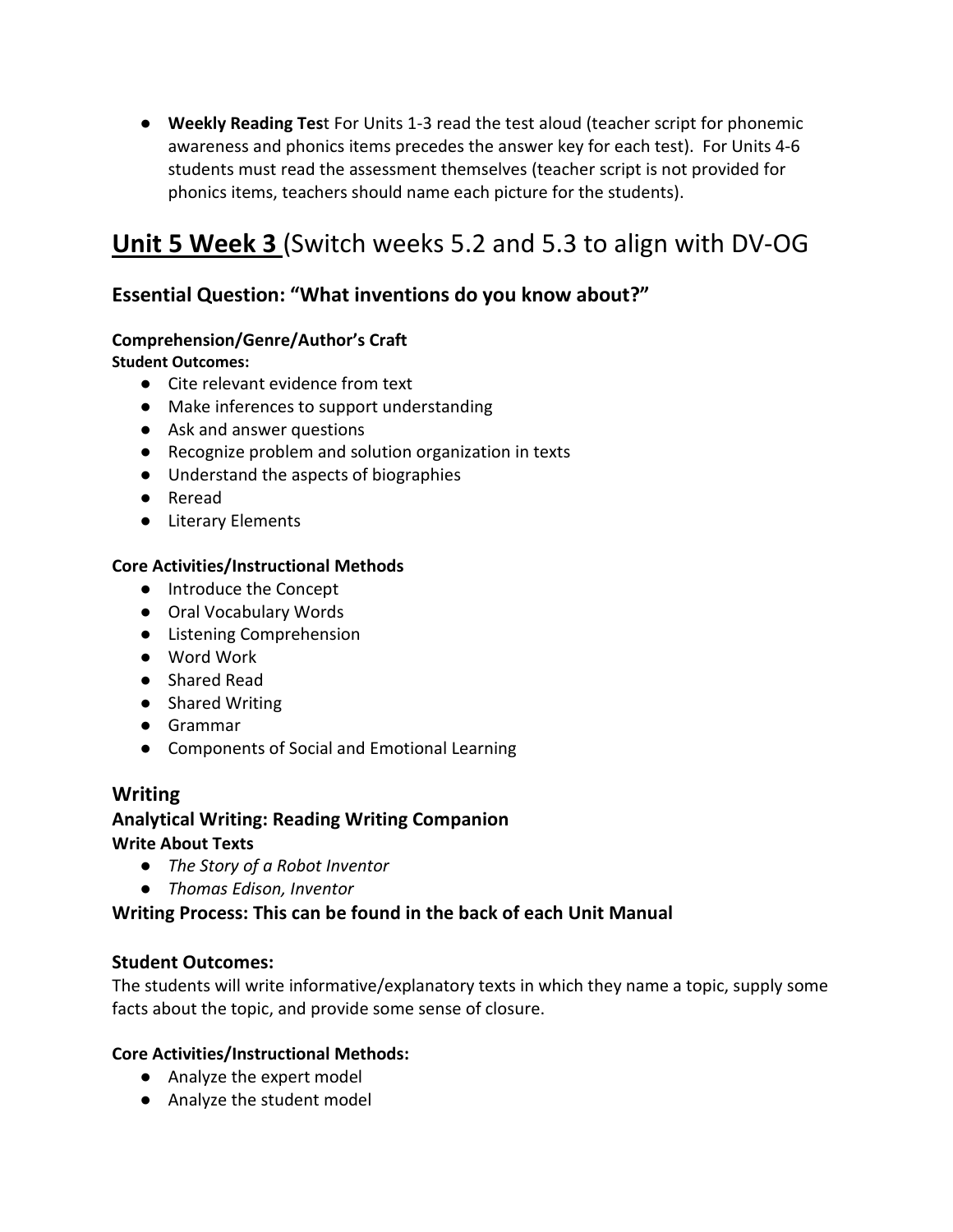- Plan & Brainstorm: "*Choose Your Topic"*
- Draft (Suggestion: Use 2 weeks for writing)
- Revise & Edit
- Final draft
- Components of Social and Emotional Learning

#### **Speaking and Listening**

#### **Student Outcomes**

- Engage in collaborative discussions
- Present writing and research

#### **Language Development**

● Oral Vocabulary Acquisition: weekly vocabulary words

#### **Grammar**

#### **Student Outcomes**

● Understand and use Adjectives that Compare

#### **Core Activities/Instructional Methods**

- Grammar (use practice book page for weekly test) Use old Wonders Grammar resources, IXL-assign weekly skill:
- Components of Social and Emotional Learning

#### **Phonics Foundational Skills**

● See DV-OG Curriculum

#### **Differentiation: Extensions/Correctives**

- Approaching or On Level Practice Book
- Differentiated Workstation Activity Cards

#### **Assessments**

#### **Diagnostic**

● IXL Diagnostic

#### **Formative**

● Week 6 Benchmark Assessments (Formative-not for a grade) Used After Unit 3

#### **Summative**

● **Weekly Reading Tes**t For Units 1-3 read the test aloud (teacher script for phonemic awareness and phonics items precedes the answer key for each test). For Units 4-6 students must read the assessment themselves (teacher script is not provided for phonics items, teachers should name each picture for the students).

## **Unit 5 Week 2**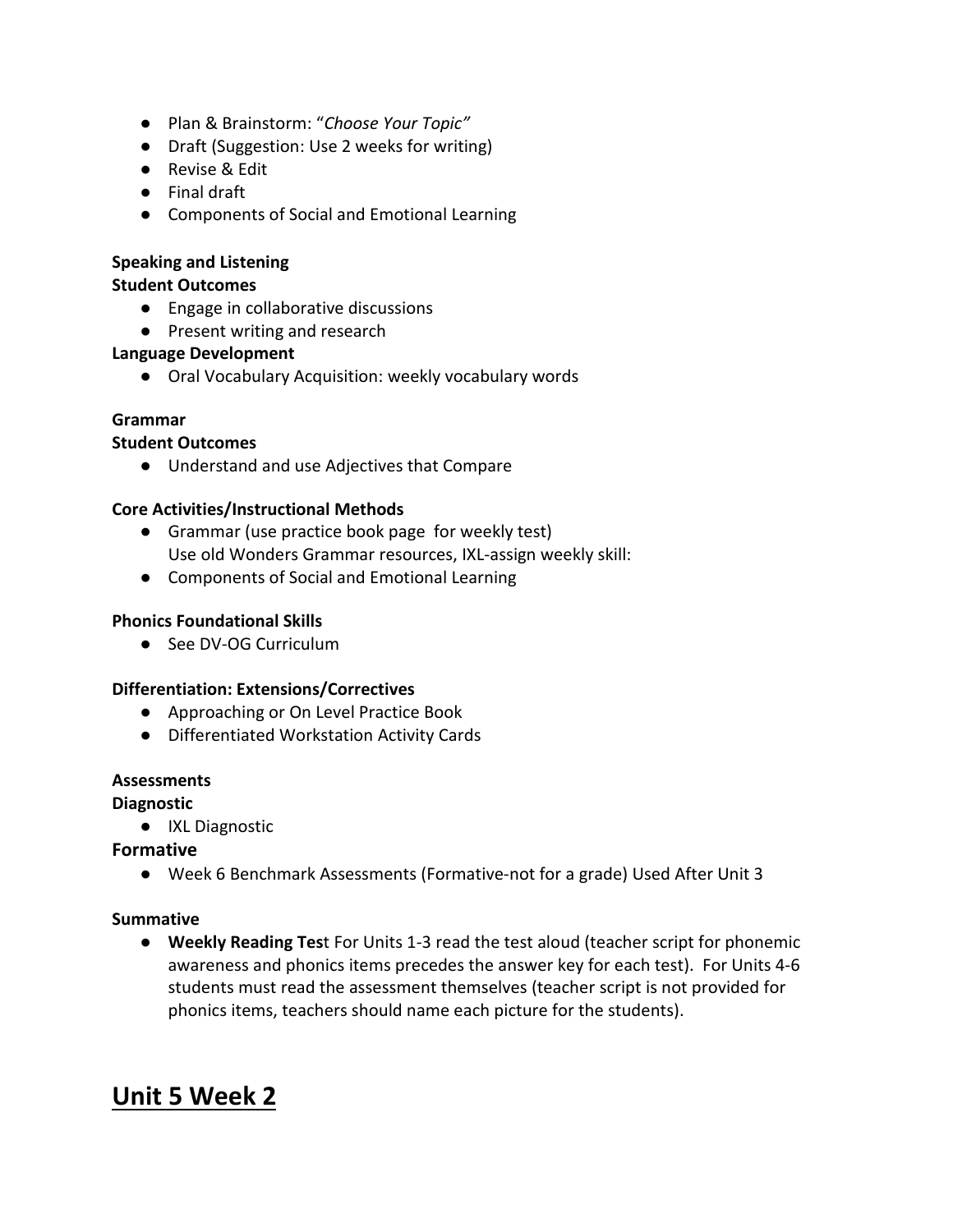## **Essential Question: "What can you see in the sky?"**

#### **Comprehension/Genre/Author's Craft**

#### **Student Outcomes:**

- Cite relevant evidence from text
- Make inferences to support understanding
- Make and confirm predictions
- Determine cause and effect
- Understand the aspects of fantasy stories
- Reread
- Text features

### **Core Activities/Instructional Methods**

- Introduce the Concept
- Oral Vocabulary Words
- Listening Comprehension
- Word Work
- Shared Read
- Shared Writing
- Grammar
- Components of Social and Emotional Learning

## **Writing**

## **Analytical Writing: Reading Writing Companion Write About Texts**

- *A Bird Named Fern*
- *KItten's First Full Moon*

## **Writing Process: This can be found in the back of each Unit Manual**

## **Student Outcomes:**

The students will write informative/explanatory texts in which they name a topic, supply some facts about the topic, and provide some sense of closure.

- Analyze the expert model
- Analyze the student model
- Plan & Brainstorm: "*Choose Your Topic"*
- Draft (Suggestion: Use 2 weeks for writing)
- Revise & Edit
- Final draft
- Components of Social and Emotional Learning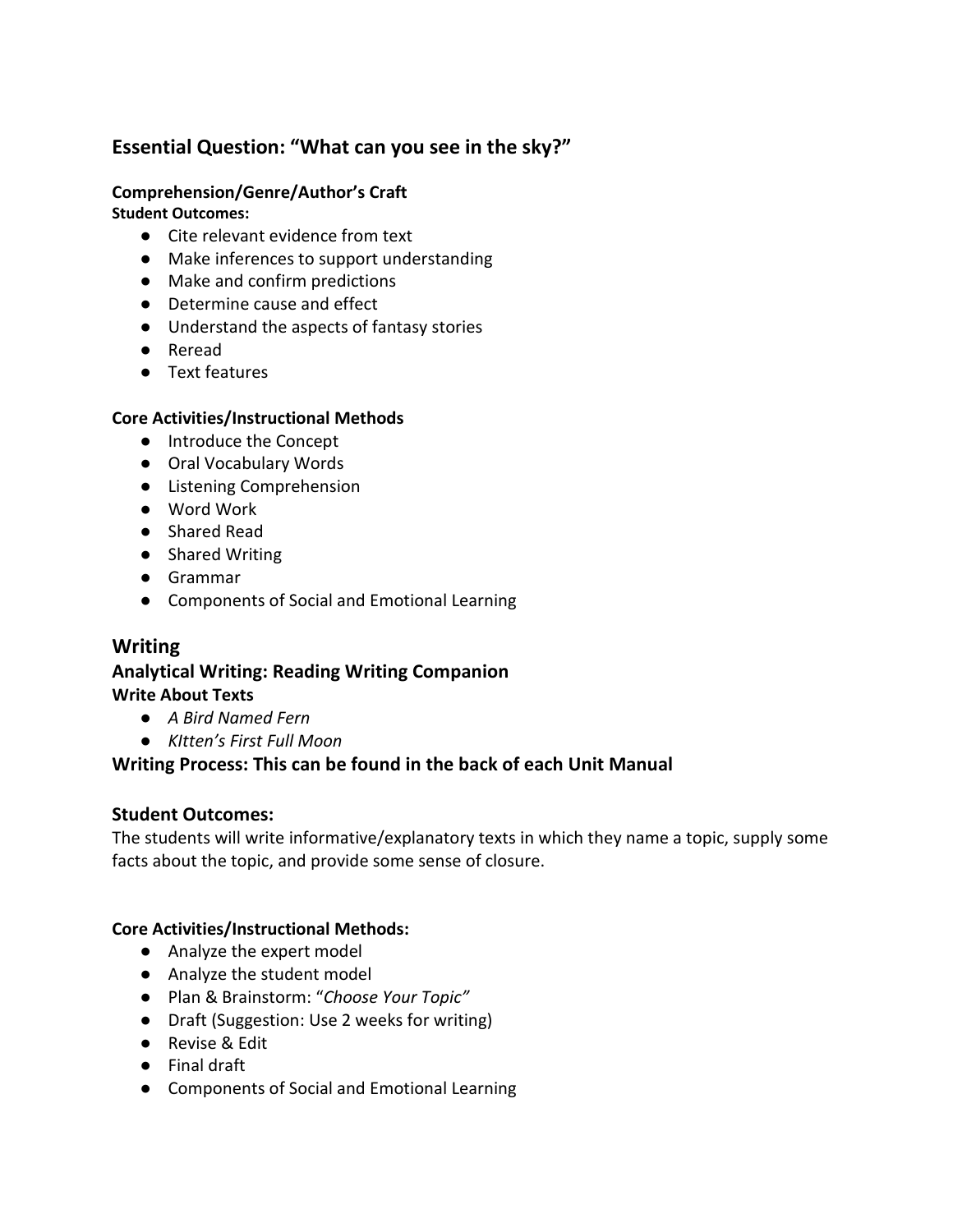## **Speaking and Listening**

## **Student Outcomes**

- Engage in collaborative discussions
- Present writing and research

## **Language Development**

● Oral Vocabulary Acquisition: weekly vocabulary words

## **Grammar**

### **Student Outcomes**

● Understand and use adjectives

## **Core Activities/Instructional Methods**

- Grammar (use practice book page for weekly test) Use old Wonders Grammar resources, IXL-assign weekly skill:
- Components of Social and Emotional Learning

## **Phonics Foundational Skills**

● See DV-OG Curriculum

## **Differentiation: Extensions/Correctives**

- Approaching or On Level Practice Book
- Differentiated Workstation Activity Cards

## **Assessments**

**Diagnostic**

● IXL Diagnostic

## **Formative**

● Week 6 Benchmark Assessments (Formative-not for a grade) Used After Unit 3

## **Summative**

● **Weekly Reading Tes**t For Units 1-3 read the test aloud (teacher script for phonemic awareness and phonics items precedes the answer key for each test). For Units 4-6 students must read the assessment themselves (teacher script is not provided for phonics items, teachers should name each picture for the students).

## **Unit 5 Week 4**

## **Essential Question: "What sounds can you hear? How are they made"**

## **Comprehension/Genre/Author's Craft**

**Student Outcomes:**

● Cite relevant evidence from text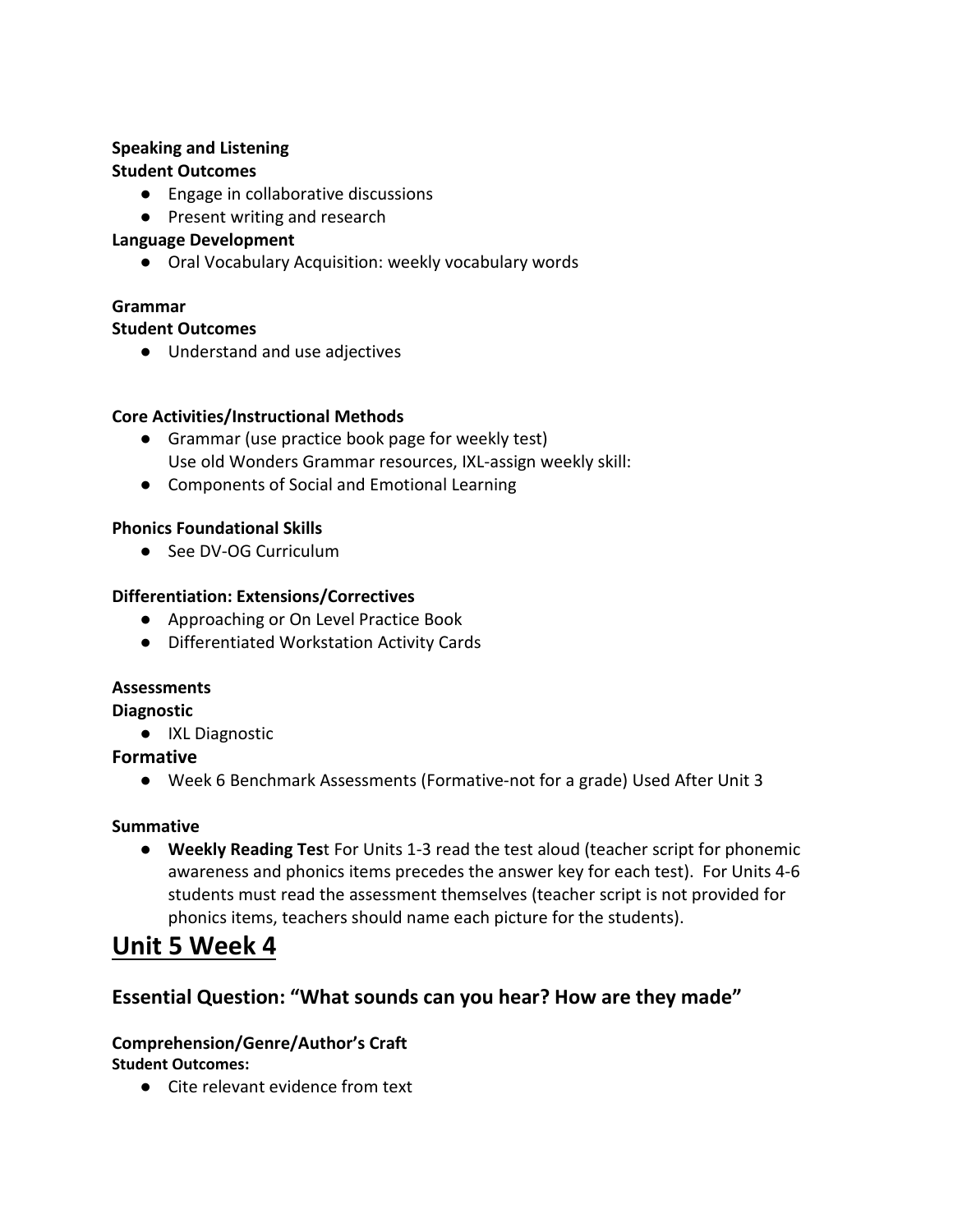- Make inferences to support understanding
- Ask and answer questions
- Describe problem and solution
- Understand aspects of realistic fiction
- Reread
- Text features

#### **Core Activities/Instructional Methods**

- Introduce the Concept
- Oral Vocabulary Words
- Listening Comprehension
- Word Work
- Shared Read
- Shared Writing
- Grammar
- Components of Social and Emotional Learning

## **Writing**

## **Analytical Writing: Reading Writing Companion Write About Texts**

- *Now What's That Sound?*
- *Whistle for Willie*

## **Writing Process: This can be found in the back of each Unit Manual**

## **Student Outcomes:**

The students will write informative/explanatory texts in which they name a topic, supply some facts about the topic, and provide some sense of closure.

#### **Core Activities/Instructional Methods:**

- Analyze the expert model
- Analyze the student model
- Plan & Brainstorm: "*Choose Your Topic"*
- Draft (Suggestion: Use 2 weeks for writing)
- Revise & Edit
- Final draft
- Components of Social and Emotional Learning

#### **Speaking and Listening**

#### **Student Outcomes**

- Engage in collaborative discussions
- Present writing and research

#### **Language Development**

● Oral Vocabulary Acquisition: weekly vocabulary words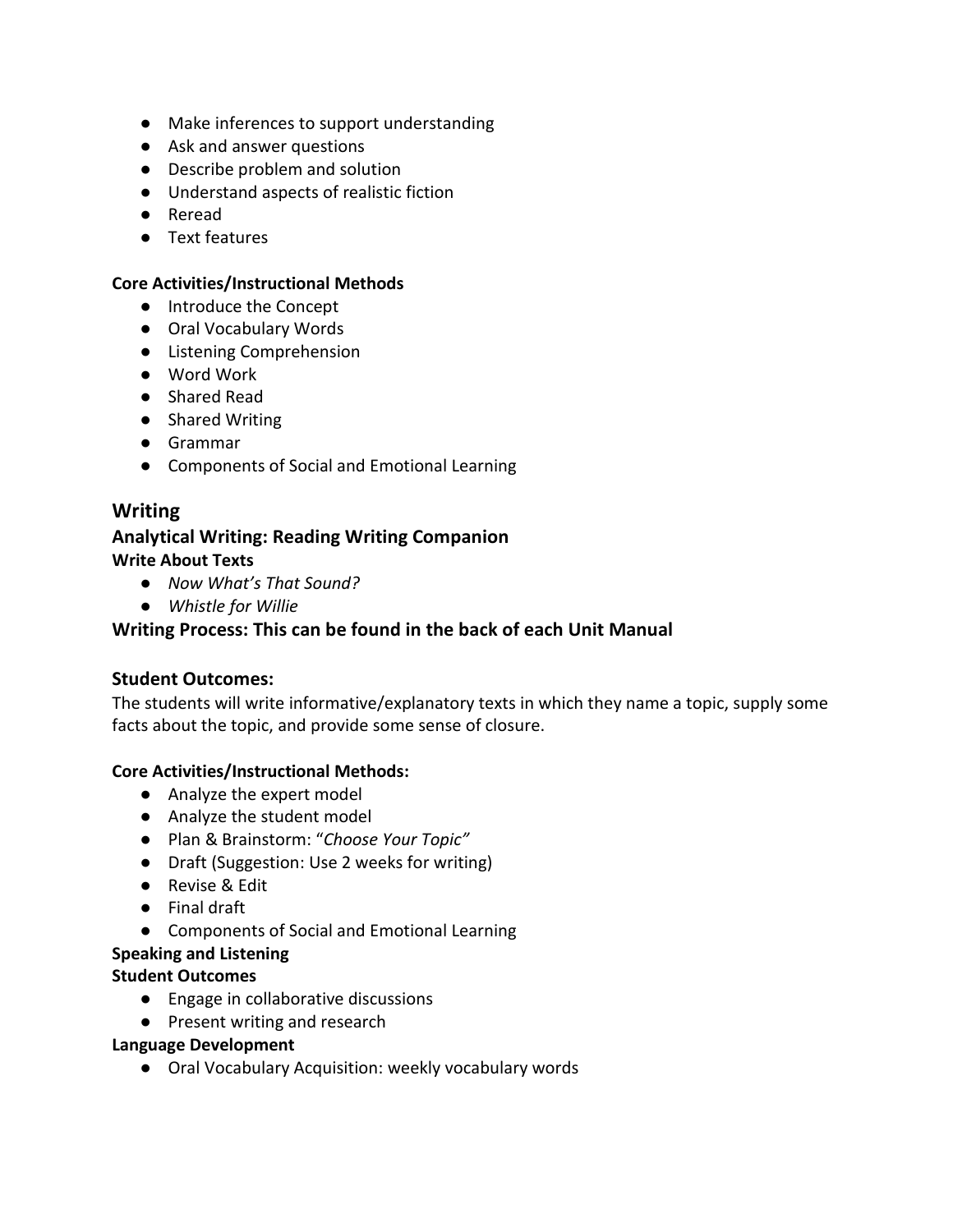#### **Grammar**

#### **Student Outcomes**

● Understand and use a, an, this, that

#### **Core Activities/Instructional Methods**

- Grammar (use practice book page for weekly test) Use old Wonders Grammar resources, IXL-assign weekly skill:
- Components of Social and Emotional Learning

#### **Phonics Foundational Skills**

● See DV-OG Curriculum

#### **Differentiation: Extensions/Correctives**

- Approaching or On Level Practice Book
- Differentiated Workstation Activity Cards

#### **Assessments**

#### **Diagnostic**

● IXL Diagnostic

#### **Formative**

● Week 6 Benchmark Assessments (Formative-not for a grade) Used After Unit 3

#### **Summative**

● **Weekly Reading Tes**t For Units 1-3 read the test aloud (teacher script for phonemic awareness and phonics items precedes the answer key for each test). For Units 4-6 students must read the assessment themselves (teacher script is not provided for phonics items, teachers should name each picture for the students).

## **Unit 5 Week 5**

## **Essential Question: "How do things get built?"**

#### **Comprehension/Genre/Author's Craft**

**Student Outcomes:**

- Cite relevant evidence from text
- Make inferences to support understanding
- Visualize by creating mental images
- Evaluate key details
- Understand the aspects of realistic fiction
- Reread
- Text features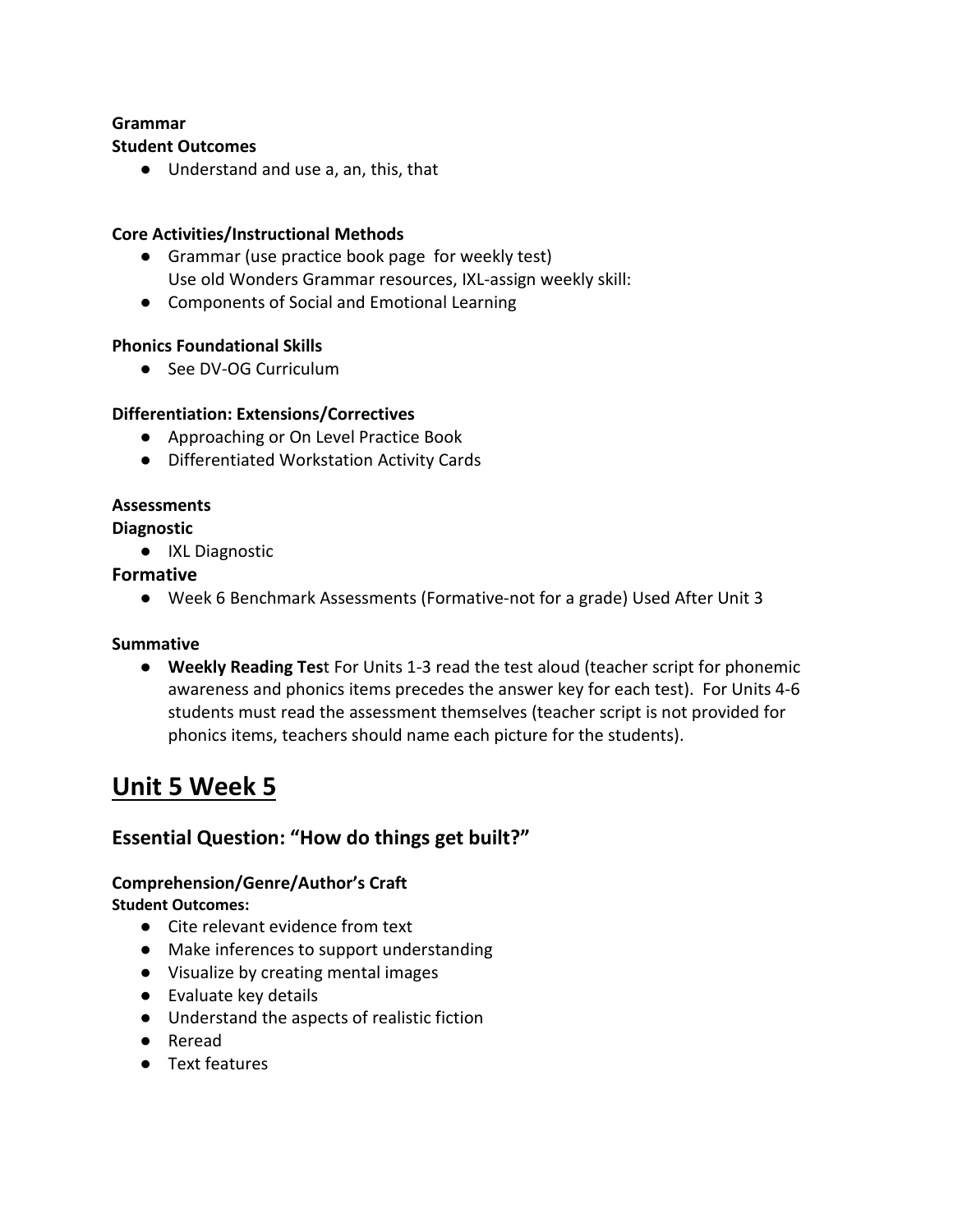#### **Core Activities/Instructional Methods**

- Introduce the Concept
- Oral Vocabulary Words
- Listening Comprehension
- Word Work
- Shared Read
- Shared Writing
- Grammar
- Components of Social and Emotional Learning

### **Writing Analytical Writing: Reading Writing Companion Write About Texts**

- *The Joy of a Ship*
- *Building Bridges*

#### **Writing Process: This can be found in the back of each Unit Manual**

#### **Student Outcomes:**

The students will write informative/explanatory texts in which they name a topic, supply some facts about the topic, and provide some sense of closure.

#### **Core Activities/Instructional Methods:**

- Analyze the expert model
- Analyze the student model
- Plan & Brainstorm: "*Choose Your Topic"*
- Draft (Suggestion: Use 2 weeks for writing)
- Revise & Edit
- Final draft
- Components of Social and Emotional Learning

#### **Speaking and Listening**

#### **Student Outcomes**

- Engage in collaborative discussions
- Present writing and research

#### **Language Development**

● Oral Vocabulary Acquisition: weekly vocabulary words

#### **Grammar**

#### **Student Outcomes**

● Use prepositions and prepositional phrases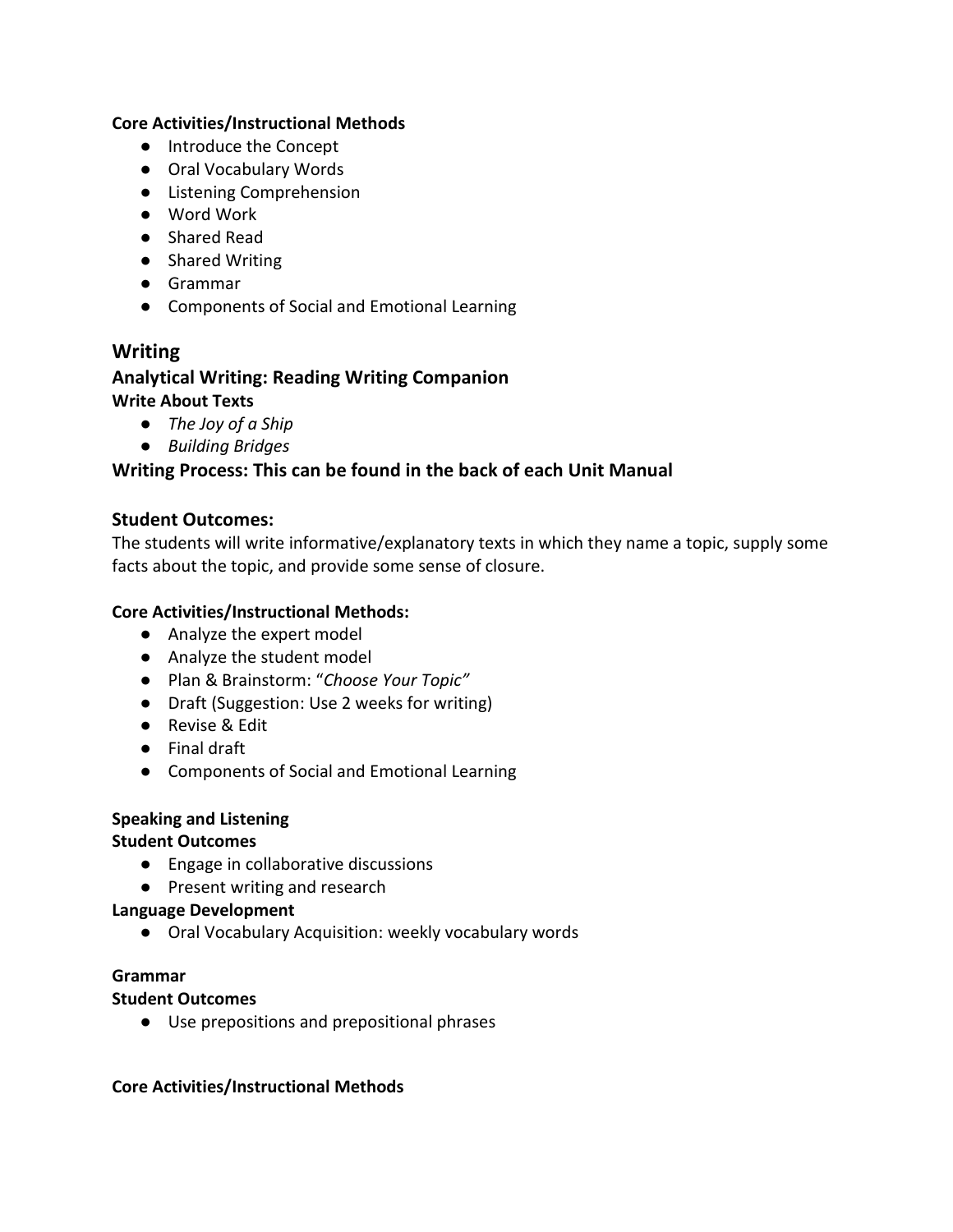- Grammar (use practice book page for weekly test) Use old Wonders Grammar resources, IXL-assign weekly skill:
- Components of Social and Emotional Learning

### **Phonics Foundational Skills**

● See DV-OG Curriculum

#### **Differentiation: Extensions/Correctives**

- Approaching or On Level Practice Book
- Differentiated Workstation Activity Cards

#### **Assessments**

#### **Diagnostic**

● IXL Diagnostic

#### **Formative**

● Week 6 Benchmark Assessments (Formative-not for a grade) Used After Unit 3

#### **Summative**

● **Weekly Reading Tes**t For Units 1-3 read the test aloud (teacher script for phonemic awareness and phonics items precedes the answer key for each test). For Units 4-6 students must read the assessment themselves (teacher script is not provided for phonics items, teachers should name each picture for the students).

## **Unit 5 Week 6**

## **Refer to Spiral Review in Reading/Writing Companion**

## **Assessments**

## **Diagnostic**

● IXL Diagnostic

## **Formative**

● Week 6 Benchmark Assessments (Formative-not for a grade) Units 4-6

#### **Summative**

● **Weekly Reading Tes**t For Units 1-3 read the test aloud (teacher script for phonemic awareness and phonics items precedes the answer key for each test). For Units 4-6 students must read the assessment themselves (teacher script is not provided for phonics items, teachers should name each picture for the students).

## **Unit 6 Week 1**

## **Essential Question: "How can we work together to make our lives better?"**

#### **Comprehension/Genre/Author's Craft**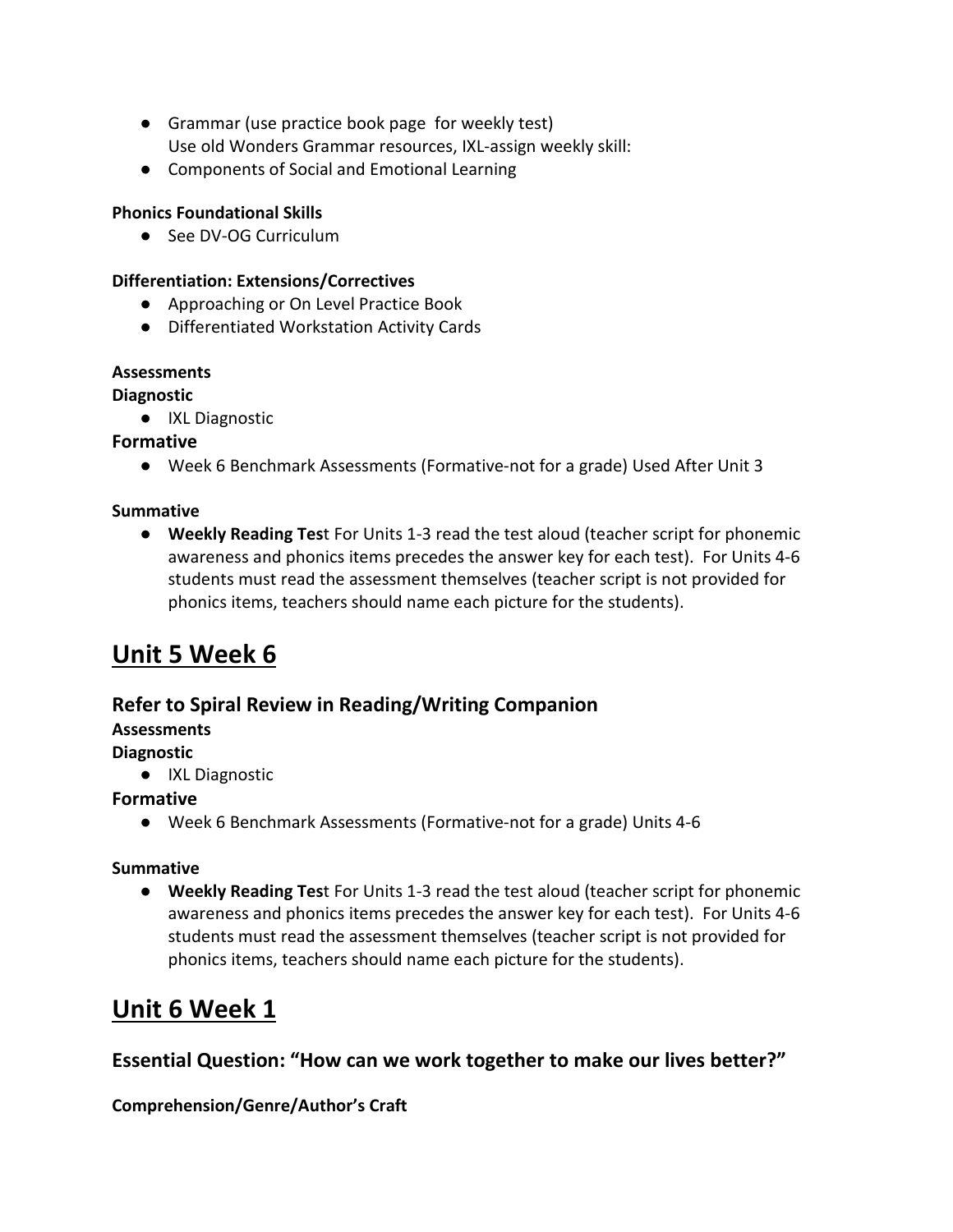#### **Student Outcomes:**

- Cite relevant evidence from text
- Make inferences to support understanding
- Reread to monitor comprehension
- Determine theme
- Understand the aspects of fantasy stories
- Text features

#### **Core Activities/Instructional Methods**

- Introduce the Concept
- Oral Vocabulary Words
- Listening Comprehension
- Word Work
- Shared Read
- Shared Writing
- Grammar
- Components of Social and Emotional Learning

#### **Writing Analytical Writing: Reading Writing Companion Write About Texts**

- *Super Tools*
- *Click Clack Moo Cows That Type*

### **Writing Process: This can be found in the back of each Unit Manual**

#### **Student Outcomes:**

The students will participate in collaborative conversations with diverse partners about grade 1 topics and texts with peers and adults in small and larger groups.

#### **Core Activities/Instructional Methods: Teacher's Manual**

- Analyze the expert model
- Analyze the student model
- Plan & Brainstorm: "*Persuasive Essay"*
- Draft (Suggestion: Use 2 weeks for writing)
- Revise & Edit
- Final draft
- Components of Social and Emotional Learning

#### **Speaking and Listening**

#### **Student Outcomes**

- Engage in collaborative discussions
- Present writing and research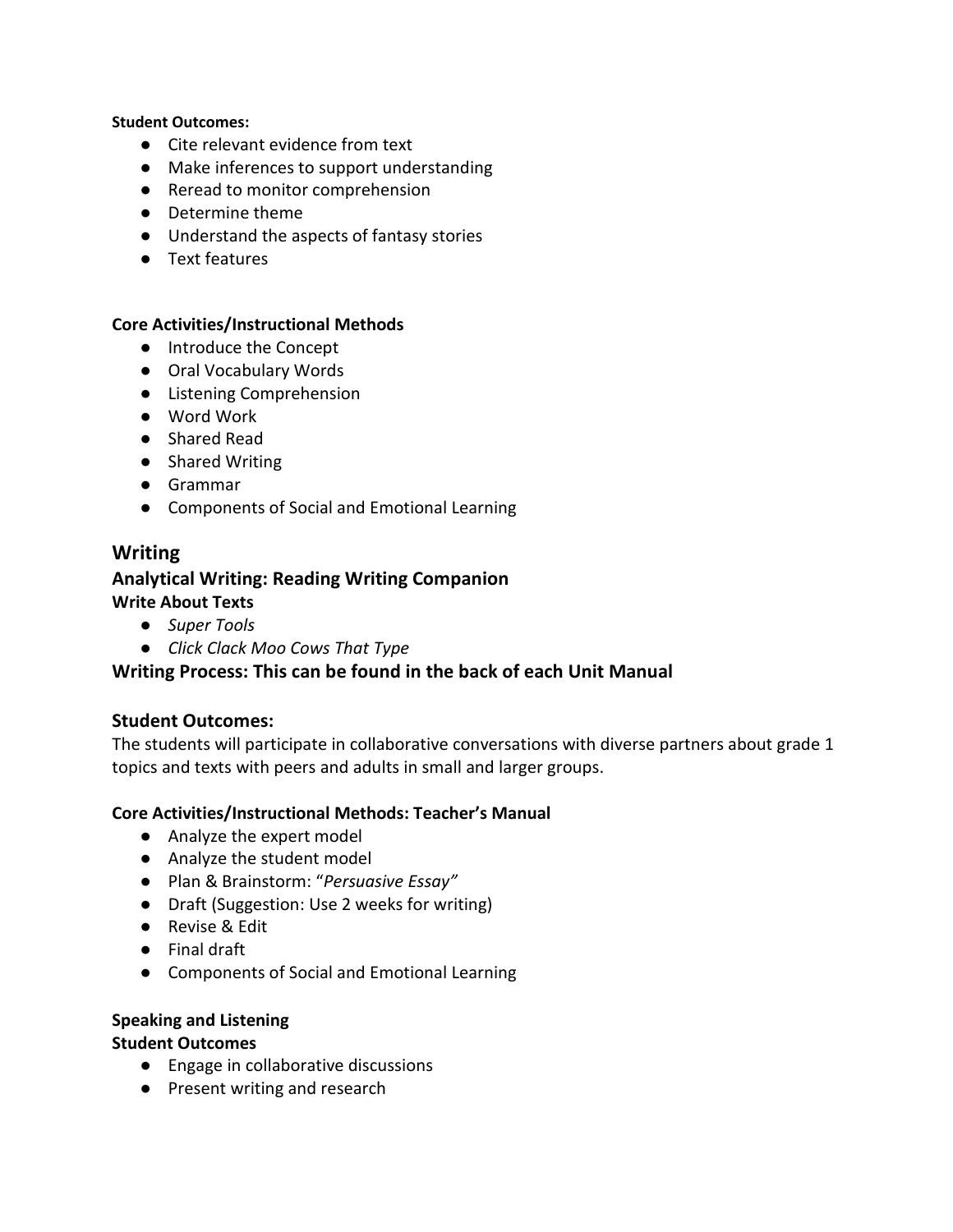#### **Language Development**

● Oral Vocabulary Acquisition: weekly vocabulary words

#### **Grammar**

#### **Student Outcomes**

● Use pronouns I*, you, he, she, it, we, the*

#### **Core Activities/Instructional Methods**

- Grammar (use practice book page for weekly test) Use old Wonders Grammar resources, IXL-assign weekly skill:
- Components of Social and Emotional Learning

#### **Phonics Foundational Skills**

● See DV-OG Curriculum

#### **Differentiation: Extensions/Correctives**

- Approaching or On Level Practice Book
- Differentiated Workstation Activity Cards

#### **Assessments**

#### **Diagnostic**

● IXL Diagnostic

#### **Formative**

● Week 6 Benchmark Assessments (Formative-not for a grade) Used After Unit 3

#### **Summative**

● **Weekly Reading Tes**t For Units 1-3 read the test aloud (teacher script for phonemic awareness and phonics items precedes the answer key for each test). For Units 4-6 students must read the assessment themselves (teacher script is not provided for phonics items, teachers should name each picture for the students).

## **Unit 6 Week 2**

#### **Essential Question: "What Do You Do At Your School?"**

#### **Comprehension/Genre/Author's Craft**

**Student Outcomes:**

- Cite relevant evidence from text
- Make inferences to support understanding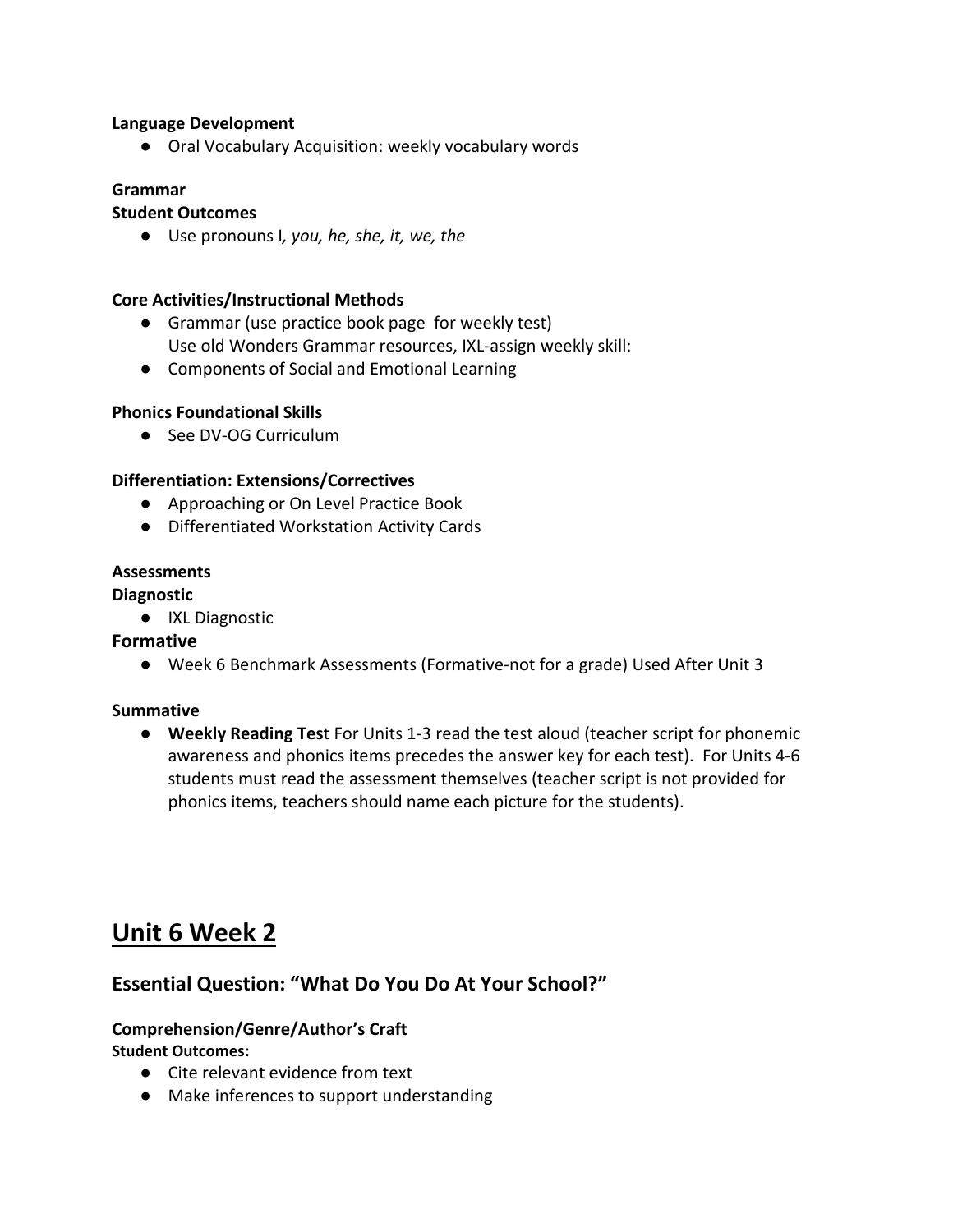- Reread to monitor comprehension. Discuss the author's purpose
- Understand the aspects of informational text: non-fiction
- Reread
- Literary Elements

#### **Core Activities/Instructional Methods**

- Introduce the Concept
- Oral Vocabulary Words
- Listening Comprehension
- Word Work
- Shared Read
- Shared Writing
- Grammar
- Components of Social and Emotional Learning

#### **Writing**

### **Analytical Writing: Reading Writing Companion Write About Texts**

- *All Kinds of Helpers*
- *Meet Rosina*

#### **Writing Process: This can be found in the back of each Unit Manual**

#### **Student Outcomes:**

The students will participate in collaborative conversations with diverse partners about grade 1 topics and texts with peers and adults in small and larger groups.

#### **Core Activities/Instructional Methods: Teacher's Manual**

- Analyze the expert model
- Analyze the student model
- Plan & Brainstorm: "*Persuasive Essay"*
- Draft (Suggestion: Use 2 weeks for writing)
- Revise & Edit
- Final draft
- Components of Social and Emotional Learning

#### **Speaking and Listening**

#### **Student Outcomes**

- Engage in collaborative discussions
- Present writing and research

#### **Language Development**

● Oral Vocabulary Acquisition: weekly vocabulary words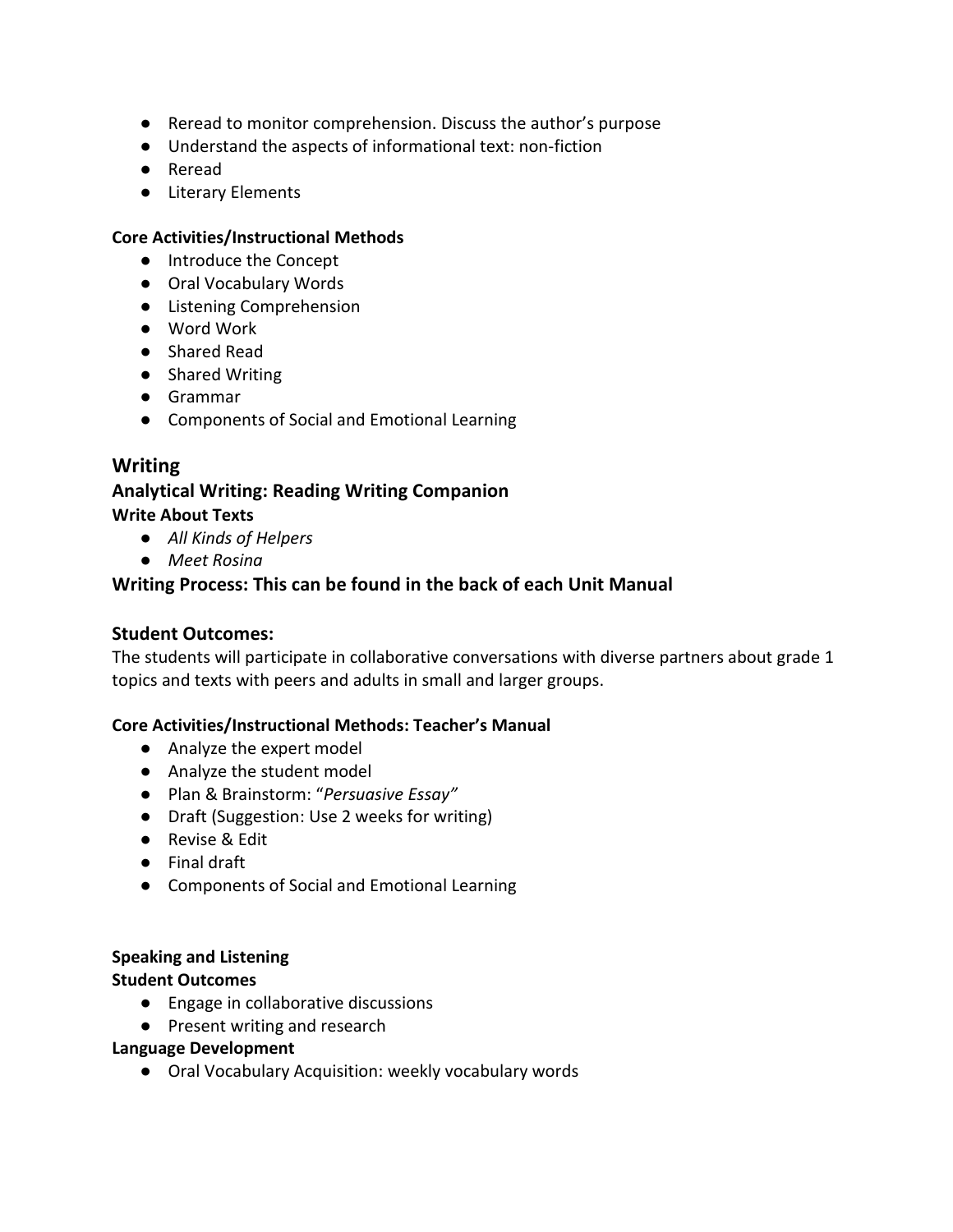#### **Grammar**

#### **Student Outcomes**

● Understand and use possessive pronouns

#### **Core Activities/Instructional Methods**

- Grammar (use practice book page for weekly test) Use old Wonders Grammar resources, IXL-assign weekly skill:
- Components of Social and Emotional Learning

#### **Phonics Foundational Skills**

● See DV-OG Curriculum

#### **Differentiation: Extensions/Correctives**

- Approaching or On Level Practice Book
- Differentiated Workstation Activity Cards

#### **Assessments**

#### **Diagnostic**

● IXL Diagnostic

#### **Formative**

● Week 6 Benchmark Assessments (Formative-not for a grade) Used After Unit 3

#### **Summative**

● **Weekly Reading Tes**t For Units 1-3 read the test aloud (teacher script for phonemic awareness and phonics items precedes the answer key for each test). For Units 4-6 students must read the assessment themselves (teacher script is not provided for phonics items, teachers should name each picture for the students).

## **Unit 6 Week 3**

## **Essential Question: "How can weather affect us?"**

#### **Comprehension/Genre/Author's Craft**

#### **Student Outcomes:**

- Cite relevant evidence from text
- Make inferences to support understanding
- Visualize by creating mental images
- Describe characters, setting, plot-cause and effect
- Understand the aspects of realistic fiction
- Reread
- Text features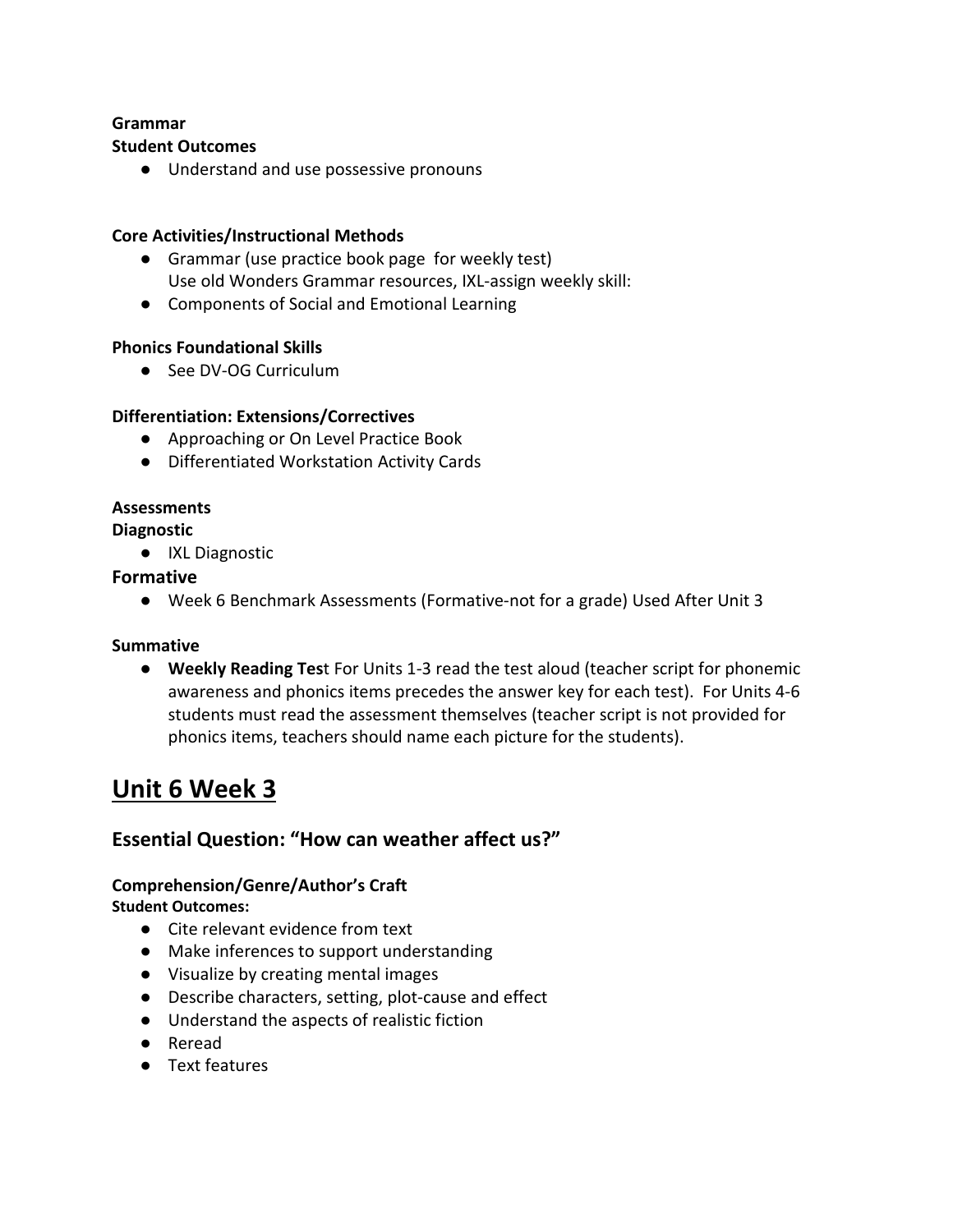#### **Core Activities/Instructional Methods**

- Introduce the Concept
- Oral Vocabulary Words
- Listening Comprehension
- Word Work
- Shared Read
- Shared Writing
- Grammar
- Components of Social and Emotional Learning

#### **Writing**

## **Analytical Writing: Reading Writing Companion**

#### **Write About Texts**

- *Wrapped in Ice*
- *Rain School*

#### **Writing Process: This can be found in the back of each Unit Manual**

#### **Student Outcomes:**

The students will participate in collaborative conversations with diverse partners about grade 1 topics and texts with peers and adults in small and larger groups.

#### **Core Activities/Instructional Methods: Teacher's Manual**

- Analyze the expert model
- Analyze the student model
- Plan & Brainstorm: "*Persuasive Essay"*
- Draft (Suggestion: Use 2 weeks for writing)
- Revise & Edit
- Final draft
- Components of Social and Emotional Learning

#### **Speaking and Listening**

#### **Student Outcomes**

- Engage in collaborative discussions
- Present writing and research

#### **Language Development**

● Oral Vocabulary Acquisition: weekly vocabulary words

#### **Grammar**

#### **Student Outcomes**

● Use and understand special pronouns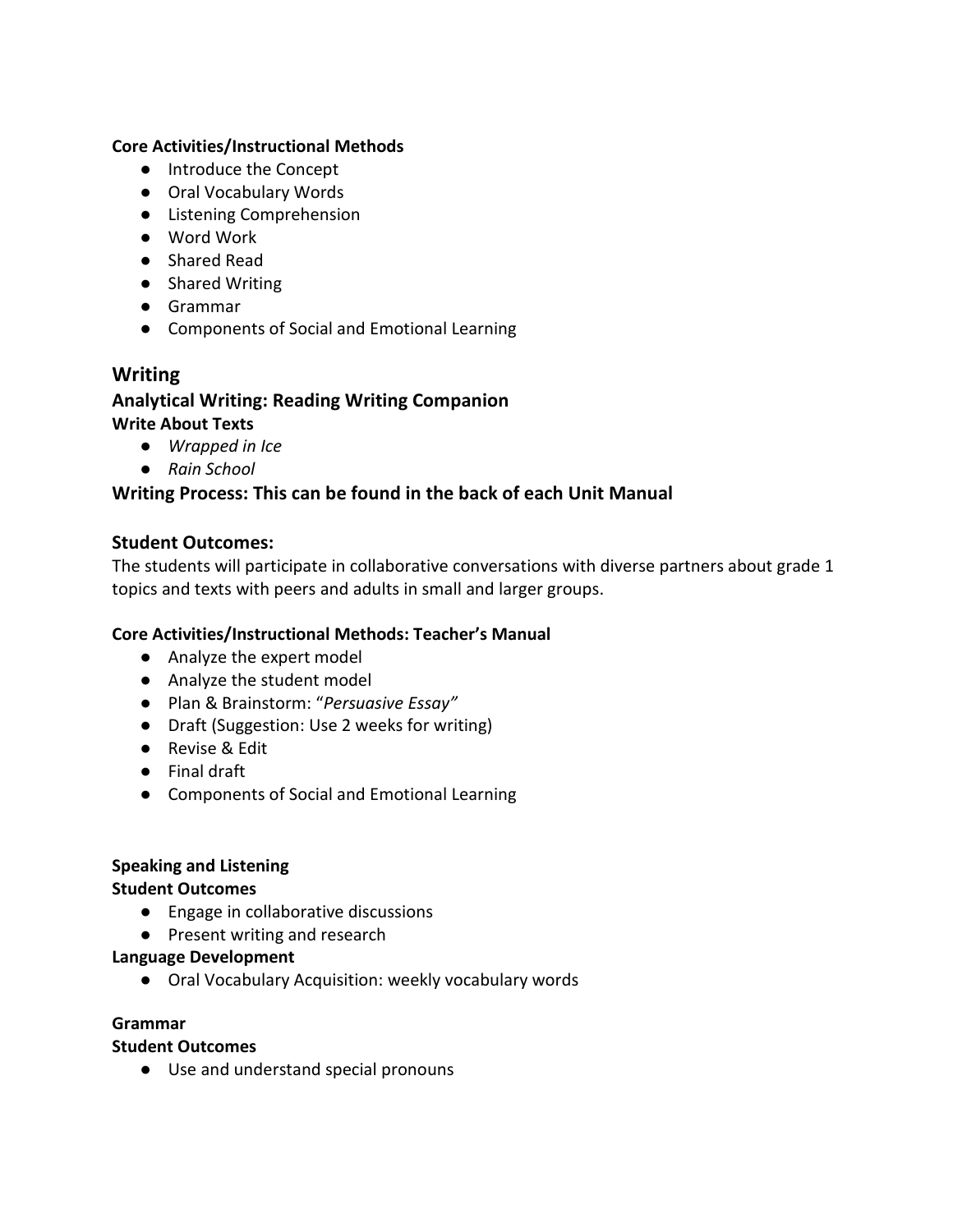#### **Core Activities/Instructional Methods**

- Grammar (use practice book page for weekly test) Use old Wonders Grammar resources, IXL-assign weekly skill:
- Components of Social and Emotional Learning

#### **Phonics Foundational Skills**

● See DV-OG Curriculum

#### **Differentiation: Extensions/Correctives**

- Approaching or On Level Practice Book
- Differentiated Workstation Activity Cards

#### **Assessments**

#### **Diagnostic**

● IXL Diagnostic

#### **Formative**

● Week 6 Benchmark Assessments (Formative-not for a grade) Used After Unit 3

#### **Summative**

● **Weekly Reading Tes**t For Units 1-3 read the test aloud (teacher script for phonemic awareness and phonics items precedes the answer key for each test). For Units 4-6 students must read the assessment themselves (teacher script is not provided for phonics items, teachers should name each picture for the students).

## **Unit 6 Week 4**

## **Essential Question: "What traditions do you know about?"**

#### **Comprehension/Genre/Author's Craft**

#### **Student Outcomes:**

- Cite relevant evidence from text
- Make inferences to support understanding
- Visualize by creating mental images
- Determine Theme
- Understand the aspects of realistic fiction
- Reread
- Text features

- Introduce the Concept
- Oral Vocabulary Words
- Listening Comprehension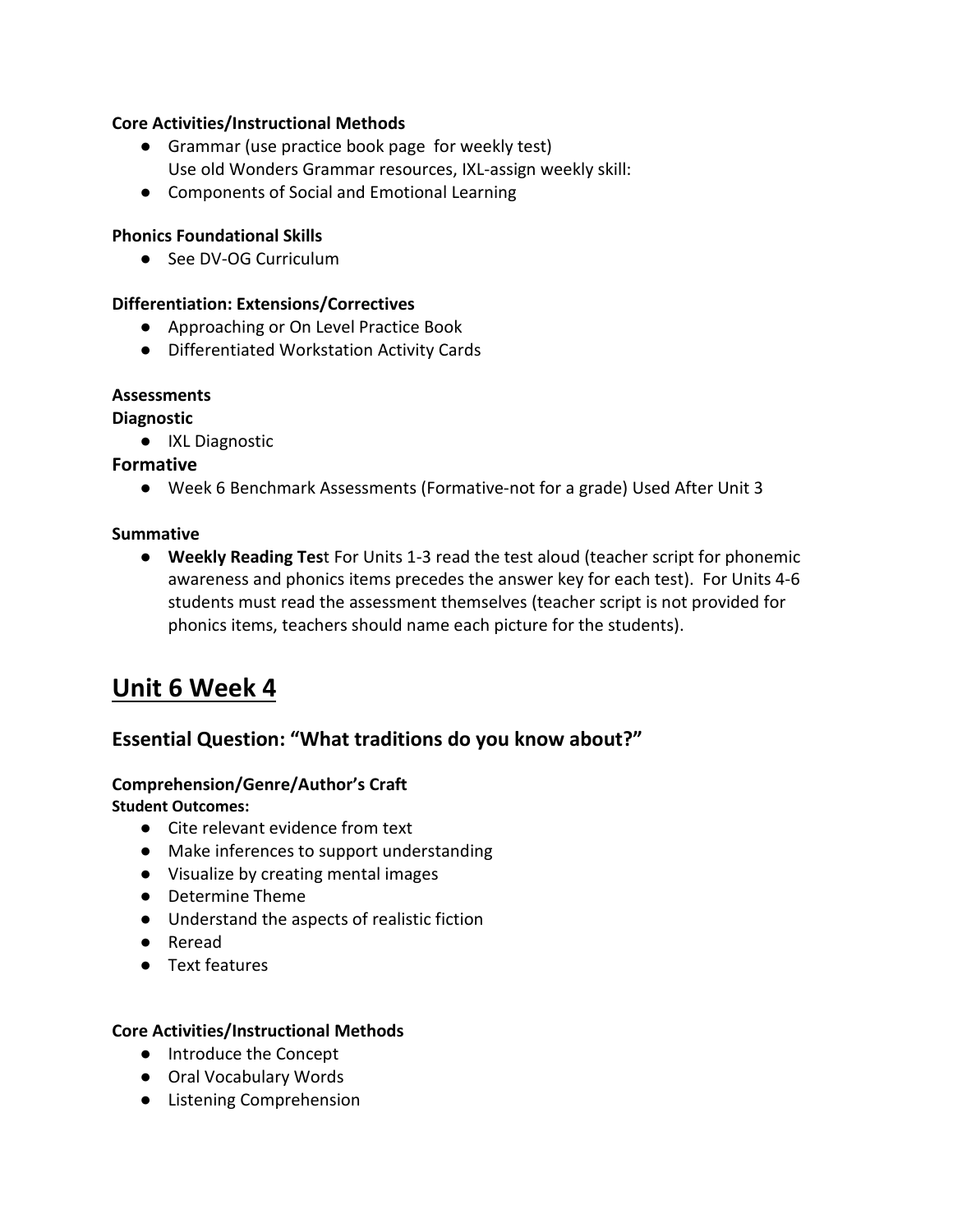- Word Work
- Shared Read
- Shared Writing
- Grammar
- Components of Social and Emotional Learning

## **Writing**

### **Analytical Writing: Reading Writing Companion Write About Texts**

- *A Spring Birthday*
- *Lissy's Friends*

## **Writing Process: This can be found in the back of each Unit Manual**

## **Student Outcomes:**

The students will participate in collaborative conversations with diverse partners about grade 1 topics and texts with peers and adults in small and larger groups.

## **Core Activities/Instructional Methods: Teacher's Manual T458**

- Analyze the expert model
- Analyze the student model
- Plan & Brainstorm: "*Persuasive Essay"*
- Draft (Suggestion: Use 2 weeks for writing)
- Revise & Edit
- Final draft
- Components of Social and Emotional Learning

## **Speaking and Listening**

## **Student Outcomes**

- Engage in collaborative discussions
- Present writing and research

## **Language Development**

● Oral Vocabulary Acquisition: weekly vocabulary words

## **Grammar**

## **Student Outcomes**

● Understand and use subjective and objective pronouns

- Grammar (use practice book page for weekly test) Use old Wonders Grammar resources, IXL-assign weekly skill:
- Components of Social and Emotional Learning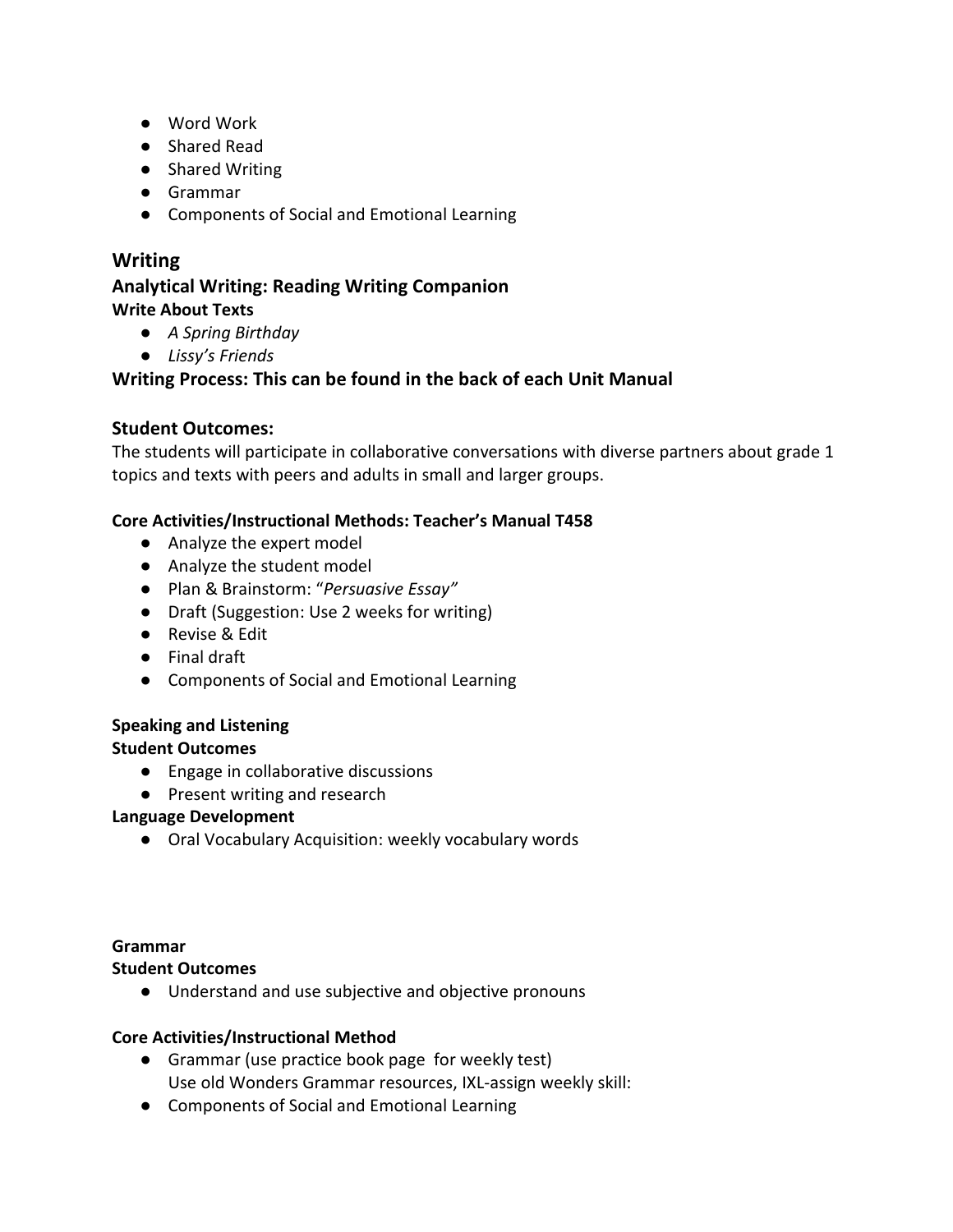#### **Phonics Foundational Skills**

● See DV-OG Curriculum

#### **Differentiation: Extensions/Correctives**

- Approaching or On Level Practice Book
- Differentiated Workstation Activity Cards

#### **Assessments**

#### **Diagnostic**

● IXL Diagnostic

#### **Formative**

● Week 6 Benchmark Assessments (Formative-not for a grade) Units 4-6

#### **Summative**

● **Weekly Reading Tes**t For Units 1-3 read the test aloud (teacher script for phonemic awareness and phonics items precedes the answer key for each test). For Units 4-6 students must read the assessment themselves (teacher script is not provided for phonics items, teachers should name each picture for the students).

## **Unit 6 Week 5**

## **Essential Question: "Why do we celebrate holidays?"**

## **Comprehension/Genre/Author's Craft**

#### **Student Outcomes:**

- Cite relevant evidence from text
- Make inferences to support understanding
- Reread to monitor comprehension
- Discuss the author's purpose
- Understand aspects of informational text
- Text features

- Introduce the Concept
- Oral Vocabulary Words
- Listening Comprehension
- Word Work
- Shared Read
- Shared Writing
- Grammar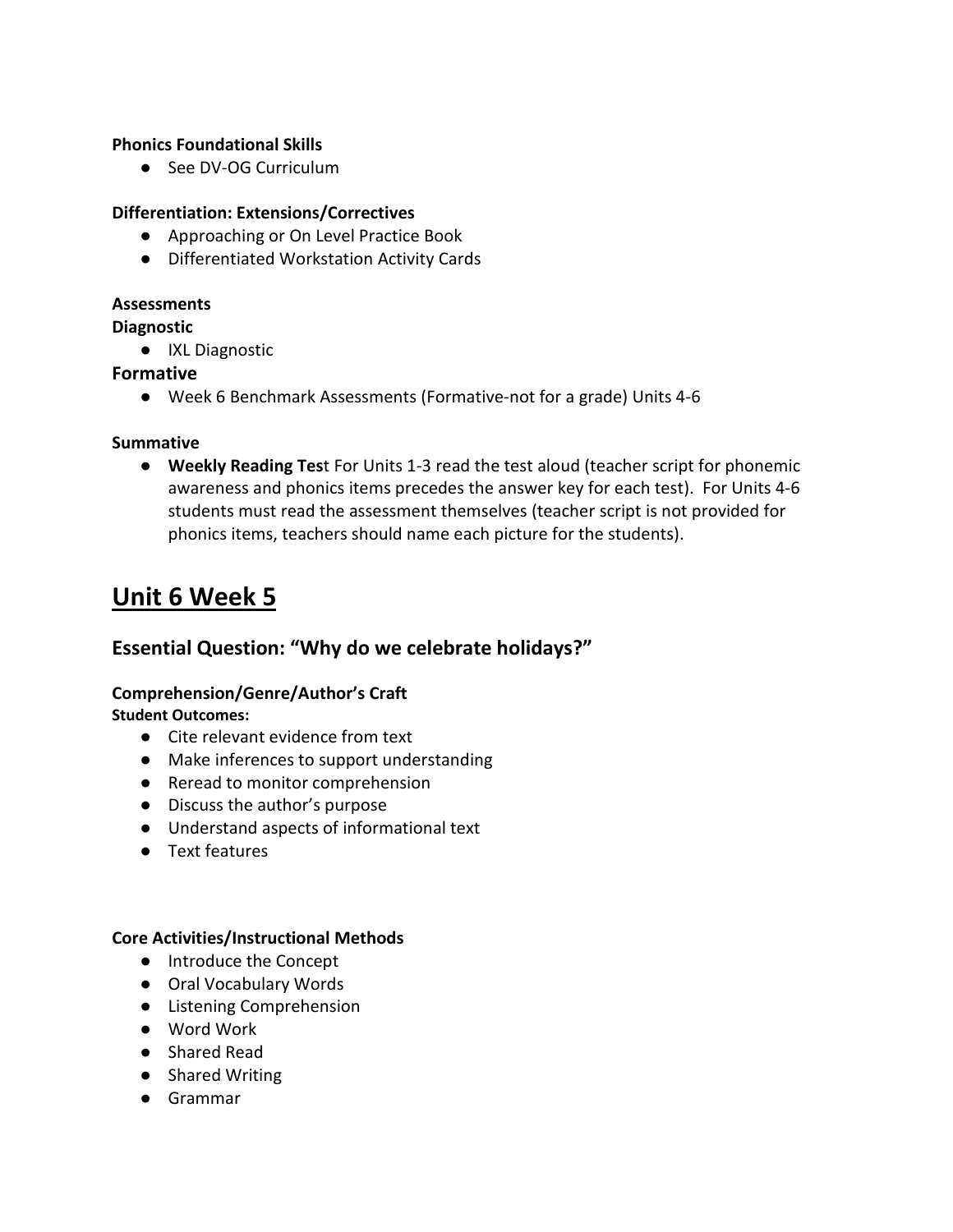● Components of Social and Emotional Learning

## **Writing**

### **Analytical Writing: Reading Writing Companion Write About Texts**

- *Share the Harvest and Give*
- *ThanksHappy Birthday, USA!*

### **Writing Process: This can be found in the back of each Unit Manual**

#### **Student Outcomes:**

The students will participate in collaborative conversations with diverse partners about grade 1 topics and texts with peers and adults in small and larger groups.

#### **Core Activities/Instructional Methods: Teacher's Manual**

- Analyze the expert model
- Analyze the student model
- Plan & Brainstorm: "*Persuasive Essay"*
- Draft (Suggestion: Use 2 weeks for writing)
- Revise & Edit
- Final draft
- Components of Social and Emotional Learning

#### **Speaking and Listening**

#### **Student Outcomes**

- Engage in collaborative discussions
- Present writing and research

#### **Language Development**

● Oral Vocabulary Acquisition: weekly vocabulary words

#### **Grammar**

#### **Student Outcomes**

● Understand and use adverbs to tell how

#### **Core Activities/Instructional Methods**

- Grammar (use practice book page for weekly test) Use old Wonders Grammar resources, IXL-assign weekly skill:
- Components of Social and Emotional Learning

#### **Phonics Foundational Skills**

● See DV-OG Curriculum

#### **Differentiation: Extensions/Correctives**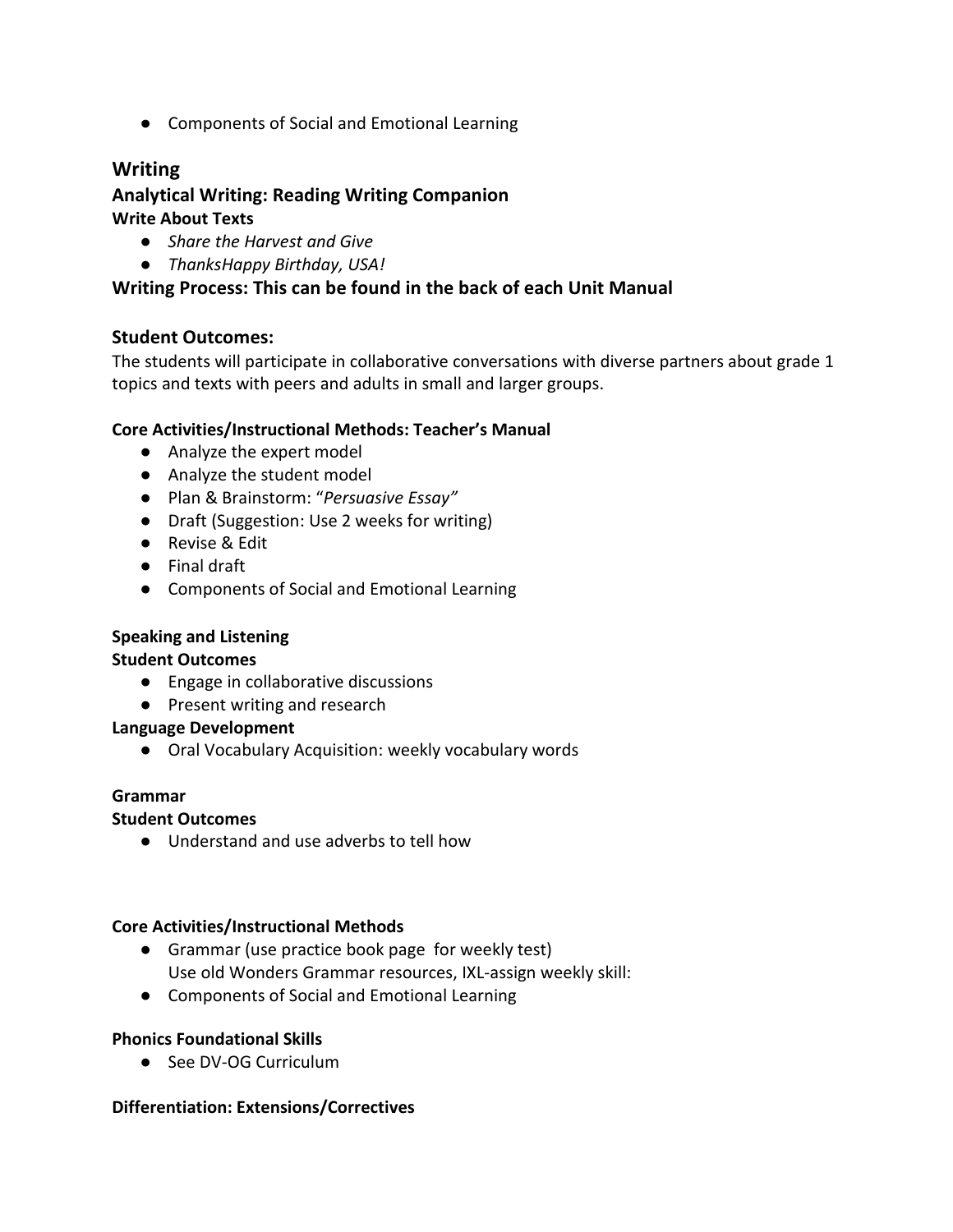- Approaching or On Level Practice Book
- Differentiated Workstation Activity Cards

#### **Assessments**

**Diagnostic**

● IXL Diagnostic

### **Formative**

● Week 6 Benchmark Assessments (Formative-not for a grade) Used After Unit 3

### **Summative**

● **Weekly Reading Tes**t For Units 1-3 read the test aloud (teacher script for phonemic awareness and phonics items precedes the answer key for each test). For Units 4-6 students must read the assessment themselves (teacher script is not provided for phonics items, teachers should name each picture for the students).

## **Unit 6 Week 6**

## **Refer to spiral review in Reading/Writing Companion**

#### **Assessments**

**Diagnostic**

● IXL Diagnostic

#### **Formative**

- Week 6 Benchmark Assessments (Formative-not for a grade) Units 4-6
- **Summative**
	- **Weekly Reading Tes**t For Units 1-3 read the test aloud (teacher script for phonemic awareness and phonics items precedes the answer key for each test). For Units 4-6 students must read the assessment themselves (teacher script is not provided for phonics items, teachers should name each picture for the students).

## **Checklist to Complete and Submit:**

**(Scan and email)**

**\_\_\_\_\_ Copy of the curriculum using the template entitled "Planned Instruction," available on the district website.**

**\_\_\_\_\_ The primary textbook form(s).**